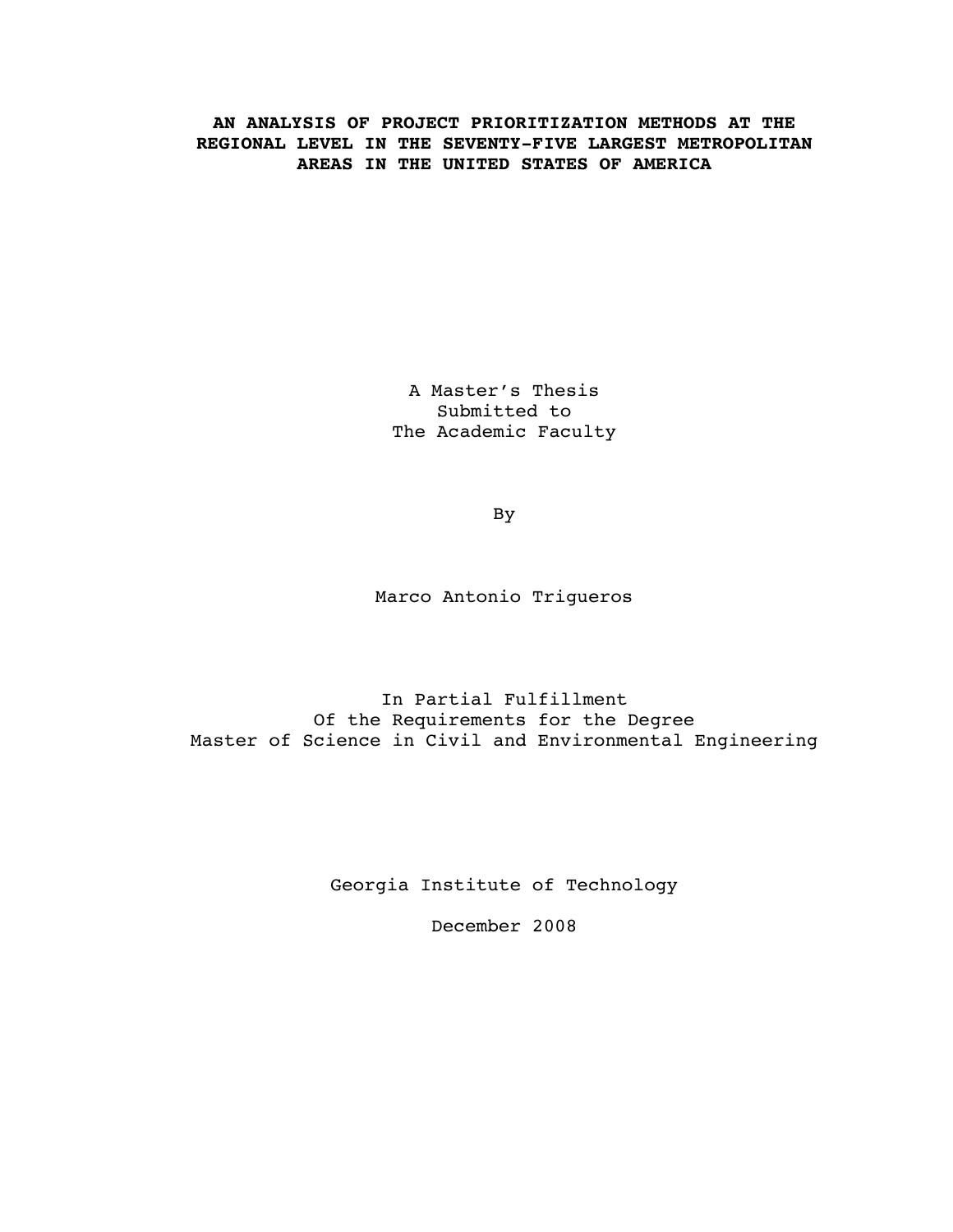### **AN ANALYSIS OF PROJECT PRIORITIZATION METHODS AT THE REGIONAL LEVEL IN THE SEVENTY-FIVE LARGEST METROPOLITAN AREAS IN THE UNITED STATES OF AMERICA**

Approved by:

Dr. Michael Meyer, Advisor School of Civil and Environmental Engineering *Georgia Institute of Technology*

Dr. Adjo Amekudzi School of Civil and Environmental Engineering *Georgia Institute of Technology*

Dr. Laurie Garrow School of Civil and Environmental Engineering *Georgia Institute of Technology*

Date Approved: November 17, 2008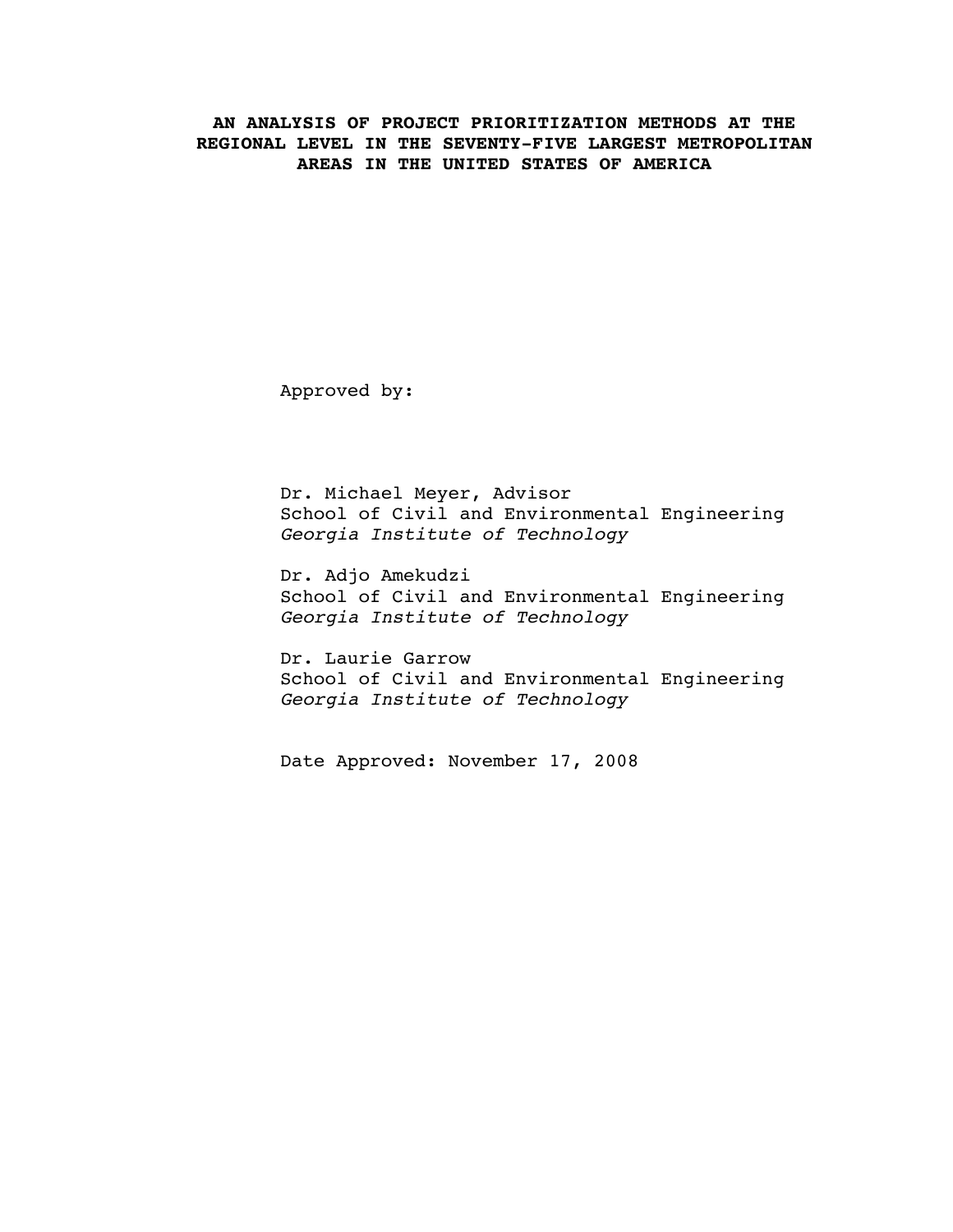### **ACKNOWLEDGEMENTS**

I want to express my gratitude to Dr. Michael Meyer, Todd Long, and Angela Alexander for offering me this opportunity and pushing me to do my best. To Chris Beall and Jennifer Sutcliffe, my copy editors, I appreciate your help. Also to my parents, for always supporting me in everything I do.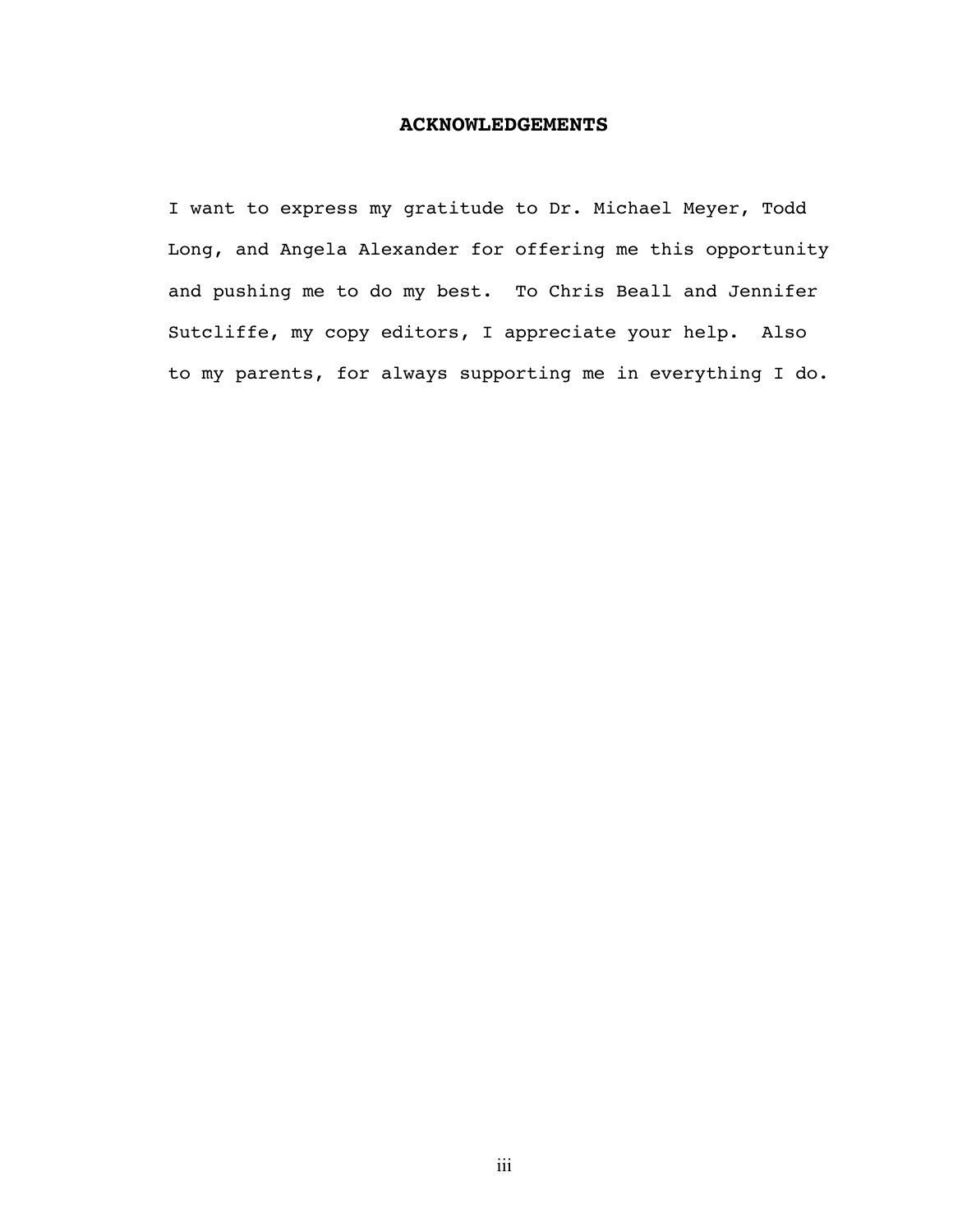## TABLE OF CONTENTS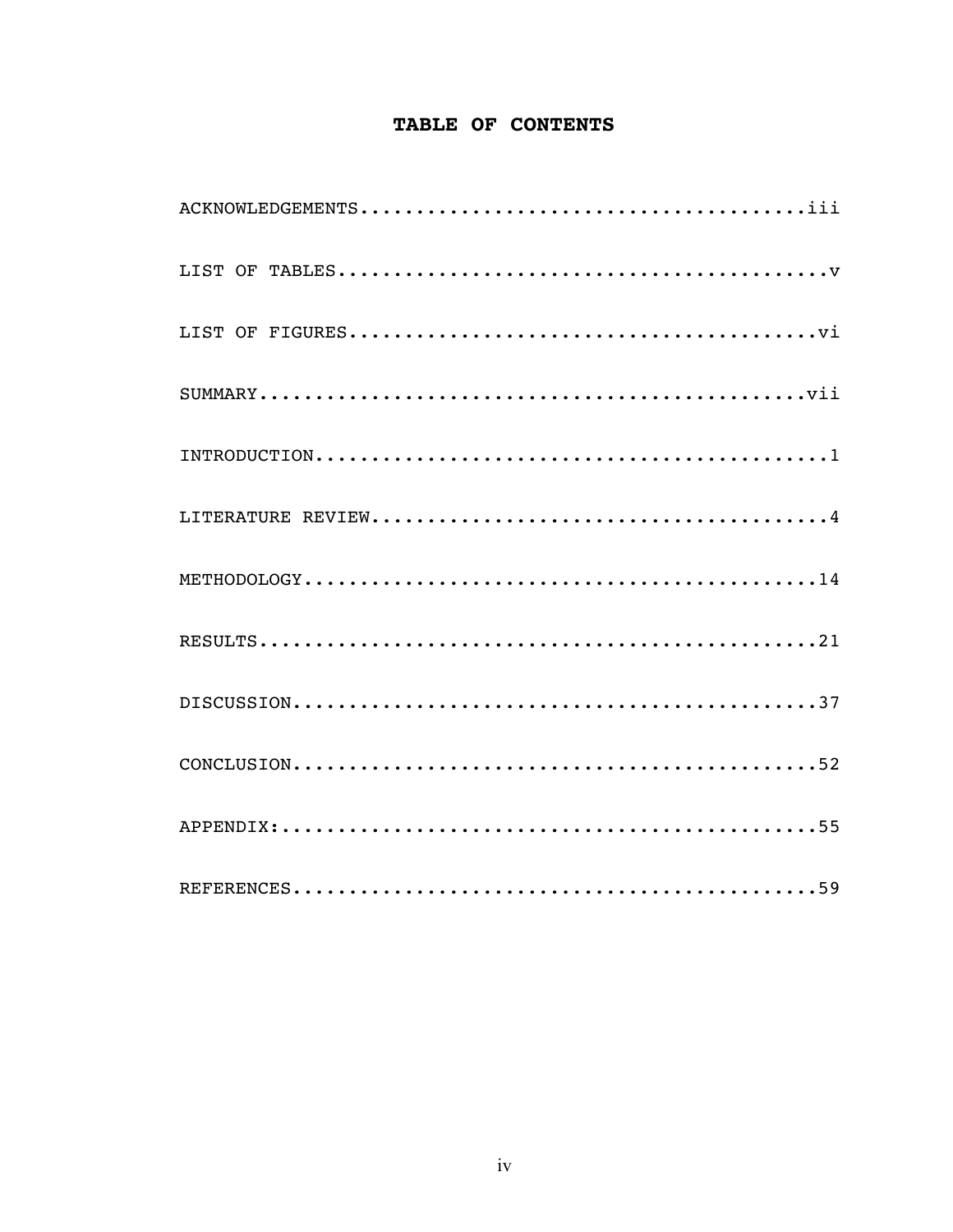### **LIST OF TABLES**

Table 1: List of the Metropolitan Statistical Areas evaluated and their respective MPOs...............15

Table 2: Prioritization processes in the nation's largest MPOs..............................................22

Table 3: SANDAG evaluation of highway projects..................................48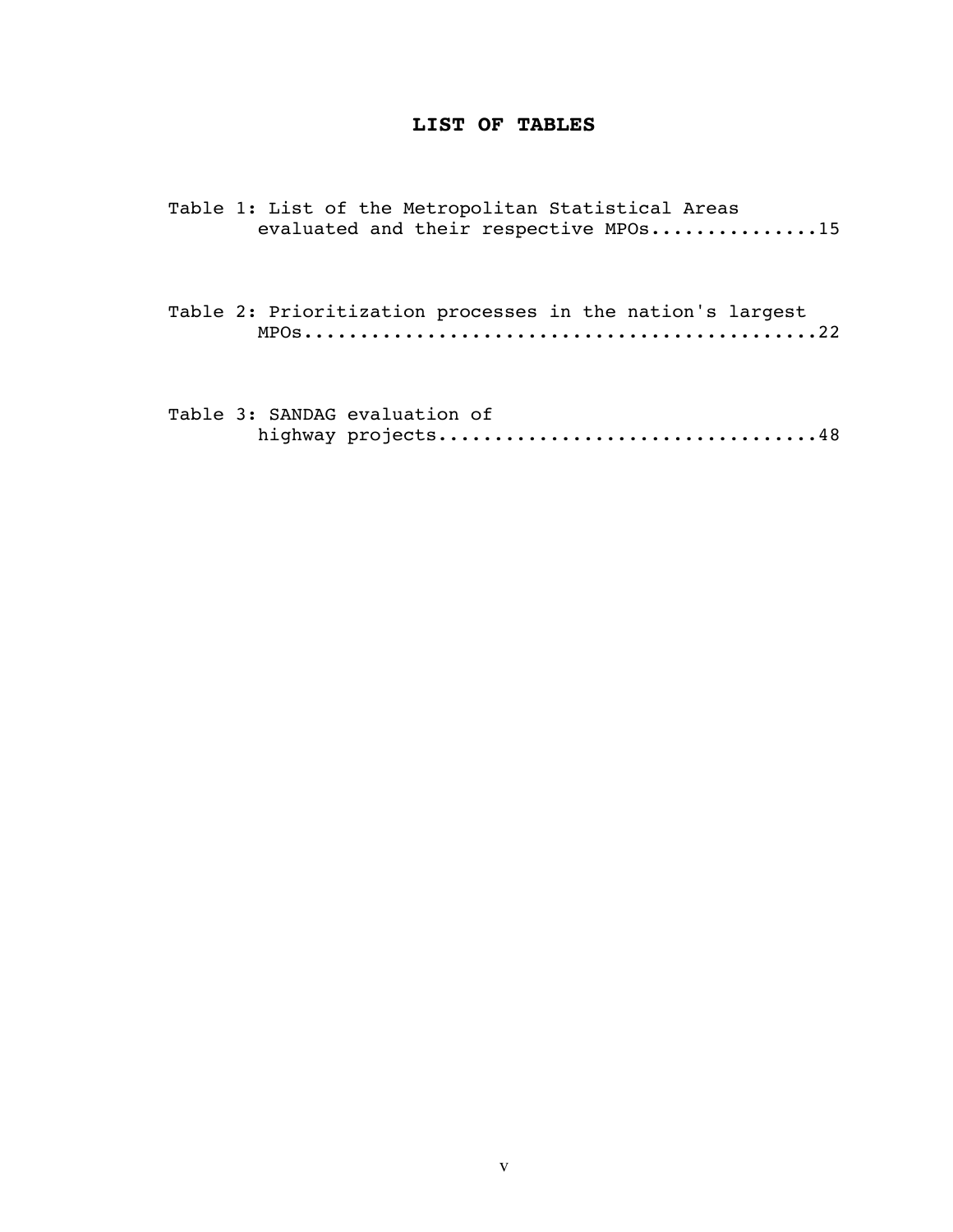### **LIST OF FIGURES**

Figure 1: DVRPC project selection evaluation criteria....45

Figure 2: SANDAG highway project evaluation guidelines...56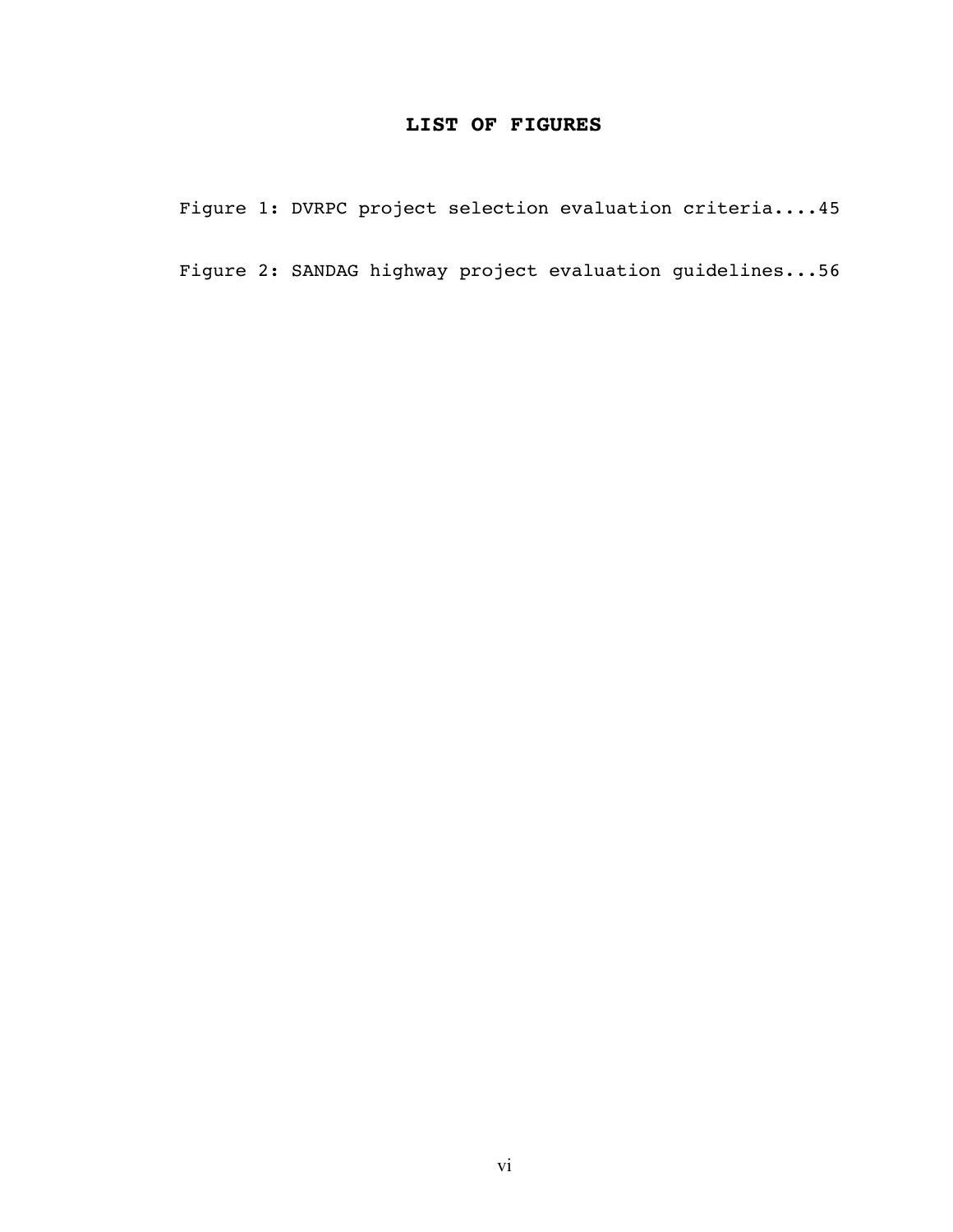#### **SUMMARY**

Due to a lack of adequate funding for transportation projects, decision-makers are facing the challenge of selecting which projects are pursued and which have to be deferred. Project prioritization is widely used as a tool to evaluate and rank projects, but methods differ greatly across the nation. This thesis documents the methods used by metropolitan planning organizations (MPOs) in the seventy-five largest metropolitan areas in the United States. The research was internet-based and focused on the material discussed in the long-range plan. This research is valuable in the development of the practice of project prioritization through the identification of common approaches and deficiencies. By understanding prioritization experiences, failures, and accomplishments, MPOs can adopt those approaches that best provide the information needed and desired by decision makers to establish project priorities.

vii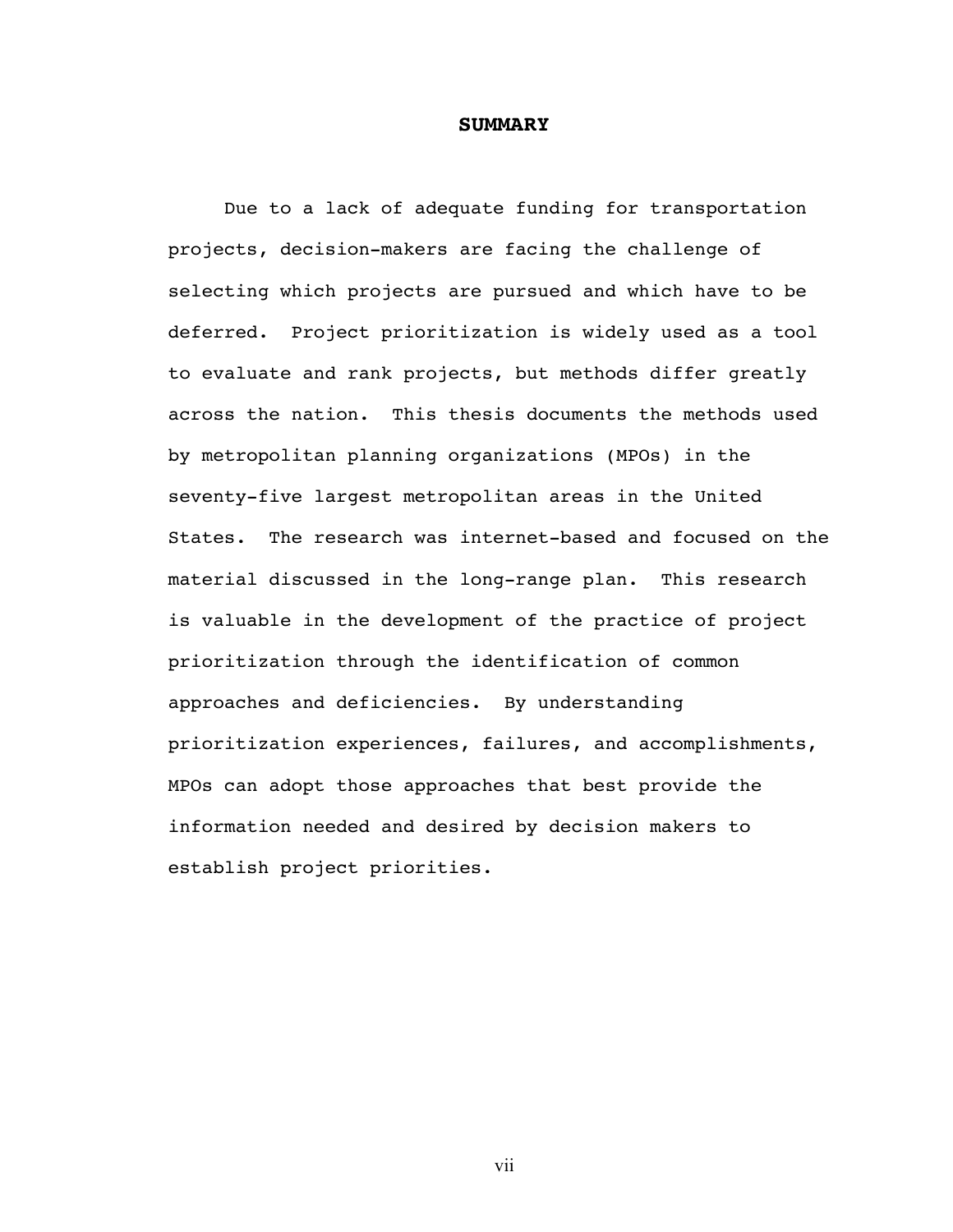### **INTRODUCTION**

Current levels of transportation funding are inadequate to meet all the transportation needs of the country. Metropolitan areas face a particularly daunting challenge as the demand for improved service is the greatest in locations already severely constrained geographically and financially. Identifying the most cost effective projects as part of an overall capital program becomes a critical activity in areas experiencing constrained finances. This effort becomes even more important when funding cutbacks require officials to identify which projects must be dropped from the program. In both instances, the foundation of effective project prioritization is using performance measures to determine which projects are most desirable.

There is no common method for project prioritization. Regional differences in needs, resources, and preferences make a "one-size-fits-all" method inadequate. However, understanding varying approaches to prioritization can aid individual jurisdictions in developing their unique prioritization solution. This thesis explores the range of prioritization techniques being employed in the United States' largest metropolitan areas today.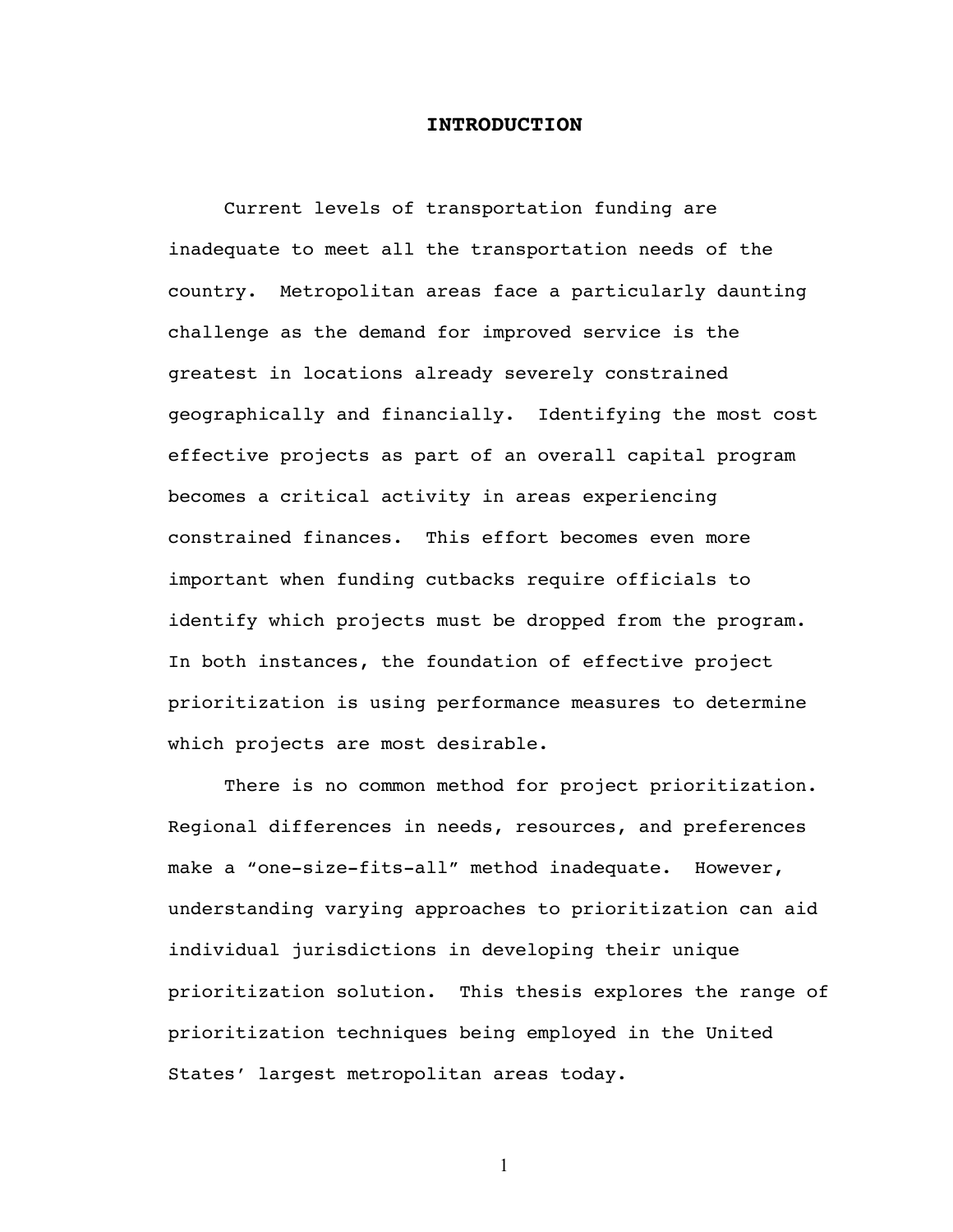As outlined in the Safe, Accountable, Flexible, Equitable, Transportation Efficiency Act, A Legacy for Users (SAFETEA-LU) of 2005, all urbanized areas with a population of greater than 50,000 are required by federal law to have a Metropolitan Planning Organization (MPO) that is responsible for the transportation planning process. These entities "are responsible for determining the best transportation investments to meet metropolitan transportation needs" ("SAFETEA-LU…"). To comply with these requirements, the MPO prepares two key documents, the Long-Range Transportation Plan or Regional Transportation Plan (Plan), which outlines the projects to be undertaken in the twenty-five to thirty years following its publication, and the Transportation Improvement Program (TIP), which establishes a program for execution of projects in the subsequent three to five years. This thesis will focus on the examination of project prioritization for the Plan as it is in the Plan where the overall framework is formulated, and the base from which the TIP is developed. Being a short-term, executable program, the TIP is the result of prioritization of the projects contained in the Plan.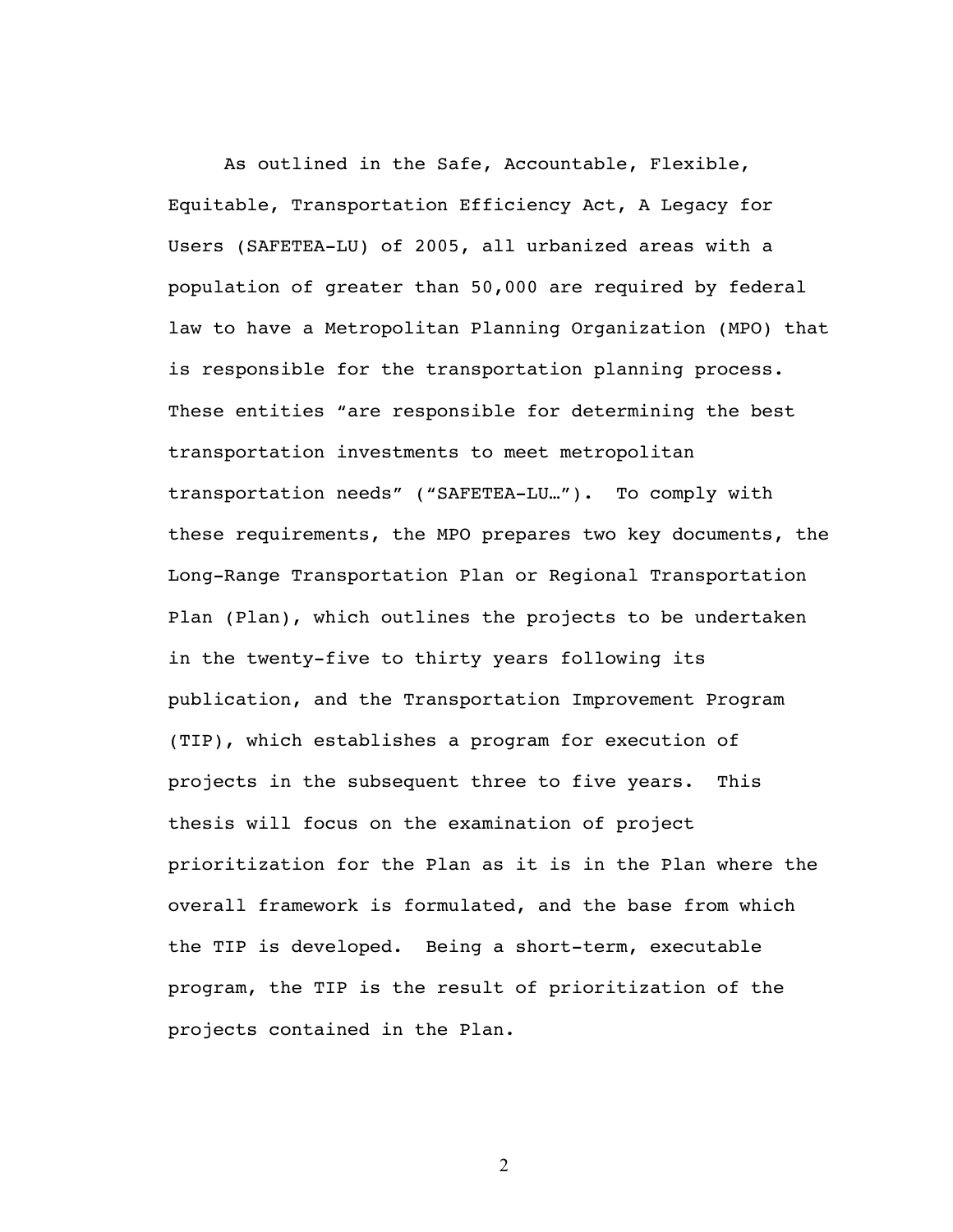This thesis is organized in the following way. The next section, the literature review, highlights past contributions that describe the process or prioritization as wells as its benefits and drawbacks. The methodology section outlines the research procedure, and the results section compiles all the data gathered. The discussion looks at some cases in greater detail and identifies general trends across the nation. The conclusion addresses the importance of the issue of prioritization and where it is headed in the future.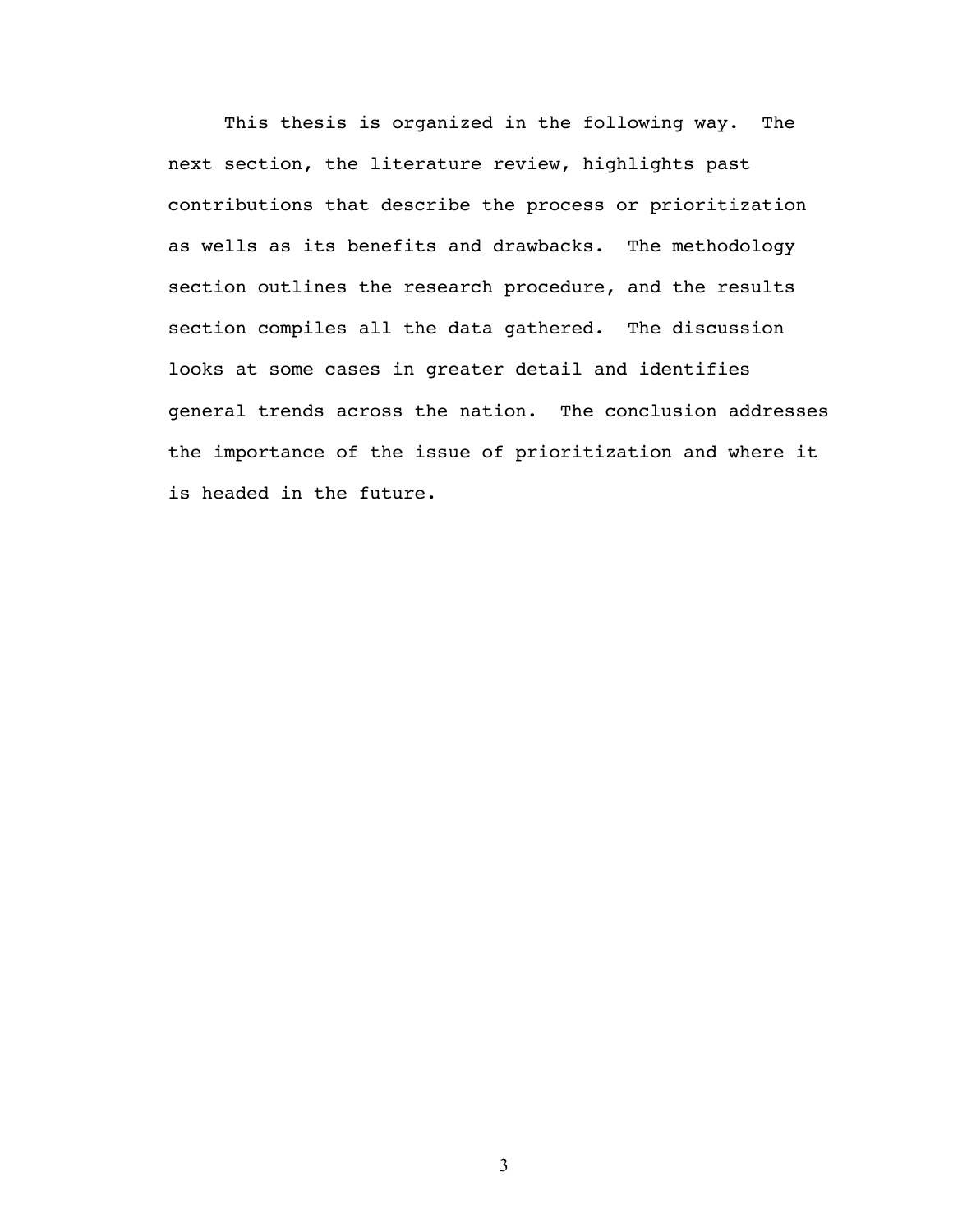#### **LITERATURE REVIEW**

### **Importance of Prioritization**

For nearly four decades, engineers and transportation planners have struggled with a growing gap between the cost of building needed transportation improvements and the funds available for this purpose. For example, a 1981 paper by Humphrey (1981) states that although government expenditure in transportation increased between 1970 and 1980, it did not keep up with inflation, resulting in a decrease in real investment levels. A paper by Mak in 1973 highlighted the same problem, claiming that available financing in Georgia would fall short of that needed to complete the identified transportation improvements from 1970 to 1990 (Mak 1973). Since then, growth has only exacerbated the problem. With decision-makers facing critical choices regarding what gets built and when, prioritization processes emerged as a way to approach the subject in a more systematic manner.

As far back as 1973, Mak understood the importance that prioritization played in project programming. He suggested that transportation "improvements be considered as investments competing for limited resources"(Mak 1973), and that priorities need to be established to make the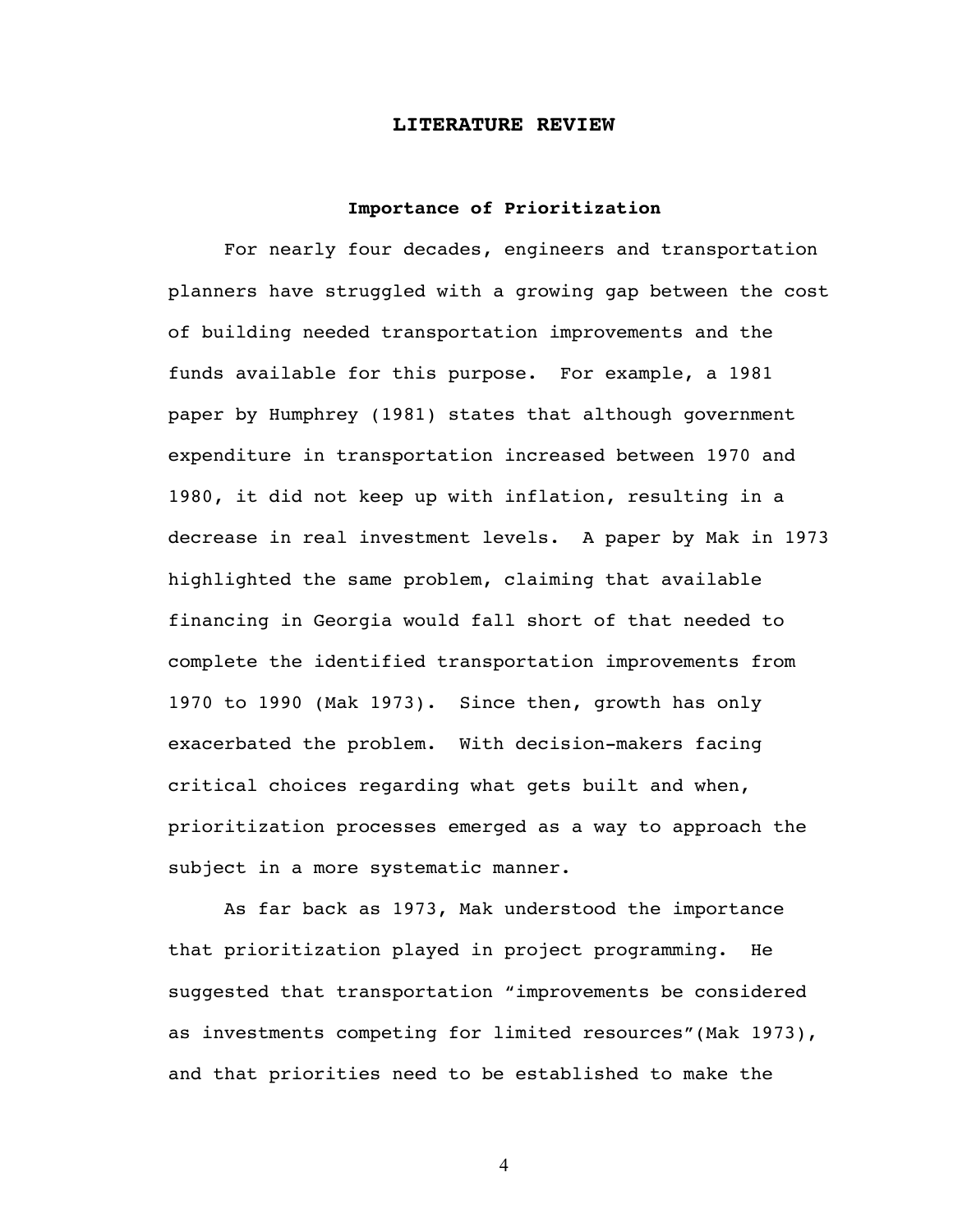maximum use of those resources. Hill added to the argument by asserting that in the private sector, the market mechanism drives the allocation of resources. The public sector cannot rely on the market, and must therefore actively pursue a prioritization scheme.(Hill 1968)

Mak claims that priorities are mostly established subjectively, on the basis of experience(Mak 1973). This method leaves the selection process vulnerable to personal engineering biases and lack of comprehension(Mak 1973). Furthermore it lacks consistency and transparency and, with a large number of complex projects, can become unmanageable(Mak 1973). This same argument is echoed in a National Cooperative Highway Research Program (NCHRP) paper from 1978 that claims that:

Priorities that are established subjectively run the risk of personal engineering bias, lack of comprehensiveness, and political bias. Furthermore, the increasing number, magnitude and complexity of the programs will soon make the subjective analysis unmanageable. (1978)

A rational approach will take the "politics" out of the process of project selection, and will allow citizens and independent authorities to review and critique the system(1978). Turochy and Willis agree, saying it clarifies "the process such that the technical information is not muddled by the political framework within which the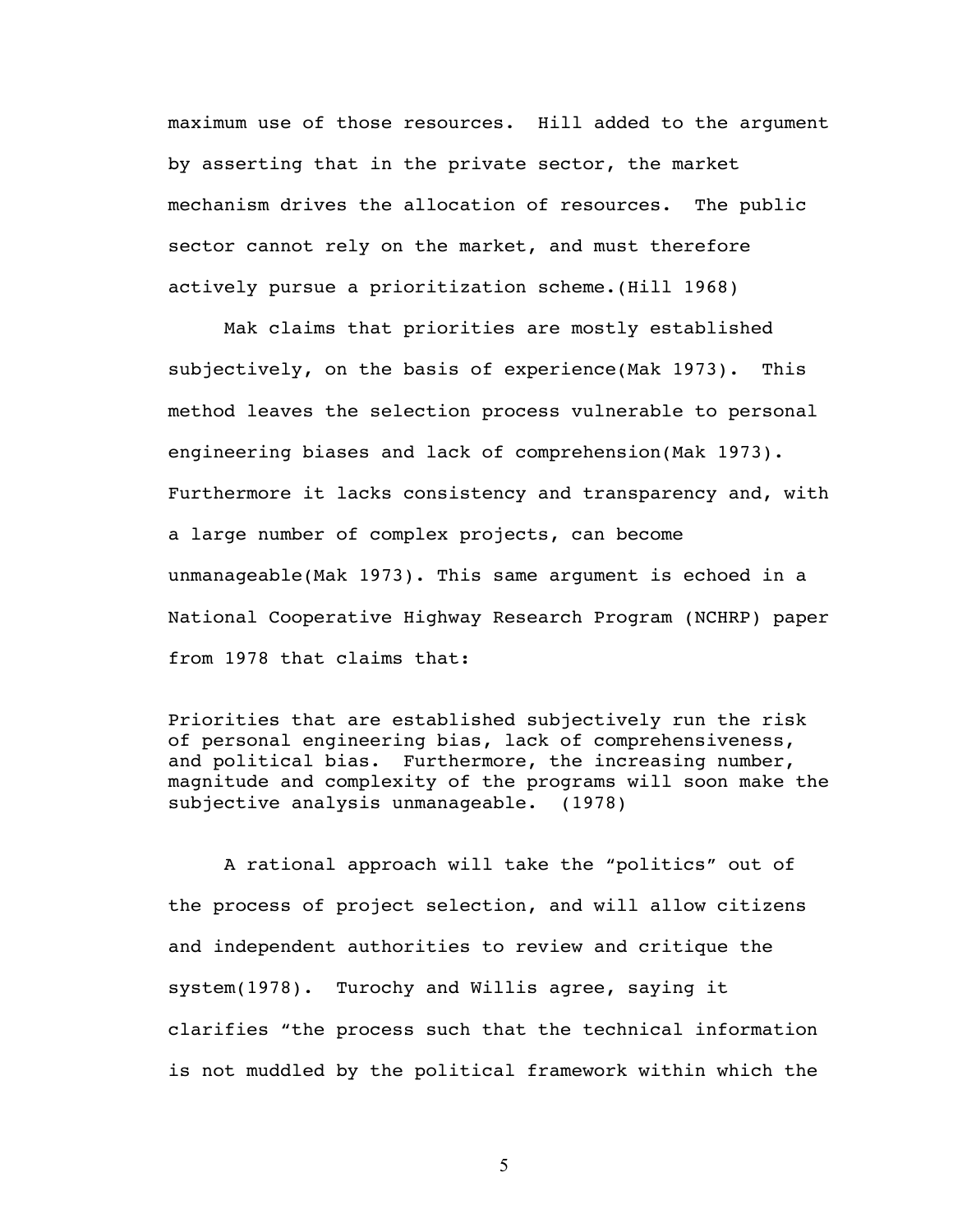programming decisions are ultimately made"(Turochy and Willis 2006). Above all, it will provide valuable information on how projects compare to each other to allow those in charge to make more calculated decisions(1978).

### **Characteristics of the Prioritization Process**

The main concern of any prioritization system will be to evaluate identified projects and rank them in order of importance. The level of complexity of the project prioritization processes, though, varies greatly. The literature has described minimum conditions for consideration as an acceptable methodology.

First and foremost, there is the issue of rationality. Turochy and Willis define a rational procedure as "one with clear steps and a sequence"(Turochy and Willis 2006). This idea is critical as it distinguishes between a systematic methodology that can be consistently replicated versus one without a well-defined structure. A non-rational process is open to the bias of the evaluator.

Secondly, there is the discussion of defensibility. Turochy and Willis (2006) define a defensible procedure as one that is "open to scrutiny with respect to the data used in the process and which resultant scores or rankings assigned to projects evaluated are related to the attributes of the proposed improvements." The main concept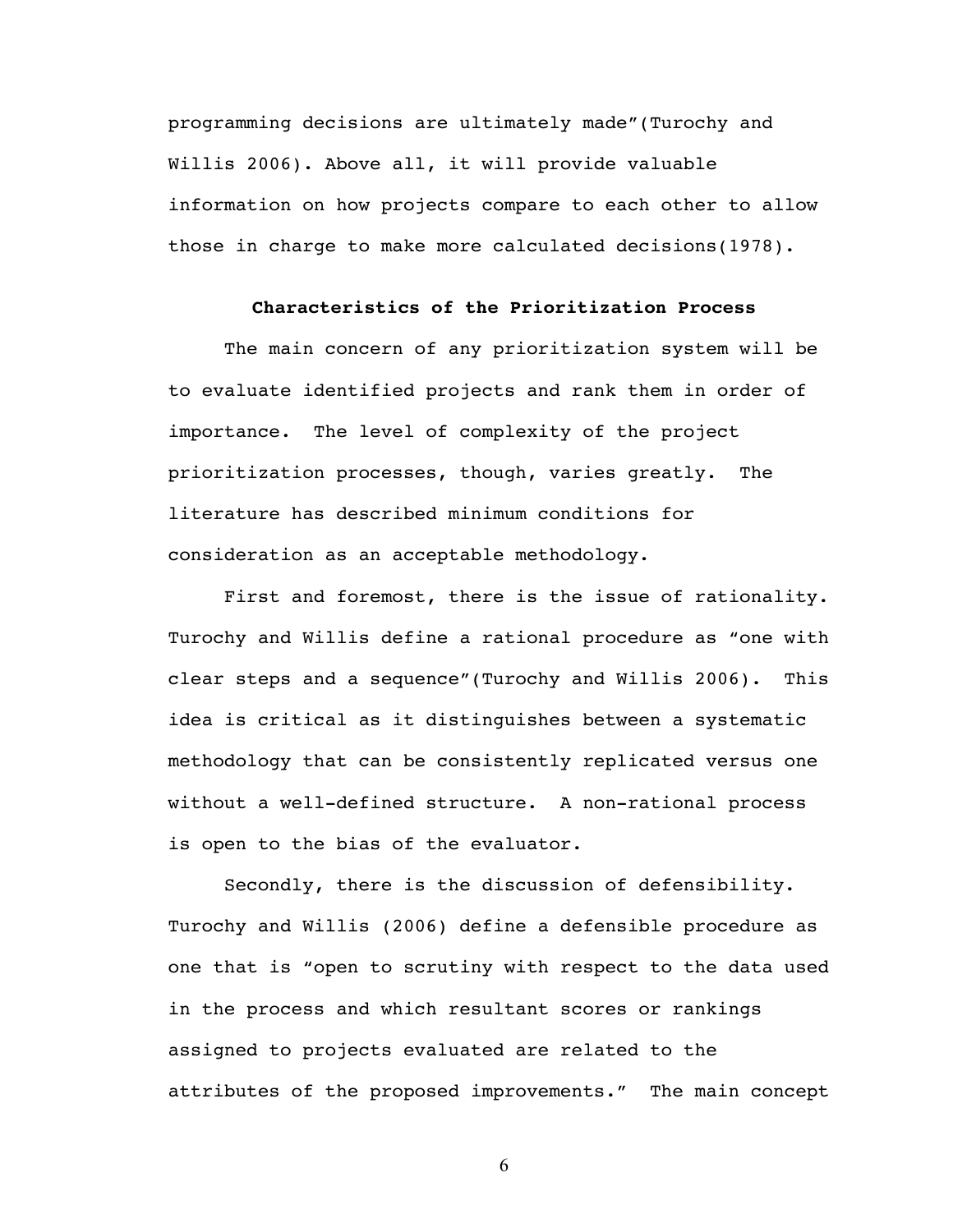of defensibility is in the transparency of the data, criteria, and performance measures that allow outside entities to both evaluate the process and ensure that guidelines are being followed. These two characteristics are essential to promote objectivity in project selection.

Each prioritization system will be unique, although each will likely involve the following steps: selecting criteria with which to evaluate projects, creating performance measures to compute project compliance to those criteria, combining scores for each performance measure in some way, and finally ranking the projects in order of importance. The criteria selected will directly relate to the locale's concerns, but tend to correlate to the planning factors outlined in ISTEA (the Intermodal Surface Transportation Efficiency Act of 1991) and TEA-21 (the Transportation Equity Act for the 21<sup>st</sup> Century of 1998): safety, traffic congestion, environmental impacts, among others. (Turochy and Willis 2006).

Performance measures need not be quantitative, as that would not always be appropriate given the nature of the criteria. The result of each performance measure can be scored on an ordinal, interval, or rational scale. While the ordinal scale merely ranks projects, the interval scale defines the differences between them. The ratio scale goes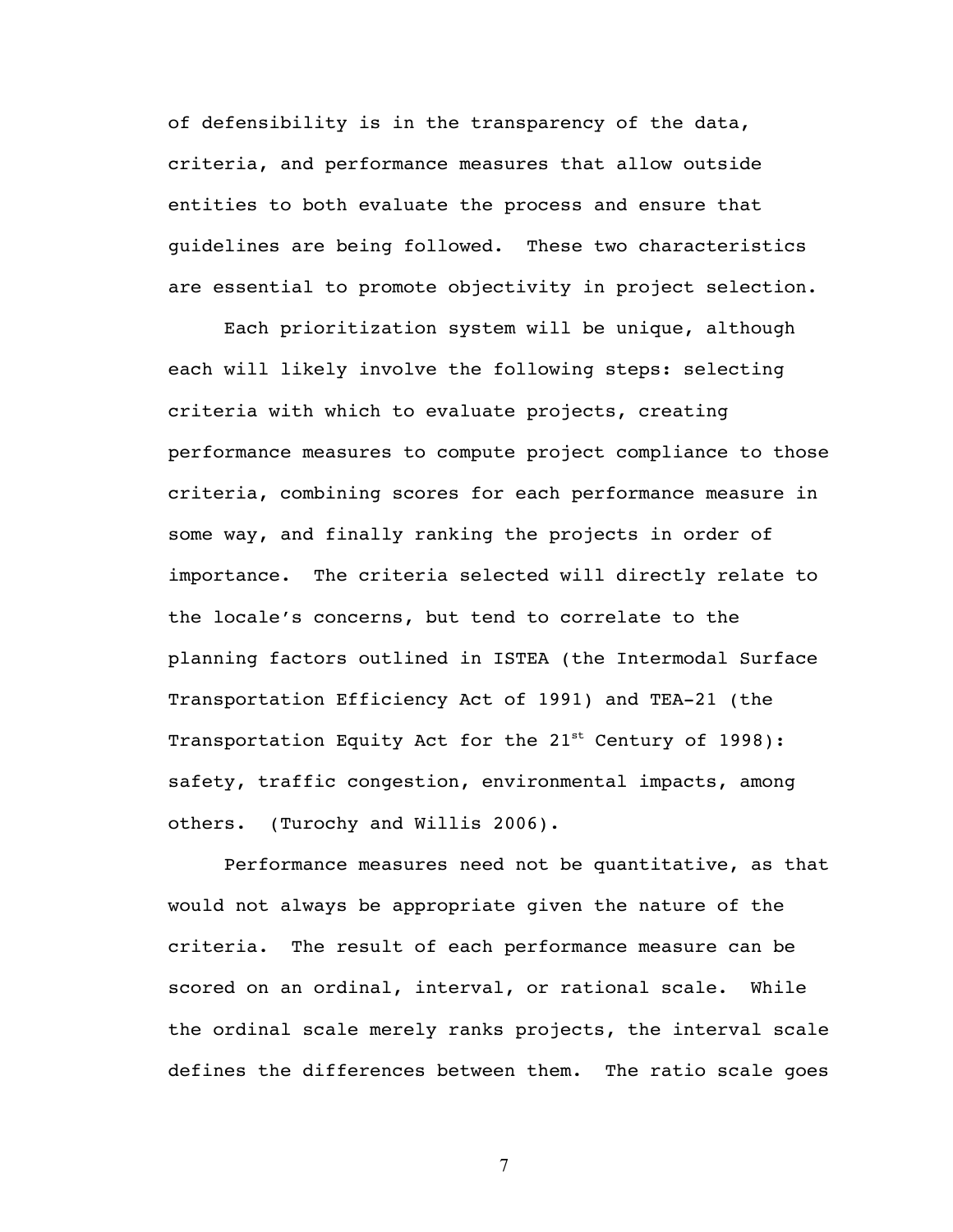one step further by defining the distance in relation to a non-arbitrary origin. It is best to use the highest order scale possible so as to include all the information available. However, it is imperative to recognize limitations and use the appropriate scale. (Hill 1968)

Once the performance measures have been applied, the results have to be aggregated in some way to make sense out of them. At the most basic level, they could be viewed and assessed independently, but a large number of performance measures combined with a large number of projects would make this analysis unmanageable. Most processes involve some compilation to produce a total score for each project; one that encompasses all performance measures and addresses all criteria. In order to do this, decisions have to be made as to how much weight each performance measure and each criterion will carry in the total score. (Hill 1968)

When compiling the total score, a new scale will be developed. The simplest approach is to compile the data on an ordinal scale; assign a +1 or -1 to each criterion depending if the measure is determined to be beneficial or detrimental, weight each score according to the weighting scheme, and add them all up. This method ignores much of the information that could be detected by some performance measures. A more controversial and complex endeavor is to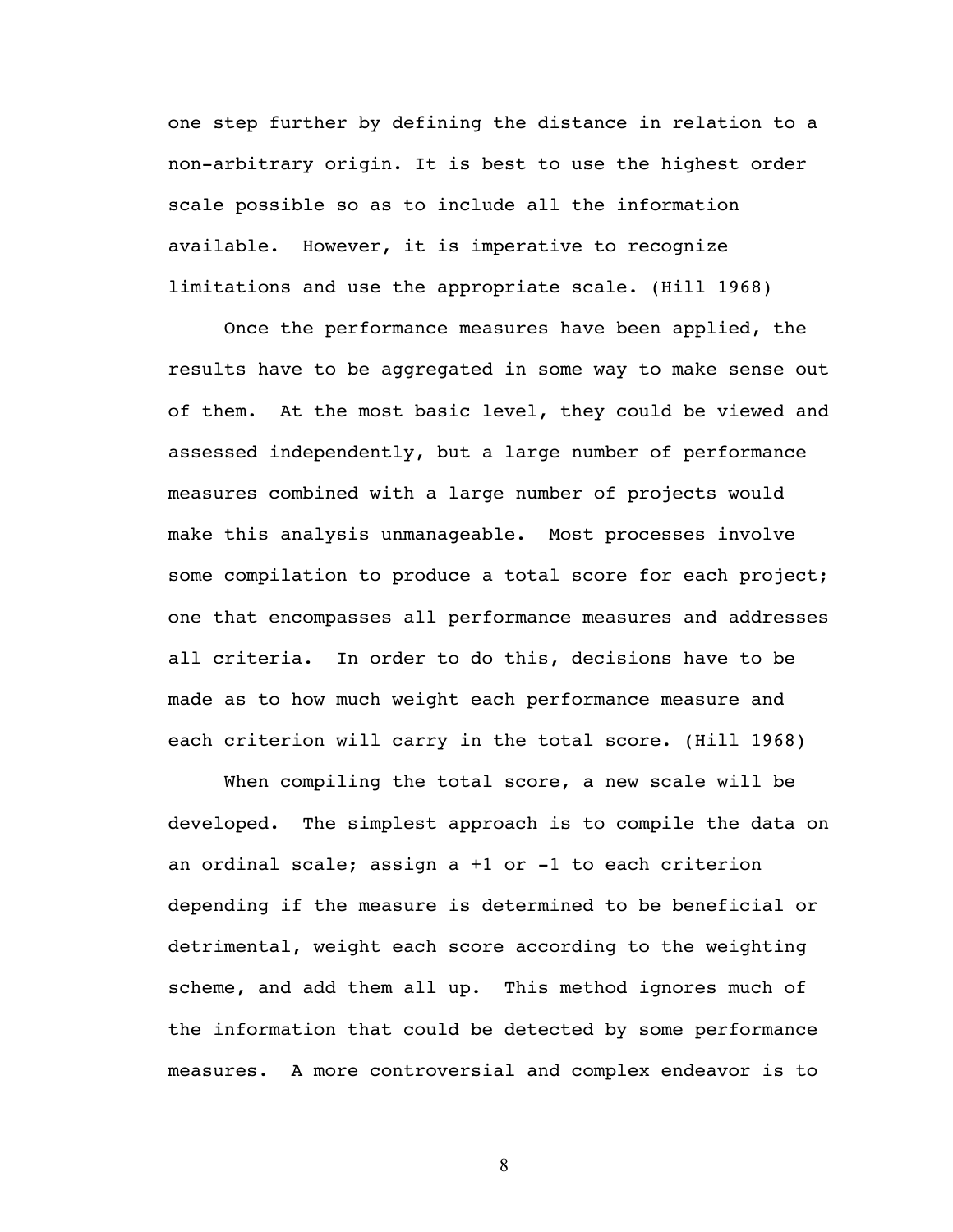carry over interval and ratio scales through some sort of transformation function. Each performance measure will have its own units and scale, but when they are aggregated, they will need to be comparable. Adjustments detract from the objectivity of the process, but are essential in compiling data to aid in comparison and comprehension. Once scores are tallied, projects are usually ranked by score or grouped into tiers.(Hill 1968)

### **Limitations**

A project prioritization process should be considered simply as a tool in decision-making. As it is generally employed as part of a broader project programming process, and is thus still subject to human bias and the politics that guide these decisions. Someone has to decide on the goals and objectives and how criteria will be weighted in the compilation of project scores. Hill claims that "benefits and costs have meaning only in relation to a well-defined objective" (Hill 1968), and the development of these objective will be subject to the values and principles of decision-makers and their constituents. Although project prioritization is touted as the answer to bias in project selection, its foundation is explicitly subjective. At least in this case, subjectivity is openly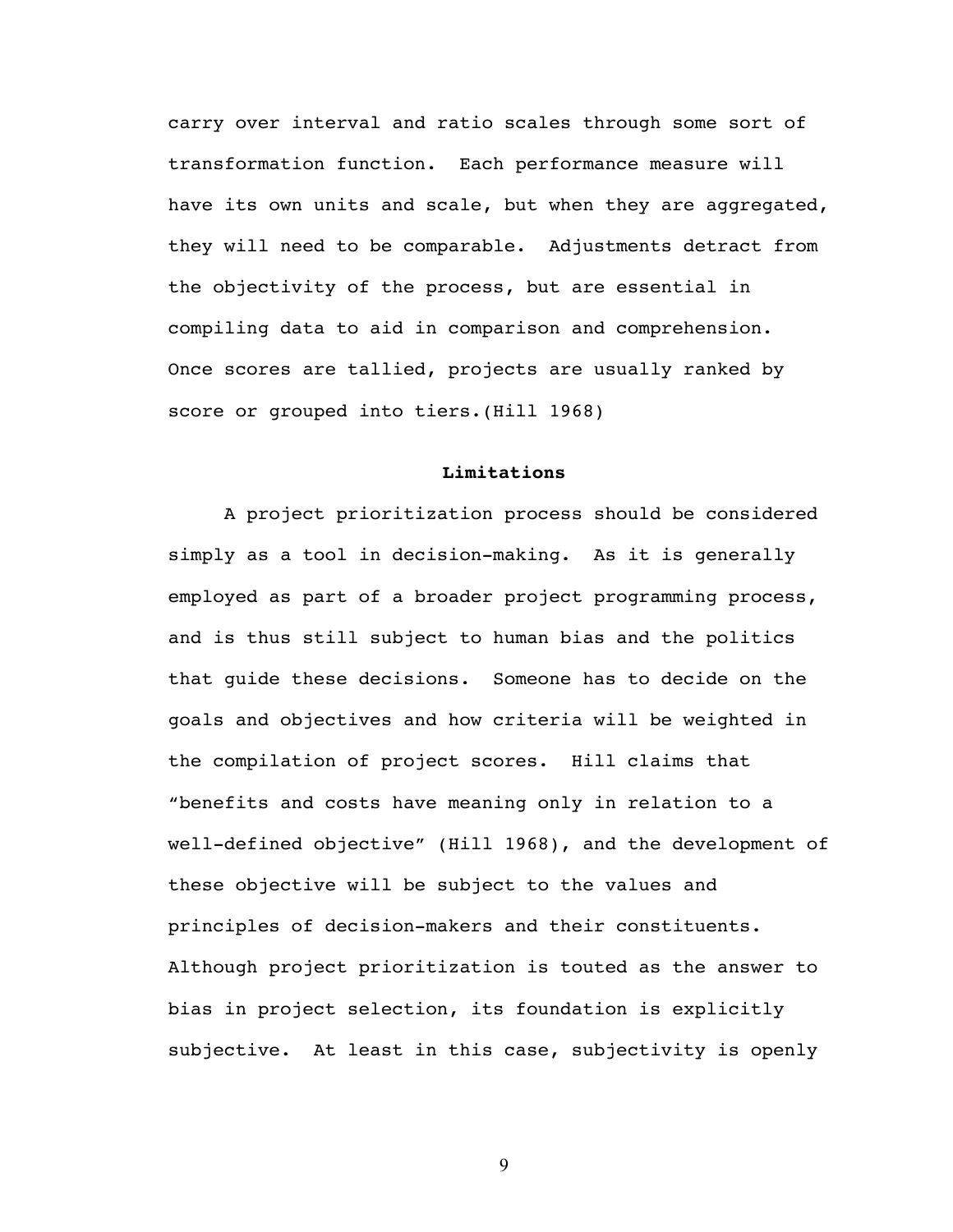expressed so that citizens are aware of it and respond through the political process if they are dissatisfied.

Another drawback in project prioritization is the difficulty in comparing projects with different purposes. Hill warns that "until interaction between objectives is accounted for in the analysis, the goals-achievement matrix is recommended only for the evaluation of plans in a single sector" (Hill 1968). The goals-achievement matrix is the particular prioritization method Hill is proposing, not specifically for transportation, but for any projects competing for funding in general. The implications of this limitation are that comparisons across transportation improvements of disparate characteristics (e.g. across modes) will be difficult if not inappropriate.

A systematic limitation of this approach is the fact that relationships between projects cannot be registered. Synergistic effects in a transportation networks are not measured as evaluation is performed at the project level. Mann and Dawoud (Mann and Dawoud 2006) of the Virginia Department of Transportation identified this problem and developed software to overcome it. Their software chooses the one project, out of a list of available projects, that reduces congestion the most. Then, through an iterative loop that tests all remaining projects, it determines which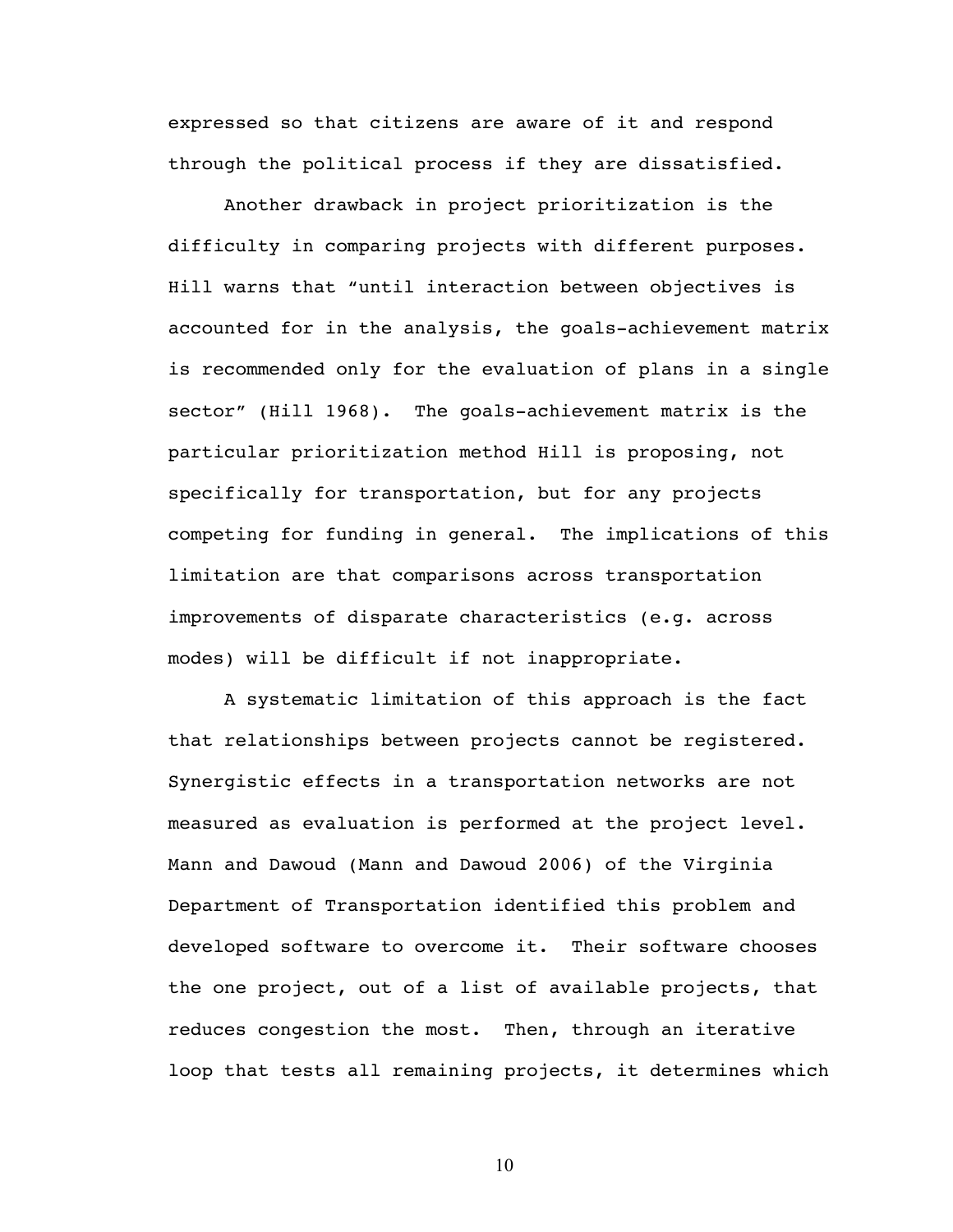one will result in the greatest reduction in congestion when combined with the first one. The process continues until all projects are assigned an order. This method does not evaluate the projects individually, but rather the system as a whole. The drawback with this methodology is that it is locked into following a certain path, determined largely by the first few projects and how other projects tie into them. There is no way to try all possible scenarios, which would be the ideal case.

In terms of problems of a logistical nature, Humphrey warns about a need for flexibility in programming to account for unknown factors. It is always in the best interest of the MPO to spend all of their available funds, especially when they would not carry over, so there needs to be a certain flexibility to maneuver and maintain an efficient program. Also, Berechman brings up the issue of data availability. At the time when a project needs to be evaluated, early enough for decisions to be made, there may not be enough information to make a reasonable decision, particularly regarding environmental impacts.(Berechman and Paaswell 2005; Humphrey 1981)

Very few efforts have been made to understand the implementation of project prioritization across the country at the regional level, which is the core of the federally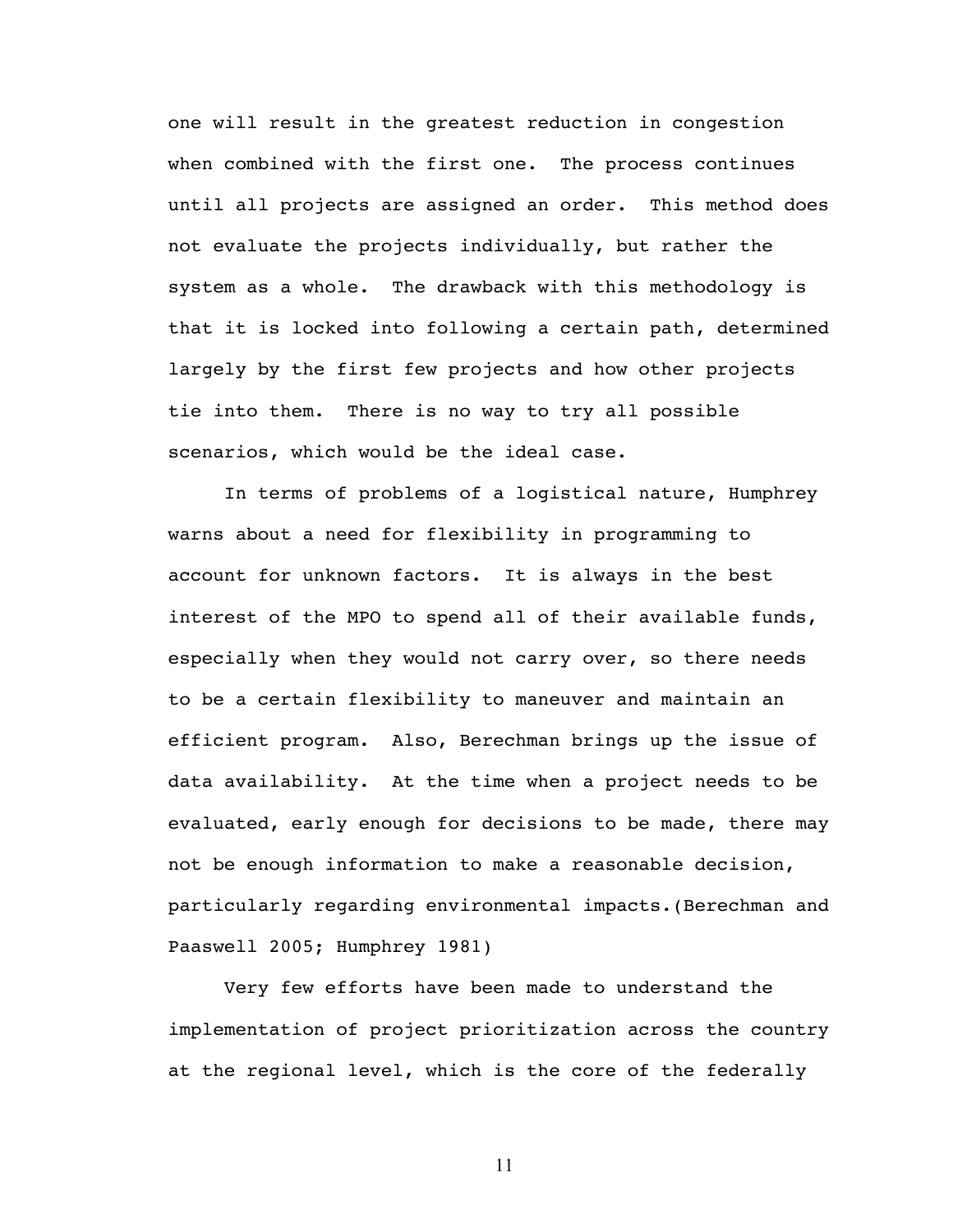mandated planning system today. Though Turochy and Willis (2006) reviewed methods from several MPOs, they did not perform a widespread examination across the nation, but rather singled out areas of interest. The research in this thesis is geared towards finding out what the current state of the practice is.

Meyer and Miller (Meyer and Miller 2001) similarly explored the prioritization processes undertaken by several MPOs to illustrate the different approaches they identified. The first approach, goal achievement, consists of a commitment to adhere to regional goals and objectives; it was implemented in St. Louis, Seattle, and Sacramento. The numerical rating approach introduces performance measures to determine preferential projects, and they are commonly used in the evaluation of pavement condition and bridge sufficiency. The priority index method is the most common approach and consists of a comparative evaluation of projects along various categories that result in scores and a ranking. The programming evaluation matrix approach consists of evaluating how well a project conforms to criteria representing project priorities, and it is practiced in Albany, Phoenix, Portland, and Denver. Lastly, the systems analysis technique evaluates the program as a whole.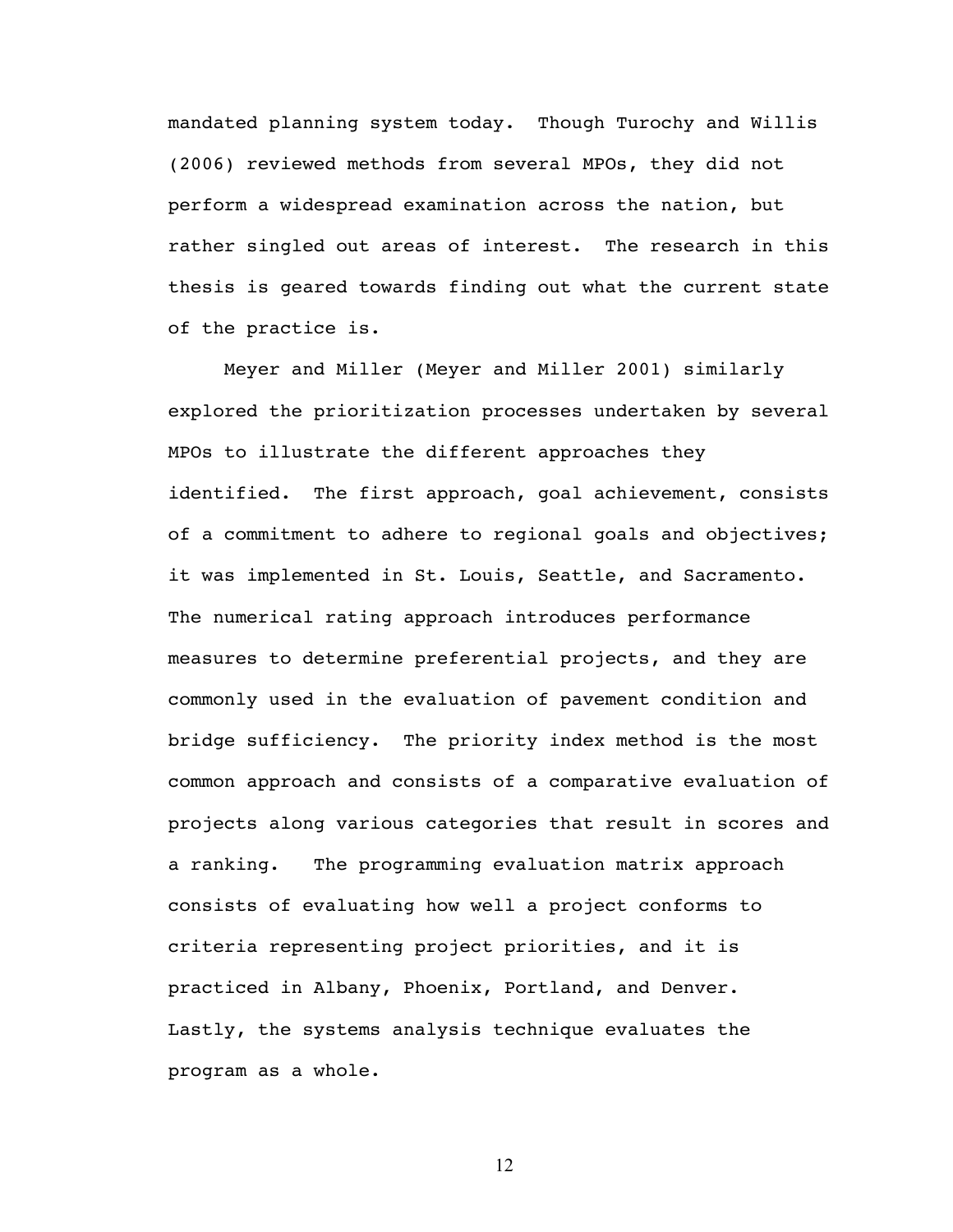Meyer and Miller concluded that, although each prioritization process was unique, there were several good, recurring practices. First, there needs to be a direct correlation between identified goals and evaluation criteria. Second, subjective analysis is valuable where data cannot be quantified and should be included. Third, fiscal concerns have elevated the need for project prioritization. Last, the project prioritization framework is just as important for the credibility of the results as is the technical analysis.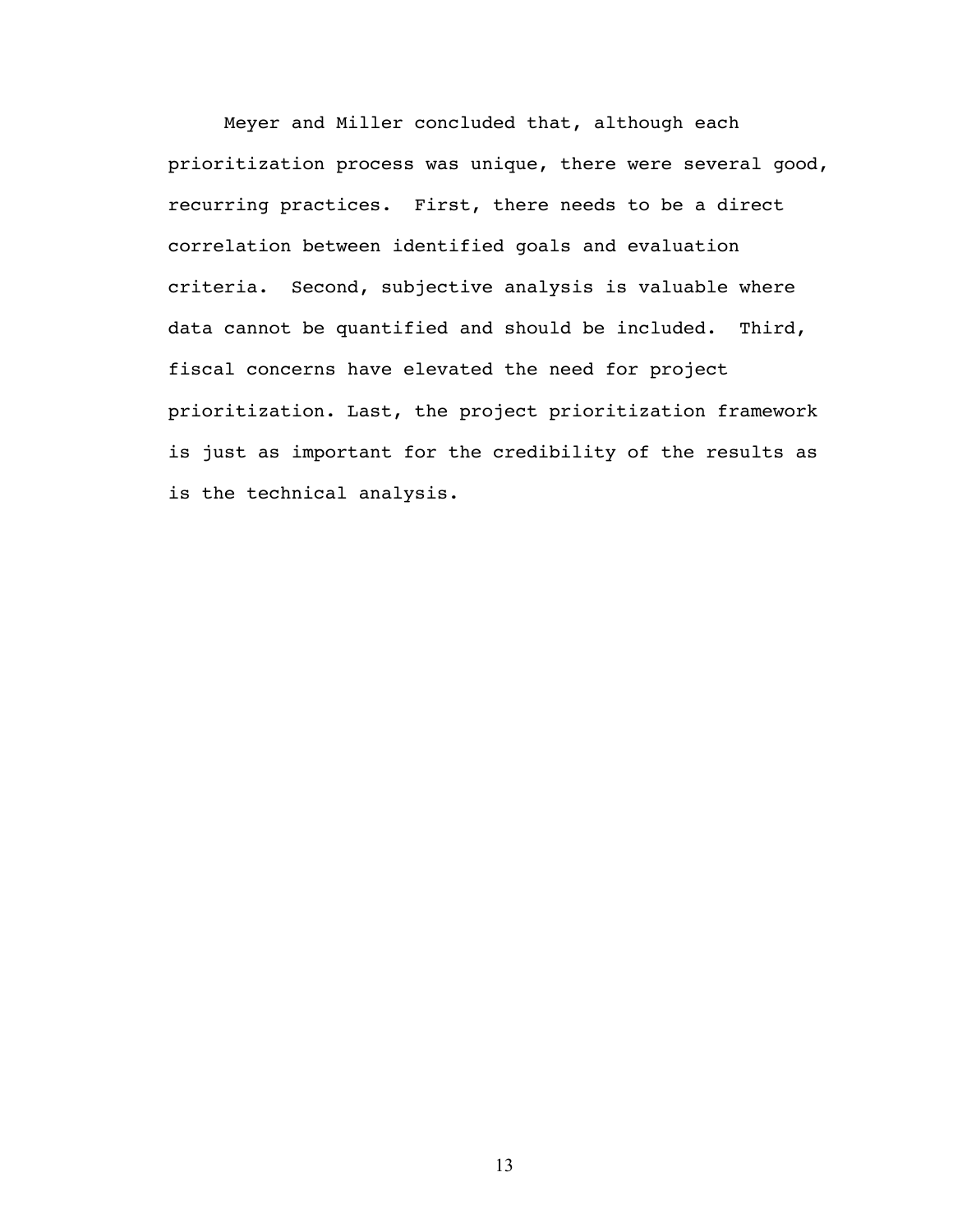### **METHODOLOGY**

The seventy-five largest Metropolitan Statistical Areas (MSAs) were identified as defined by the 2007 U.S. Census estimates. An MSA is defined as a region that has "at least one urbanized area of 50,000 or more population, plus adjacent territory that has a high degree of social and economic integration with the core as measured by commuting ties" (Portman 2006). Though the MPO designation is based on MSAs, the correlation is not always one-to-one as some of the largest MSAs are divided into Metropolitan Divisions that each have independent MPOs. Alternatively, a single MPO can span several MSAs. Table 1 lists these metropolitan areas along with their associated MPOs.

The Plan for each of the listed MPOs was examined for any mention of a prioritization process. Supporting material referenced in the Plan was also considered.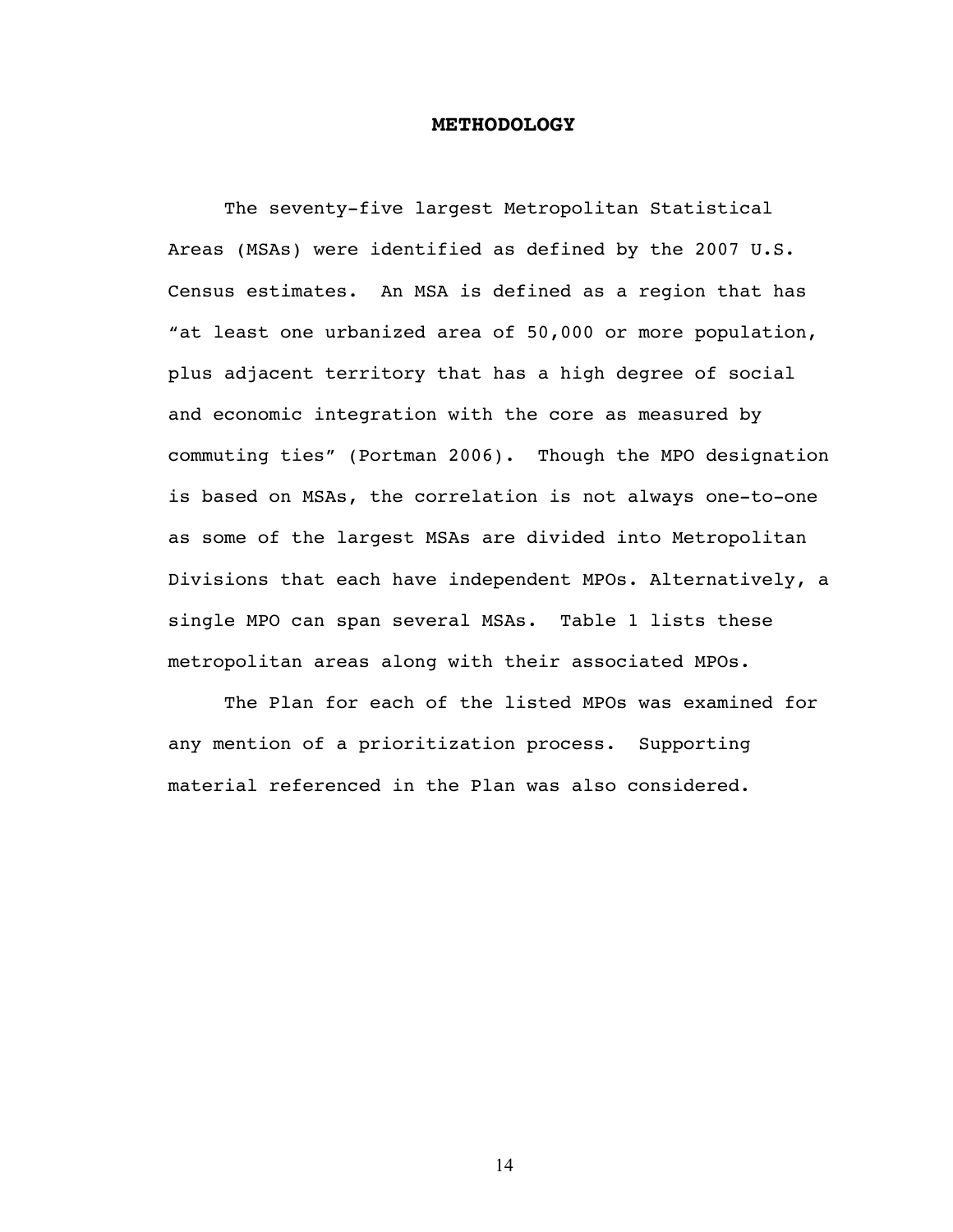| Rank           | <b>Metropolitan Statistical Area</b><br>(Metropolitan Divisions are indented) | 2007<br><b>Population</b><br><b>Estimate</b> | <b>MPO</b>                                                      |
|----------------|-------------------------------------------------------------------------------|----------------------------------------------|-----------------------------------------------------------------|
|                | New York-Northern New Jersey-Long Island, NY-<br><b>NJ-PA</b>                 | 18,815,988                                   |                                                                 |
|                | Edison, NJ                                                                    | 2,319,704                                    | North Jersey Transportation Planning Authority<br>(NJTPA)       |
|                | Nassau-Suffolk, NY                                                            | 2,759,762                                    | New York Metropolitan Transportation Council<br>(NYMTC)         |
|                | Newark-Union, NJ-PA                                                           | 2,128,679                                    | North Jersey Transportation Planning Authority<br>(NJTPA)       |
|                | New York-White Plains-Wayne, NY-NJ                                            | 11,607,843                                   | New York Metropolitan Transportation Council<br>(NYMTC)         |
| $\mathcal{P}$  | Los Angeles-Long Beach-Santa Ana, CA                                          | 12,875,587                                   |                                                                 |
|                | Los Angeles-Long Beach-Glendale, CA                                           | 9,878,554                                    | Southern California Association of Governments<br>(SCAG)        |
|                | Santa Ana-Anaheim-Irvine, CA                                                  | 2,997,033                                    | Southern California Association of Governments<br>(SCAG)        |
| 3 <sup>1</sup> | Chicago-Naperville-Joliet, IL-IN-WI                                           | 9,524,673                                    |                                                                 |
|                | Chicago-Naperville-Joliet, IL                                                 | 7,952,540                                    | Chicago Metropolitan Agency for Planning (CMAP)                 |
|                | Gary, IN                                                                      | 698,971                                      | Northwest Indiana Regional Planning Commission<br>(NIRPC)       |
|                | Lake County-Kenosha County, IL-WI                                             | 873,162                                      | Southeastern Wisconsin Regional Planning<br>Commission (SEWRPC) |

### **Table 1. List of the Metropolitan Statistical Areas evaluated and their respective MPOs**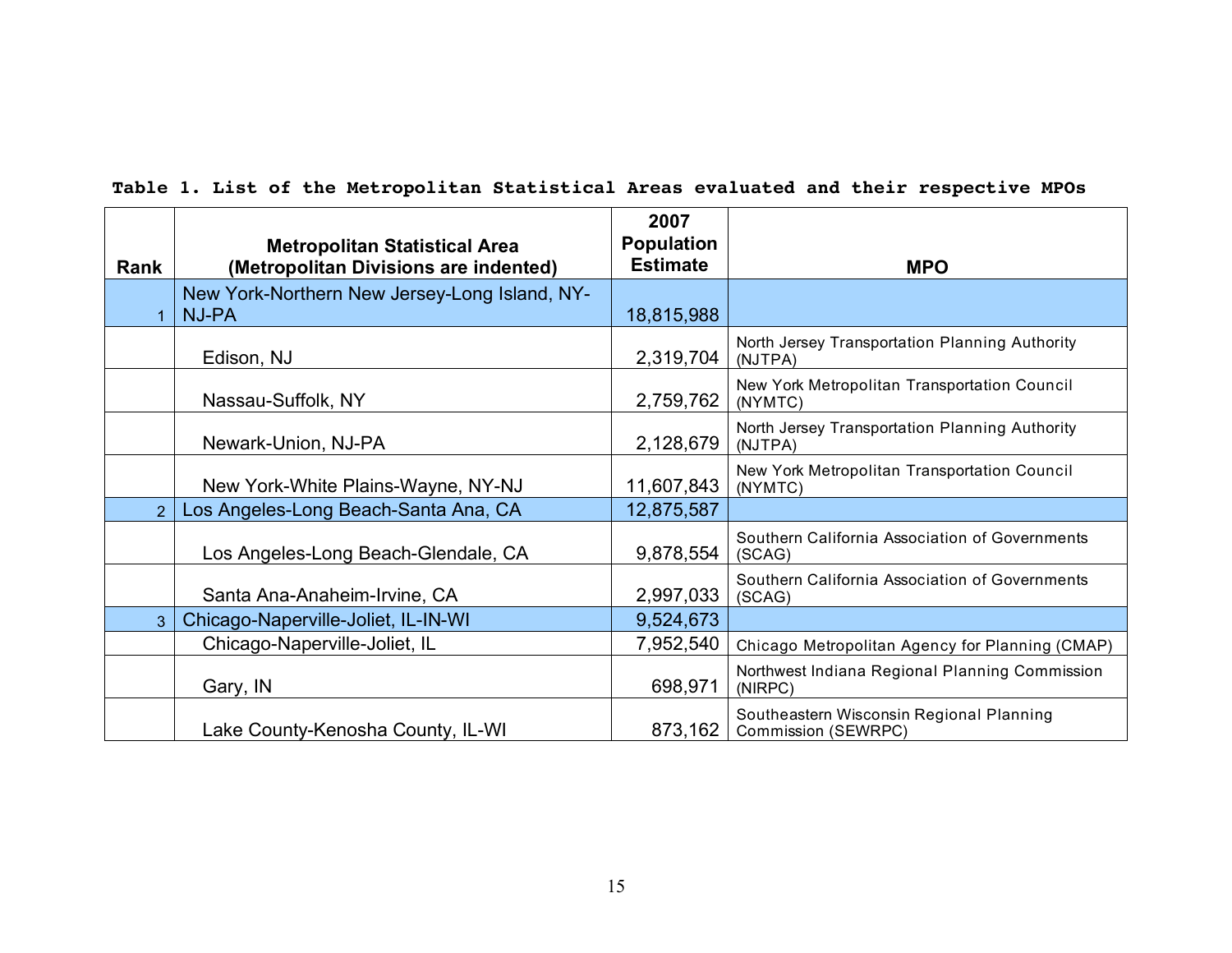| Dallas-Fort Worth-Arlington, TX | 6,145,037            |                                            |
|---------------------------------|----------------------|--------------------------------------------|
| Dallas-Plano-Irving, TX         | 4,111,529   (NCTCOG) | North Central Texas Council of Governments |
| Fort Worth-Arlington, TX        | 2.033,508   (NCTCOG) | North Central Texas Council of Governments |

| 5.              | Philadelphia-Camden-Wilmington, PA-NJ-DE-MD     | 5,827,962 |                                                         |  |
|-----------------|-------------------------------------------------|-----------|---------------------------------------------------------|--|
|                 | Camden, NJ                                      | 1,246,339 | Delaware Valley Regional Planning Commission<br>(DVRPC) |  |
|                 | Philadelphia, PA                                | 3,887,694 | Delaware Valley Regional Planning Commission<br>(DVRPC) |  |
|                 | Wilmington, DE-MD-NJ                            | 693,929   | Wilmington Area Planning Council (Wilmapco)             |  |
| 6               | Houston-Sugar Land-Baytown, TX                  | 5,628,101 | Houston Galveston Area Council (H-GAC)                  |  |
|                 | Miami-Fort Lauderdale-Pompano Beach, FL         | 5,413,212 |                                                         |  |
|                 | Fort Lauderdale-Pompano Beach-Deerfield         |           |                                                         |  |
|                 | Beach, FL                                       | 1,759,591 | <b>Broward County MPO</b>                               |  |
|                 | Miami-Miami Beach-Kendall, FL                   | 2,387,170 | Miami Urbanized Area MPO                                |  |
|                 | West Palm Beach-Boca Raton-Boynton Beach,<br>FL | 1,266,451 | Palm Beach MPO                                          |  |
| 8               | Washington-Arlington-Alexandria, DC-VA-MD-WV    | 5,306,565 |                                                         |  |
|                 | Bethesda-Gaithersburg-Frederick, MD             | 1,155,518 | Metropolitan Washington COG (MWCOG)                     |  |
|                 | Washington-Arlington-Alexandria, DC-VA-MD-      |           |                                                         |  |
|                 | <b>WV</b>                                       | 4,151,047 | Metropolitan Washington COG (MWCOG)                     |  |
| 9               | Atlanta-Sandy Springs-Marietta, GA              | 5,278,904 | Atlanta Regional Commission (ARC)                       |  |
| 10 <sub>1</sub> | Boston-Cambridge-Quincy, MA-NH                  | 4,482,857 |                                                         |  |
|                 | Boston-Quincy, MA                               | 1,858,216 | <b>Boston Region MPO</b>                                |  |
|                 | Cambridge-Newton-Framingham, MA                 | 1,473,416 | <b>Boston Region MPO</b>                                |  |
|                 | Peabody, MA                                     | 733,101   | <b>Boston Region MPO</b>                                |  |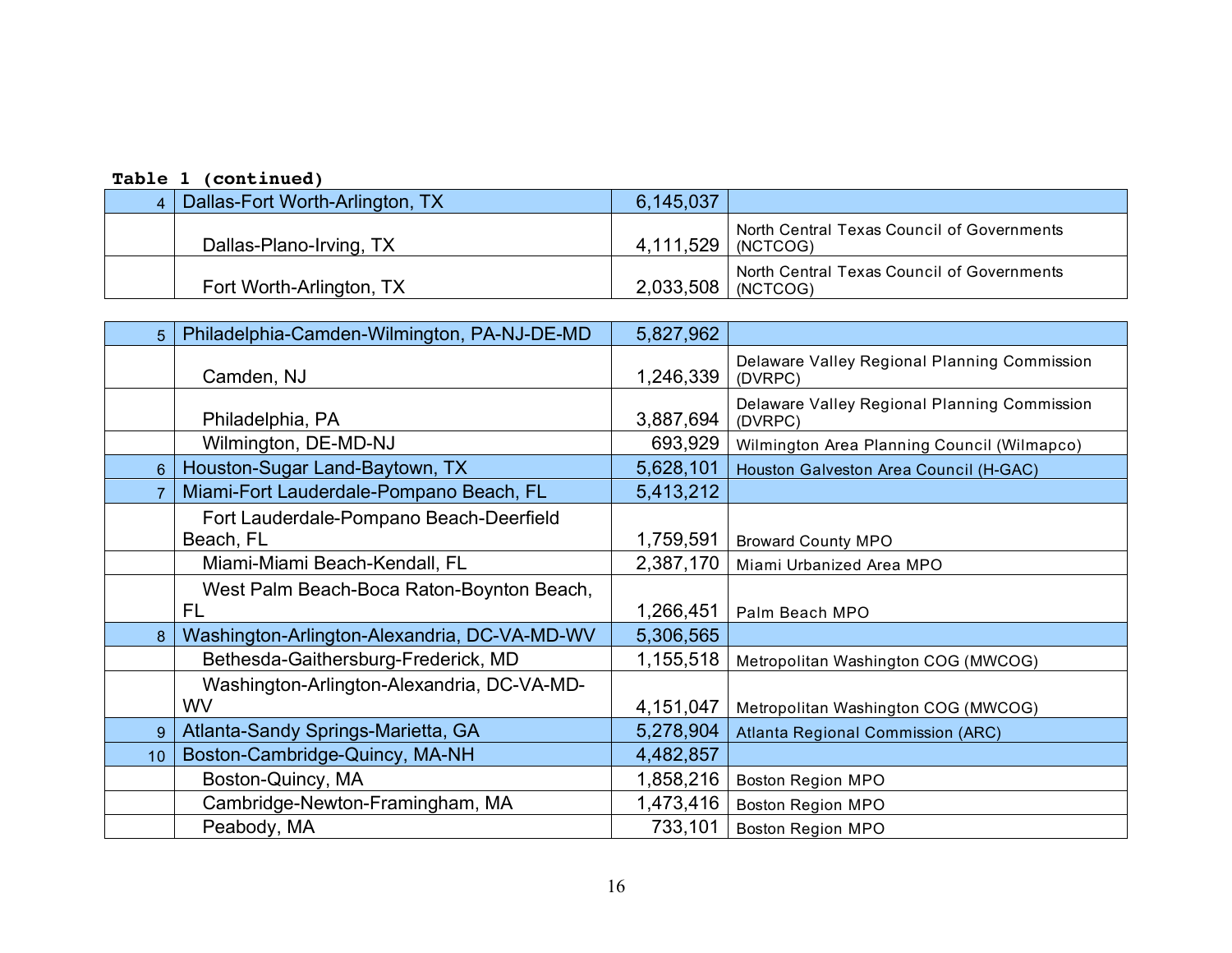|                 | Rockingham County-Strafford County, NH   | 418,124   | Southern New Hampshire Planning Commission<br>(SNHPC)      |
|-----------------|------------------------------------------|-----------|------------------------------------------------------------|
| 11              | Detroit-Warren-Livonia, MI               | 4,467,592 |                                                            |
|                 | Detroit-Livonia-Dearborn, MI             | 1,985,101 | Southern Michigan Council of Governments<br>(SEMCOG)       |
|                 | Warren-Troy-Farmington Hills, MI         | 2,482,491 | Southern Michigan Council of Governments<br>(SEMCOG)       |
| 12 <sub>2</sub> | San Francisco-Oakland-Fremont, CA        | 4,203,898 |                                                            |
|                 | Oakland-Fremont-Hayward, CA              | 2,483,842 | Metropolitan Transportation Commission (MTC)               |
|                 | San Francisco-San Mateo-Redwood City, CA | 1,720,056 | Metropolitan Transportation Commission (MTC)               |
| 13              | Phoenix-Mesa-Scottsdale, AZ              | 4,179,427 | Maricopa Association of Governments (MAG)                  |
| 14              | Riverside-San Bernardino-Ontario, CA     | 4,081,371 | Southern California Association of Governments<br>(SCAG)   |
| 15              | Seattle-Tacoma-Bellevue, WA              | 3,309,347 |                                                            |
|                 | Seattle-Bellevue-Everett, WA             | 2,536,182 | Puget Sound Regional Council (PSRC)                        |
|                 | Tacoma, WA                               | 773,165   | Puget Sound Regional Council (PSRC)                        |
| 16              | Minneapolis-St. Paul-Bloomington, MN-WI  | 3,208,212 | Metropolitan Council of the Twin Cities (Metro<br>Council) |
| 17              | San Diego-Carlsbad-San Marcos, CA        | 2,974,859 | San Diego Association of Governments (SANDAG)              |
| 18              | St. Louis, MO-IL                         | 2,803,707 | <b>East-West Gateway Council of Governments</b><br>(EWCOG) |
| 19              | Tampa-St. Petersburg-Clearwater, FL      | 2,723,949 | <b>Hillsborough County MPO</b>                             |
| 20              | Baltimore-Towson, MD                     | 2,668,056 | <b>Baltimore Metropolitan Council</b>                      |
| 21              | Denver-Aurora, CO /1                     | 2,464,866 | Denver Region Council of Governments (DRCOG)               |
| 22              | Pittsburgh, PA                           | 2,355,712 | Southwestern Pennsylvania Commission (SPC)                 |
| 23              | Portland-Vancouver-Beaverton, OR-WA      | 2,175,113 | Metro                                                      |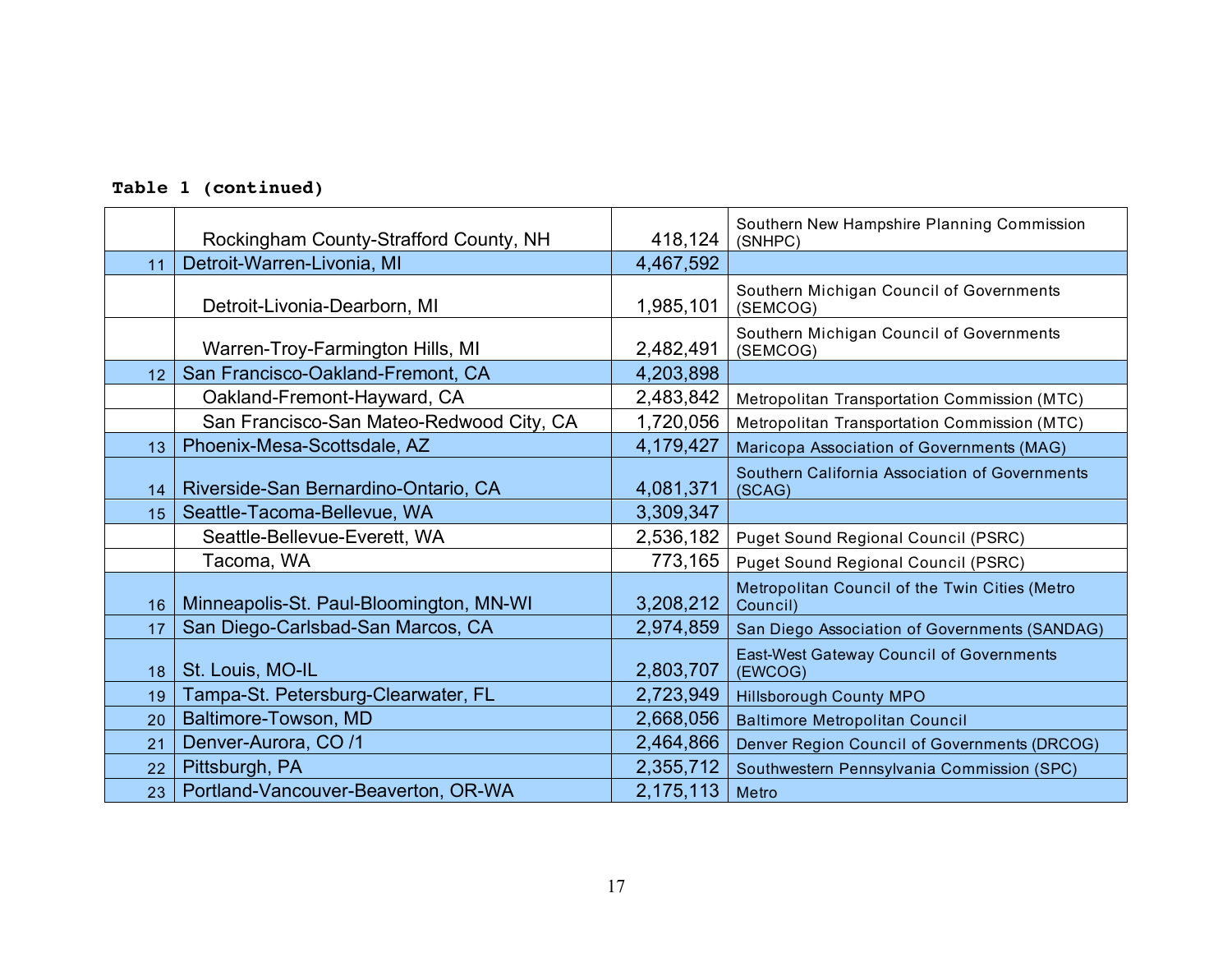| 24 | Cincinnati-Middletown, OH-KY-IN                | 2,133,678 | Ohio Kentucky Indiana Regional Council of<br><b>Governments (OKI)</b>      |
|----|------------------------------------------------|-----------|----------------------------------------------------------------------------|
| 25 | Cleveland-Elyria-Mentor, OH                    | 2,096,471 | Northeast Ohio Areawide Coordination Agency<br>(NOACA)                     |
| 26 | Sacramento--Arden-Arcade--Roseville, CA        | 2,091,120 | Sacramento Area Council of Governments<br>(SACOG)                          |
| 27 | Orlando-Kissimmee, FL                          | 2,032,496 | Metroplan Orlando                                                          |
| 28 | San Antonio, TX                                | 1,990,675 | San Antonio-Bexar City MPO (SA-BC MPO)                                     |
| 29 | Kansas City, MO-KS                             | 1,985,429 | Mid-America Regional Council (MARC)                                        |
| 30 | Las Vegas-Paradise, NV                         | 1,836,333 | Regional Transportation Commission of Southern<br>Nevada (RTC)             |
| 31 | San Jose-Sunnyvale-Santa Clara, CA             | 1,803,643 | Metropolitan Transportation Commission (MTC)                               |
| 32 | Columbus, OH                                   | 1,754,337 | Mid-Ohio Regional Planning Commission (MORPC)                              |
| 33 | Indianapolis-Carmel, IN                        | 1,695,037 | Indianapolis MPO                                                           |
| 34 | Virginia Beach-Norfolk-Newport News, VA-NC     | 1,658,754 | Hampton Roads MPO (HRMPO)                                                  |
| 35 | Charlotte-Gastonia-Concord, NC-SC              | 1,651,568 | Mecklenburg-Union MPO (MUMPO)                                              |
| 36 | Providence-New Bedford-Fall River, RI-MA       | 1,600,856 | Rhode Island Statewide Planning Program                                    |
| 37 | Austin-Round Rock, TX                          | 1,598,161 | Capital Area Metropolitan Planning Organization<br>(CAMPO)                 |
| 38 | Milwaukee-Waukesha-West Allis, WI              | 1,544,398 | Southeastern Wisconsin Regional Planning<br><b>Commission (SEWRPC)</b>     |
| 39 | Nashville-Davidson--Murfreesboro--Franklin, TN | 1,521,437 | Nashville Area MPO                                                         |
| 40 | Jacksonville, FL                               | 1,300,823 | North Florida TPO                                                          |
| 41 | Memphis, TN-MS-AR                              | 1,280,533 | Memphis and Shelby County Division of Planning<br>and Development (DPDGOV) |
| 42 | Louisville/Jefferson County, KY-IN             | 1,233,735 | Kentuckiana Regional Planning and Development<br>Agency (KIPDA)            |
| 43 | Richmond, VA                                   | 1,212,977 | Richmond Area MPO                                                          |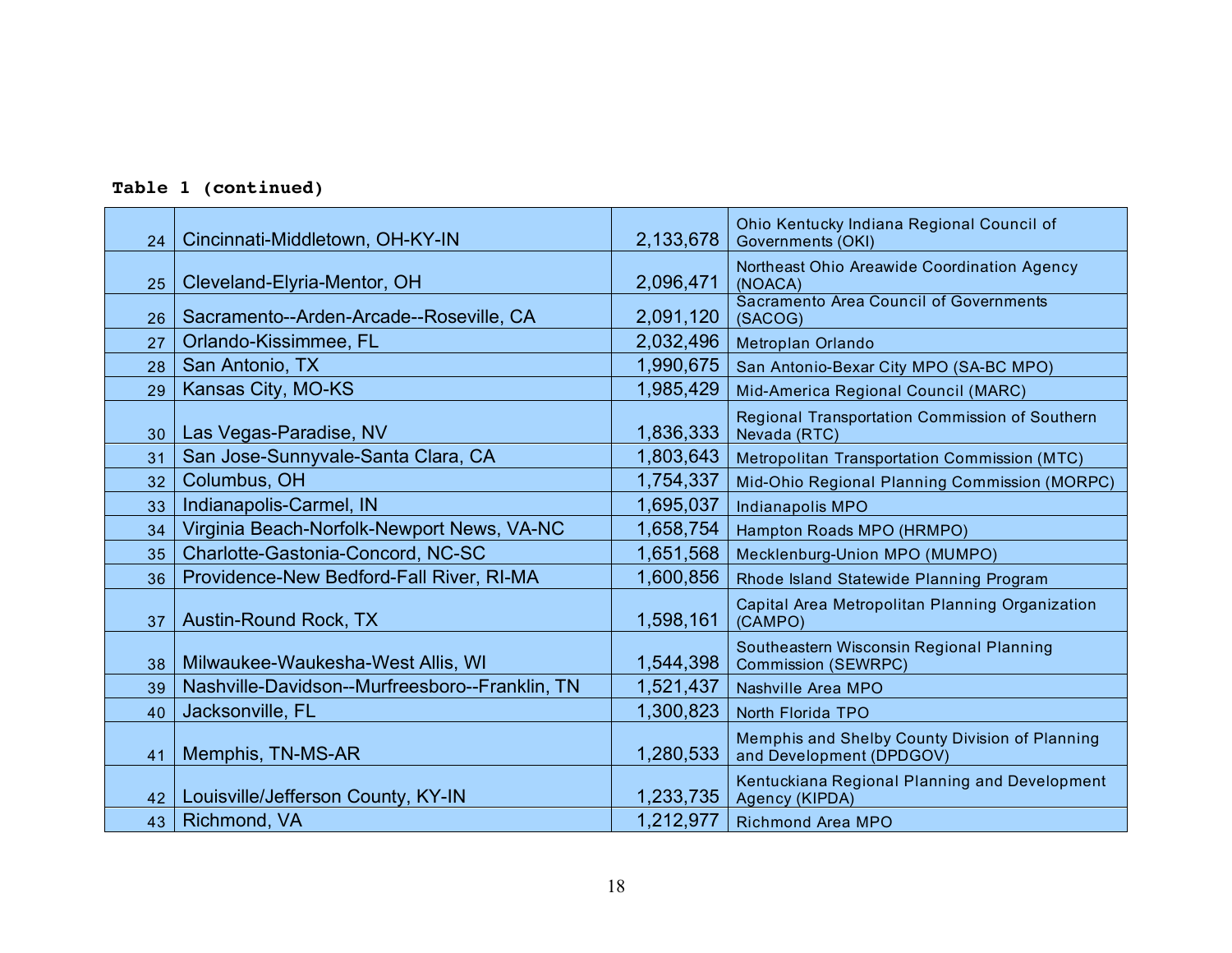|  | Table 1 (continued) |
|--|---------------------|
|--|---------------------|

|    |                                          |           | Association of Central Oklahoma Governments                         |  |
|----|------------------------------------------|-----------|---------------------------------------------------------------------|--|
| 44 | Oklahoma City, OK                        | 1,192,989 | (ACOG)                                                              |  |
| 45 | Hartford-West Hartford-East Hartford, CT | 1,189,113 | <b>Capital Region Council of Governments (CRCOG)</b>                |  |
| 46 | Buffalo-Niagara Falls, NY                | 1,128,183 | Greater Buffalo-Niagara Regional Transportation<br>Council (GBNRTC) |  |
| 47 | Birmingham-Hoover, AL                    | 1,108,210 | <b>Birmingham MPO</b>                                               |  |
| 48 | Salt Lake City, UT                       | 1,099,973 | <b>Wasatch Front Regional Council (WFRC)</b>                        |  |
| 49 | Raleigh-Cary, NC                         | 1,047,629 | Capital Area MPO (CAMPO-NC)                                         |  |
| 50 | Rochester, NY                            | 1,030,495 | Genesee Transportation Council (GTC)                                |  |
| 51 | New Orleans-Metairie-Kenner, LA          | 1,030,363 | <b>New Orleans Regional Planning Commission</b><br>(NORPC)          |  |
| 52 | Tucson, AZ                               | 967,089   | Pima Association of Governments (PAG)                               |  |
| 53 | Tulsa, OK                                | 905,755   | Indian Nations Council of Governments (INCOG)                       |  |
| 54 | Honolulu, HI                             | 905,601   | Oahu MPO                                                            |  |
| 55 | Fresno, CA                               | 899,348   | <b>Council of Fresno County Governments (Fresno</b><br>COG)         |  |
| 56 | Bridgeport-Stamford-Norwalk, CT          | 895,015   | Southwestern Regional Planning Agency (SWRPA)                       |  |
|    |                                          |           | Greater Bridgeport Regional Planning Agency<br>(GBRPA)              |  |
| 57 | Albany-Schenectady-Troy, NY              | 853,358   | <b>Capital District Transportation Committee</b>                    |  |
| 58 | New Haven-Milford, CT                    | 845,494   | South Central Regional Council of Governments<br>(SCRCOG)           |  |
| 59 | Dayton, OH                               | 835,537   | Miami Valley Regional Planning Commission<br>(MVRPC)                |  |
| 60 | Albuquerque, NM                          | 835,120   | Mid-Region Council of Governments (MRCOG)                           |  |
| 61 | Omaha-Council Bluffs, NE-IA              | 829,890   | Metropolitan Area Planning Agency (MAPA)                            |  |
| 62 | Allentown-Bethlehem-Easton, PA-NJ        | 803,844   | Lehigh Valley Planning Commission (LVPC)                            |  |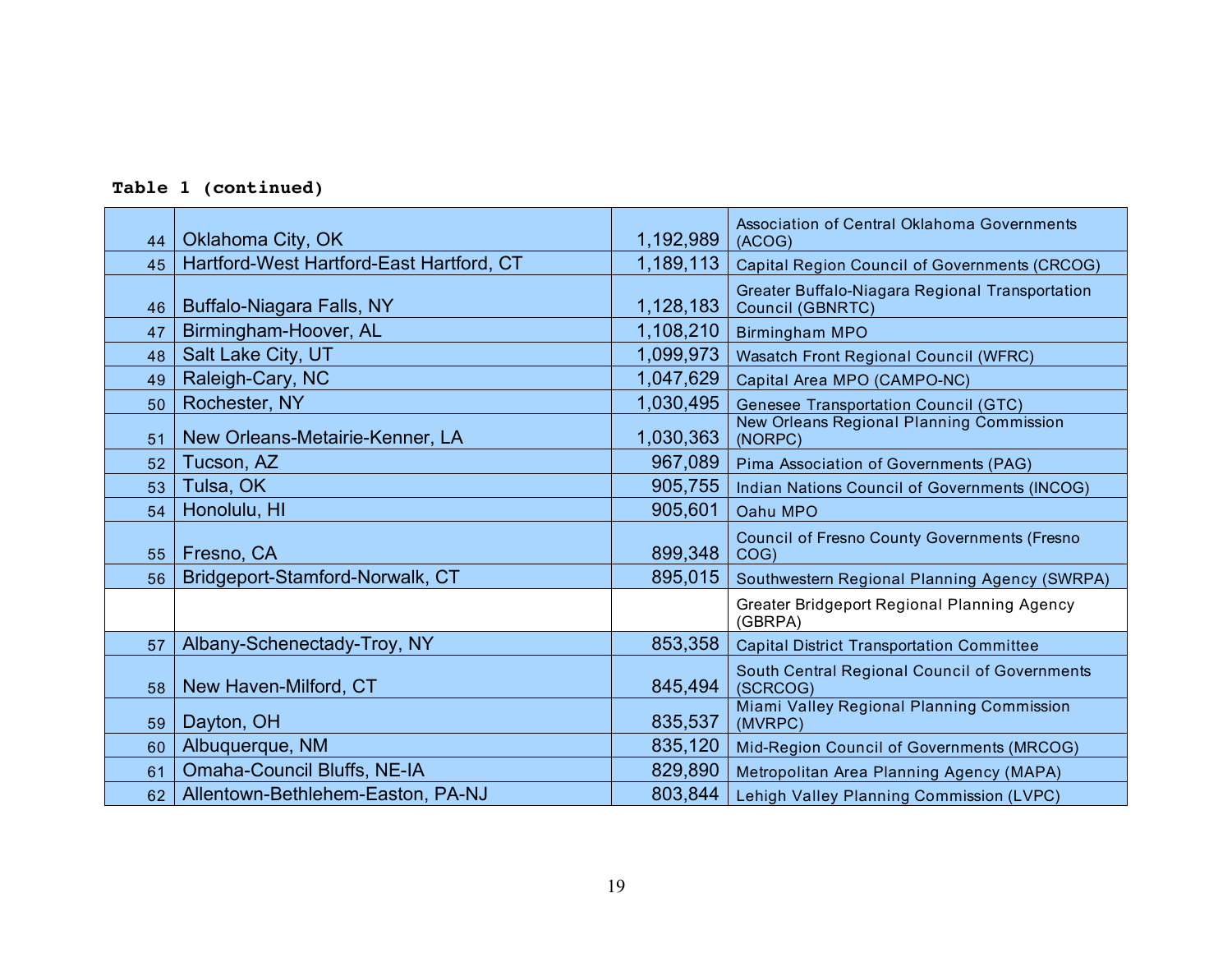|  | Table 1 (continued) |
|--|---------------------|
|--|---------------------|

| 63 | Oxnard-Thousand Oaks-Ventura, CA | 798,364 | Southern California Association of Governments<br>(SCAG)                      |
|----|----------------------------------|---------|-------------------------------------------------------------------------------|
| 64 | Bakersfield, CA                  | 790,710 | Kern Council of Governments (Kern COG)                                        |
| 65 | Worcester, MA                    | 781,352 | Central Massachusetts MPO (CMMPO)                                             |
| 66 | <b>Grand Rapids-Wyoming, MI</b>  | 776,742 | <b>Grand Valley Metropolitan Council (GVMC)</b>                               |
| 67 | Baton Rouge, LA                  | 770,037 | <b>Capital Region Planning Commission (CRPC)</b>                              |
| 68 | El Paso, TX                      | 734,669 | El Paso MPO                                                                   |
| 69 | Columbia, SC                     | 716,030 | <b>Central Midlands Council of Governments (CMCOG)</b>                        |
| 70 | McAllen-Edinburg-Mission, TX     | 710,514 | <b>Hidalgo County MPO</b>                                                     |
| 71 | Akron, OH                        | 699,356 | Akron Metropolitan Area Transportation Study<br>(AMATS)                       |
| 72 | Greensboro-High Point, NC        | 698,497 | Greensboro Urban Area MPO (GUAMPO)                                            |
| 73 | Sarasota-Bradenton-Venice, FL    | 687,181 | Sarasota-Manatee MPO                                                          |
| 74 | Springfield, MA                  | 682,657 | Pioneer Valley Planning Commission (PVPC)                                     |
| 75 | Knoxville, TN                    | 681,525 | Knoxville Regional Transportation Planning<br><b>Organization (Knoxtrans)</b> |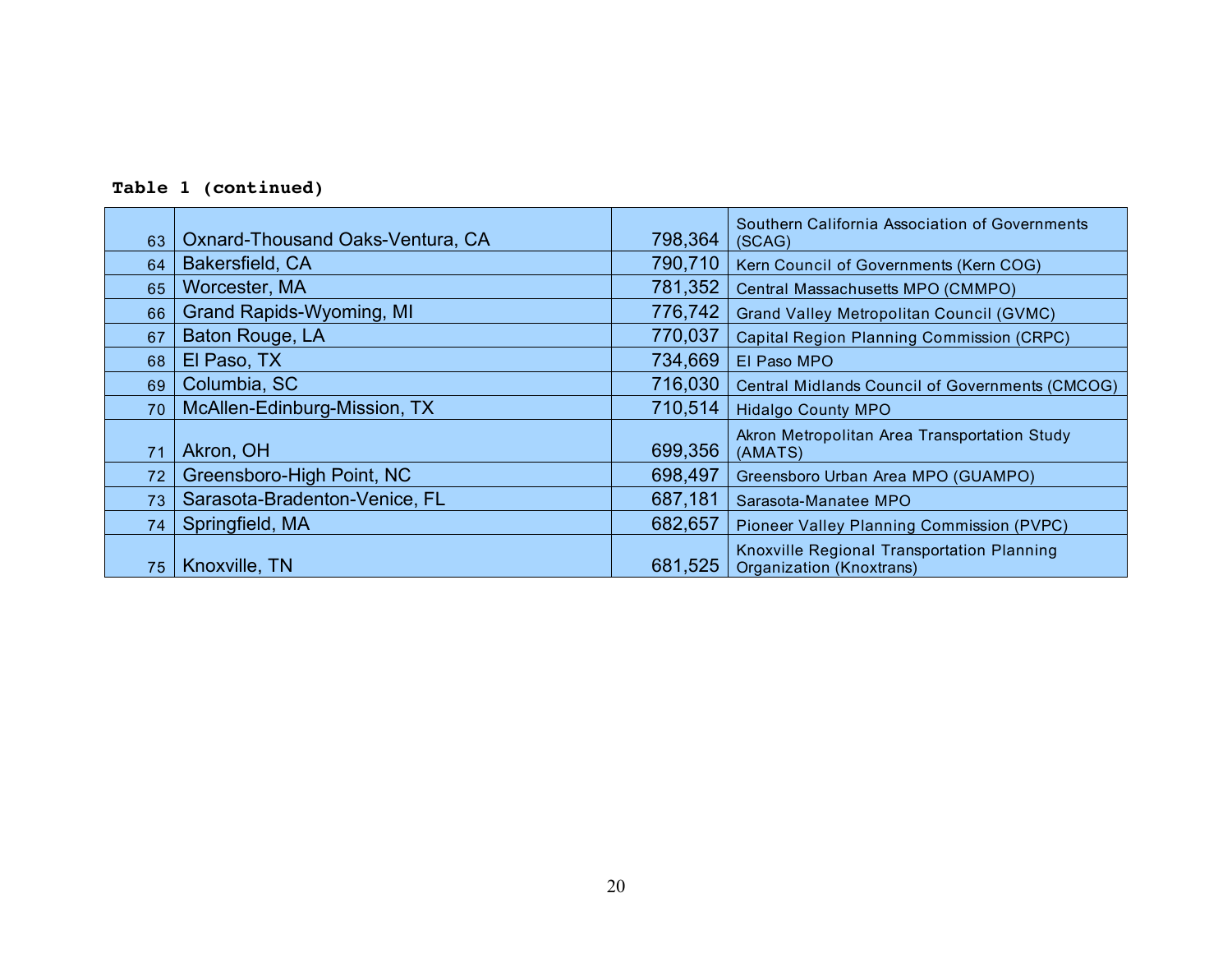#### **RESULTS**

Most MPOs examined claim to have employed a project prioritization process of some sort. The level of commitment to these endeavors varies greatly across entities. The most involved methods had dedicated chapters and appendices detailing the process while others were mentioned merely in passing. Some included all projects, while others were limited to particular modes. Table 2, below, highlights the key issues in each of the MPOs.

Particular attention was given to determine whether the approach was rational and defensible as described by Turochy and Willis (discussed in the literature review). Another crucial characteristic of any process is the scale of the evaluation. No distinction was made between the interval and ratio scales as often both scales were used in the same approach. The main distinction was between these two and the ordinal scale. Whereas the former scales tell us the degree by which a ranked project is superior or inferior to another, the latter does nothing more than rank the projects. Therefore, a scale was listed as being either interval/ratio or ordinal. Other relevant and interesting considerations pertaining to any individual projects were also listed.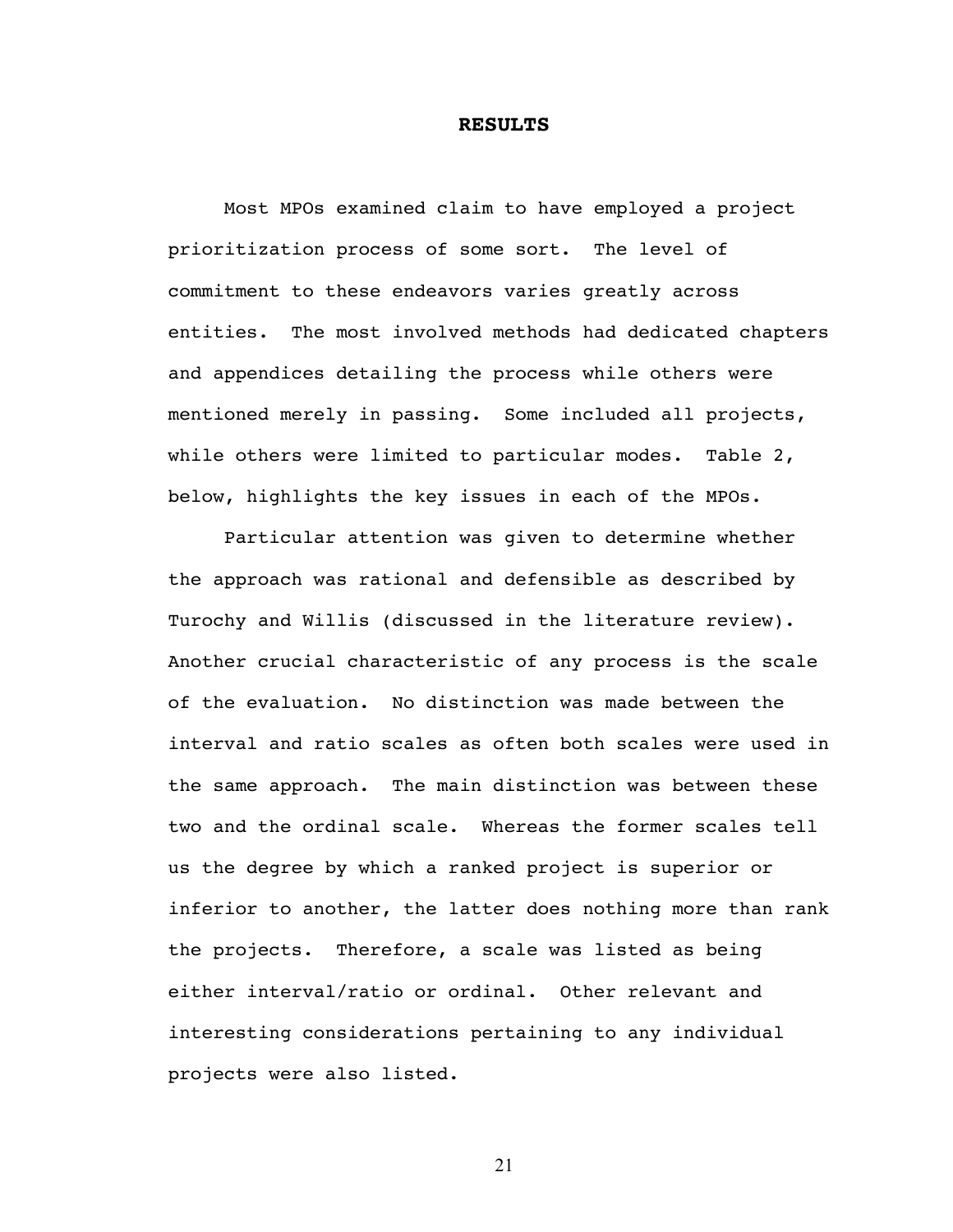### **Table 2. Prioritization processes in the nation's largest MPOs**

| <b>MPO</b>                                                          | <b>Prioritization Process Review</b>                                                                                                                                                                                                                                                                                                                                                                                                                                                                                                                                                                                                                                                               |
|---------------------------------------------------------------------|----------------------------------------------------------------------------------------------------------------------------------------------------------------------------------------------------------------------------------------------------------------------------------------------------------------------------------------------------------------------------------------------------------------------------------------------------------------------------------------------------------------------------------------------------------------------------------------------------------------------------------------------------------------------------------------------------|
| North Jersey<br><b>Transportation Planning</b><br>Authority (NJTPA) | The MPO uses performance measures to identify needs and projects to fulfill those needs,<br>but it is not comprehensive and they are not ranked.                                                                                                                                                                                                                                                                                                                                                                                                                                                                                                                                                   |
| New York Metropolitan                                               | A rational system has not yet been fully implemented. Performance measures are being                                                                                                                                                                                                                                                                                                                                                                                                                                                                                                                                                                                                               |
| <b>Transportation Council</b>                                       | developed to measure how well a project meets the council's goals. Some are already in                                                                                                                                                                                                                                                                                                                                                                                                                                                                                                                                                                                                             |
| (NYMTC)                                                             | place, but there is no mention of how they're used.                                                                                                                                                                                                                                                                                                                                                                                                                                                                                                                                                                                                                                                |
| Southern California                                                 | A rational and defensible system is in place where performance measures are selected to                                                                                                                                                                                                                                                                                                                                                                                                                                                                                                                                                                                                            |
| Association of                                                      | evaluate individual projects. All projects, regardless of mode, are split into different categories                                                                                                                                                                                                                                                                                                                                                                                                                                                                                                                                                                                                |
| Governments (SCAG)                                                  | - categories are then prioritized as well.                                                                                                                                                                                                                                                                                                                                                                                                                                                                                                                                                                                                                                                         |
| Chicago Metropolitan                                                | The MPO leaves all prioritization responsibilities to the implementing agencies: the Illinois                                                                                                                                                                                                                                                                                                                                                                                                                                                                                                                                                                                                      |
| <b>Agency for Planning</b>                                          | Department of Transportation, transit agencies, City of Chicago, etc. A CMAQ process is                                                                                                                                                                                                                                                                                                                                                                                                                                                                                                                                                                                                            |
| (CMAP)                                                              | explicitly followed, but not explained.                                                                                                                                                                                                                                                                                                                                                                                                                                                                                                                                                                                                                                                            |
| Northwest Indiana<br><b>Regional Planning</b><br>Commission (NIRPC) | The MPO follows a rational approach for the evaluation of roadway and transit projects.<br>Projects were screened to pre-approve those that have achieved a critical threshold of<br>readiness. Additionally, the screening sorted out the system expansion projects (which would<br>be prioritized at that time) and the preservation/modernization projects (that would be<br>evaluated during TIP development). Criteria were mostly defensible, though in some<br>instances sponsors were asked to self-score their projects with minimal guidelines. Scores<br>were assigned on an interval/ratio scale. Bike/ped projects were guided by a previously<br>completed priority corridors study. |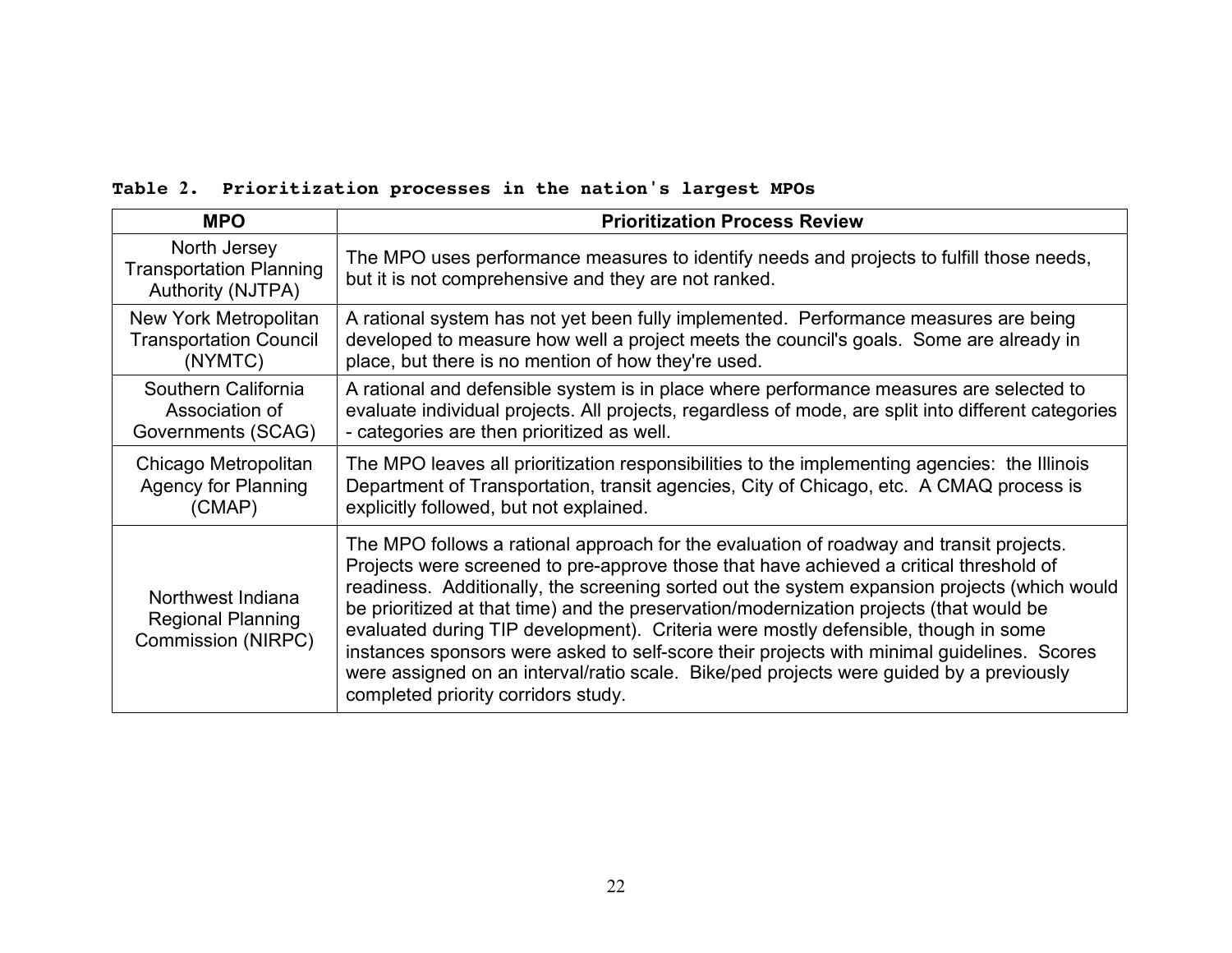| Southeastern Wisconsin<br><b>Regional Planning</b><br><b>Commission (SEWRPC)</b> | The MPO conducted a rigorous evaluation of three scenarios: no build; system optimization +<br>transit and bike/ped; optimization + transit + bike/ped + road capacity expansion. The<br>evaluation was not rational, but rather explored the implications of each option and how it<br>relates to the region's goals. Ultimately, they recommended the third option. The Plan<br>states that each of the road projects will be evaluated only after the preliminary engineering is<br>conducted. Additionally, the Plan states that "all elements of the year 2035 regional<br>transportation plan are considered to be of equal priority, each element needs to be fully<br>implemented to meet existing and forecast future year 2035 transportation needs." |
|----------------------------------------------------------------------------------|-----------------------------------------------------------------------------------------------------------------------------------------------------------------------------------------------------------------------------------------------------------------------------------------------------------------------------------------------------------------------------------------------------------------------------------------------------------------------------------------------------------------------------------------------------------------------------------------------------------------------------------------------------------------------------------------------------------------------------------------------------------------|
| <b>North Central Texas</b><br><b>Council of Governments</b><br>(NCTCOG)          | The Plan describes a rational and defensible approach to highway project prioritization where<br>interstate improvements are given highest priority based on readiness. A second tier is<br>evaluated based the following criteria, equally waited, on an ordinal scale: age of existing<br>facility, cost-effectiveness, regional importance, independent utility and bottleneck reduction,<br>ability to satisfy needs of parallel improvements.                                                                                                                                                                                                                                                                                                              |
| Delaware Valley<br><b>Regional Planning</b><br>Commission (DVRPC)                | A rational and defensible process is described where projects are separated by the goal they<br>are intended to meet, and evaluated against set criteria on an ordinal scale.                                                                                                                                                                                                                                                                                                                                                                                                                                                                                                                                                                                   |
| <b>Wilmington Area</b><br><b>Planning Council</b><br>(Wilmapco)                  | The Plan states that quantifiable measures are used to evaluate projects in safety, air quality,<br>congestion, traffic and transit, environment, transportation justice, economic development,<br>freight, and local/private funding contributions. Although referenced, the actual methodology<br>was not included so no judgment can be made on the suitability of the criteria.                                                                                                                                                                                                                                                                                                                                                                             |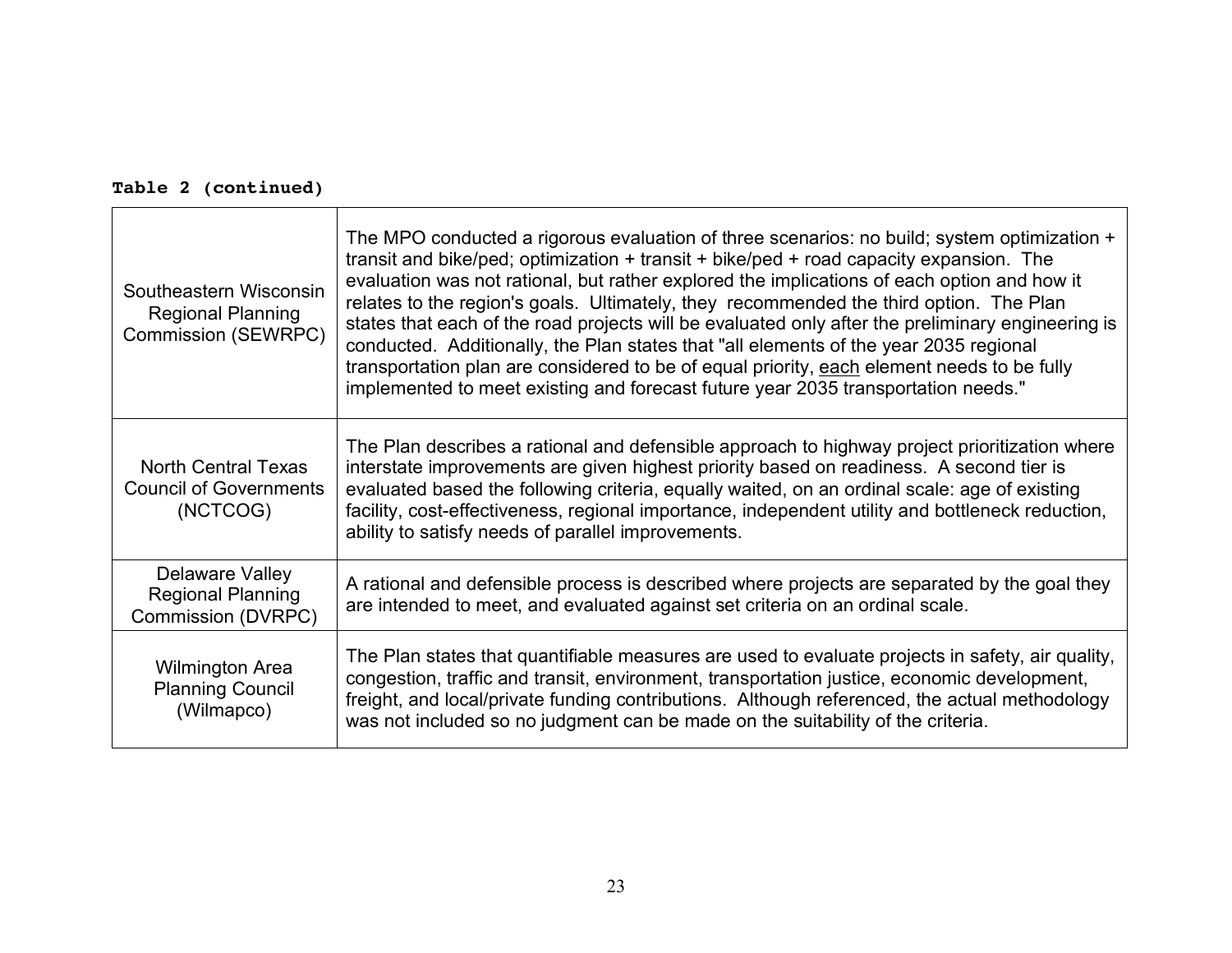| <b>Houston Galveston Area</b><br>Council (H-GAC) | The MPO employs a rational and defensible process for all projects. Projects are split by<br>mode/purpose: system preservation, intersection and bottleneck improvement, transit, and<br>bike/ped. Driving the project selection process are the critical issues of: congestion, safety,<br>security, environment, mobility and equity, connectivity, and economic development. Scores<br>are ultimately determined by the B/C ratio.                                                                                                                                                                   |
|--------------------------------------------------|---------------------------------------------------------------------------------------------------------------------------------------------------------------------------------------------------------------------------------------------------------------------------------------------------------------------------------------------------------------------------------------------------------------------------------------------------------------------------------------------------------------------------------------------------------------------------------------------------------|
| <b>Broward County MPO</b>                        | The Plan mentions a process by which they identify needs and measure system<br>performance, but do not address projects.                                                                                                                                                                                                                                                                                                                                                                                                                                                                                |
| Miami Urbanized Area<br><b>MPO</b>               | The Plan states that roadway improvements and ITS projects were evaluated by the Steering<br>Committee with an interactive, web-based program analyzing technical data. There are no<br>details about the methodology.                                                                                                                                                                                                                                                                                                                                                                                  |
| Palm Beach MPO                                   | The MPO has initiated an attempt to prioritize all types of projects through a rational process.<br>Dependant on data from the county's congestion management system. Criteria reflect 8<br>goals established in the RTP. Although the actual criteria are not described, the process<br>alludes to defensible, quantifiable measurements on available data. Scores are assigned<br>mostly on an ordinal scale. Transit projects are evaluated by the transit entity, and bike/ped<br>projects were evaluated by a separate committee. The MPO ultimately adopted all<br>recommendations into one plan. |
| Metropolitan Washington<br>COG (MWCOG)           | Due to the unique condition of DC as a federal district, the MPO is strongly dependent on<br>input from outside entities. The Maryland, Virginia, and DC departments of transportation<br>along with the Washington Metropolitan Area Transit Authority prioritize their own projects<br>separately. The MPO believes that "the role of the [MPO] during planning is to review the<br>regional system as a whole and how all the components work together, not to make project<br>level decision."                                                                                                      |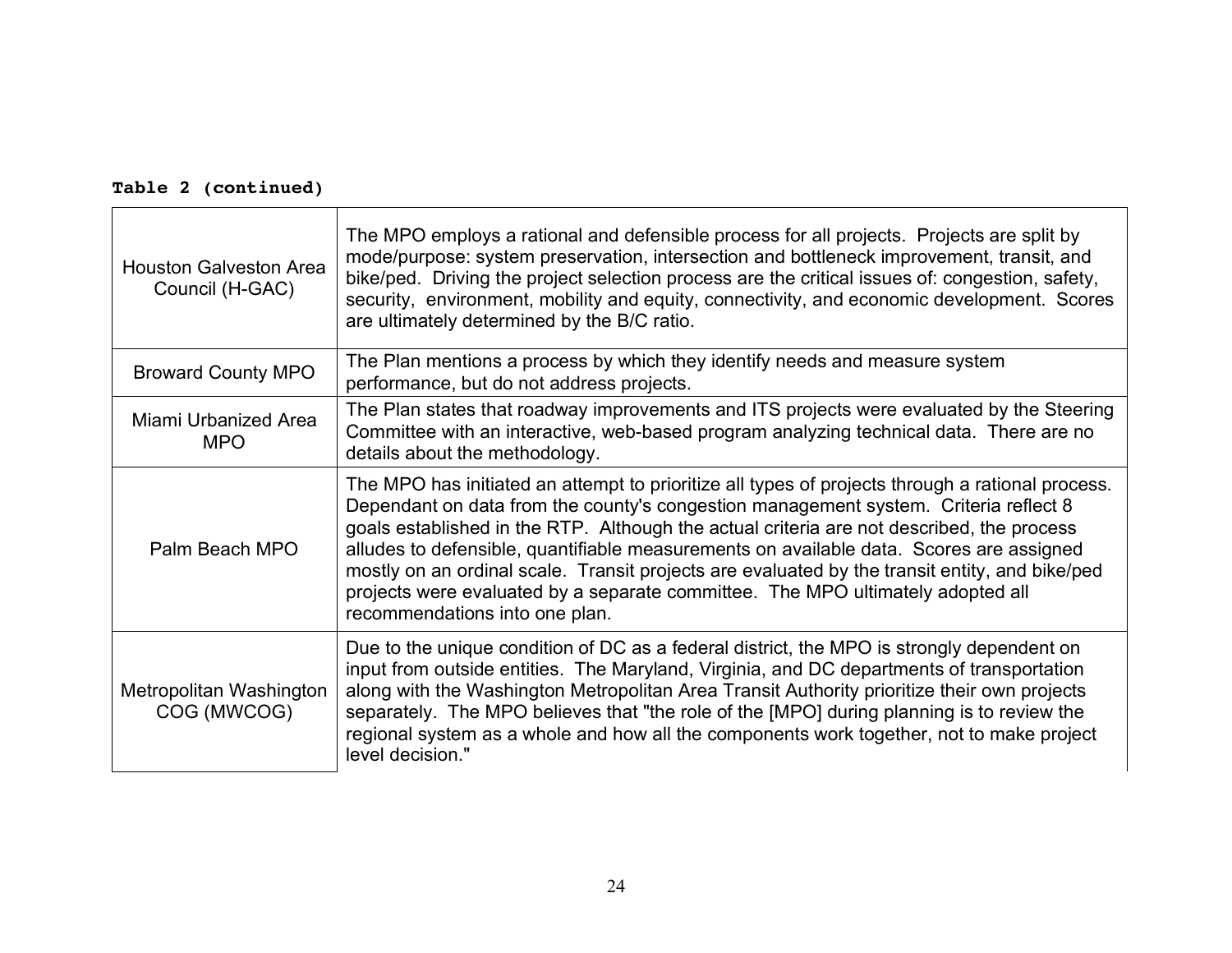| Atlanta Regional<br>Commission (ARC)                           | The ARC utilizes a rational and defensible approach for the prioritization of all projects that<br>expand the transportation system. Projects are evaluated on an interval/ratio scale and<br>lumped into tiers. Scores are heavily influenced by congestion mitigation.                                                                                                                                                                                                                                                                                                                                                                                                                                                                                                                                                                         |
|----------------------------------------------------------------|--------------------------------------------------------------------------------------------------------------------------------------------------------------------------------------------------------------------------------------------------------------------------------------------------------------------------------------------------------------------------------------------------------------------------------------------------------------------------------------------------------------------------------------------------------------------------------------------------------------------------------------------------------------------------------------------------------------------------------------------------------------------------------------------------------------------------------------------------|
| <b>Boston Region MPO</b>                                       | A rational and defensible process was employed to determine how consistent highway and<br>transit projects were with the MPO's policies. A set of criteria scored projects on an<br>interval/ratio scale.                                                                                                                                                                                                                                                                                                                                                                                                                                                                                                                                                                                                                                        |
| Southern New<br>Hampshire Planning<br>Commission (SNHPC)       | The Plan states that projects were prioritized according to the eight factors presented in TEA-<br>21 and SAFETEA-LU, but it does not explain how it was done.                                                                                                                                                                                                                                                                                                                                                                                                                                                                                                                                                                                                                                                                                   |
| Southern Michigan<br><b>Council of Governments</b><br>(SEMCOG) | The MPO has developed a rational and defensible system to prioritize corridors that deserve<br>the greatest funding based on several criteria. The projects are scored on an interval/ratio<br>scale and placed into tiers. The Plan states that 92% of the investment in the preferred plan<br>is directed towards the top two tiers, but it does not explicitly state how projects were<br>selected.                                                                                                                                                                                                                                                                                                                                                                                                                                           |
| Metropolitan<br>Transportation<br>Commission (MTC)             | A rational and defensible process is followed to prioritize all regionally significant projects<br>(over \$5M in cost) in the Plan. Performance measures were used to determine consistency<br>with six major goals and scores were assigned on an interval/ratio scale for those projects<br>deemed likely to be regionally important (about half) and on an ordinal scale for the rest.<br>Projects scores were not compiled across categories to produce a ranking, each goal was<br>assessed individually. Additionally, projects were grouped to perform corridor level<br>alternative scenario analyses. Costs will be considered in the prioritization process as a<br>stand-alone factor, not scored with the rest of the measures. Consideration was given to<br>freight movement, even though no measure was included in the analysis. |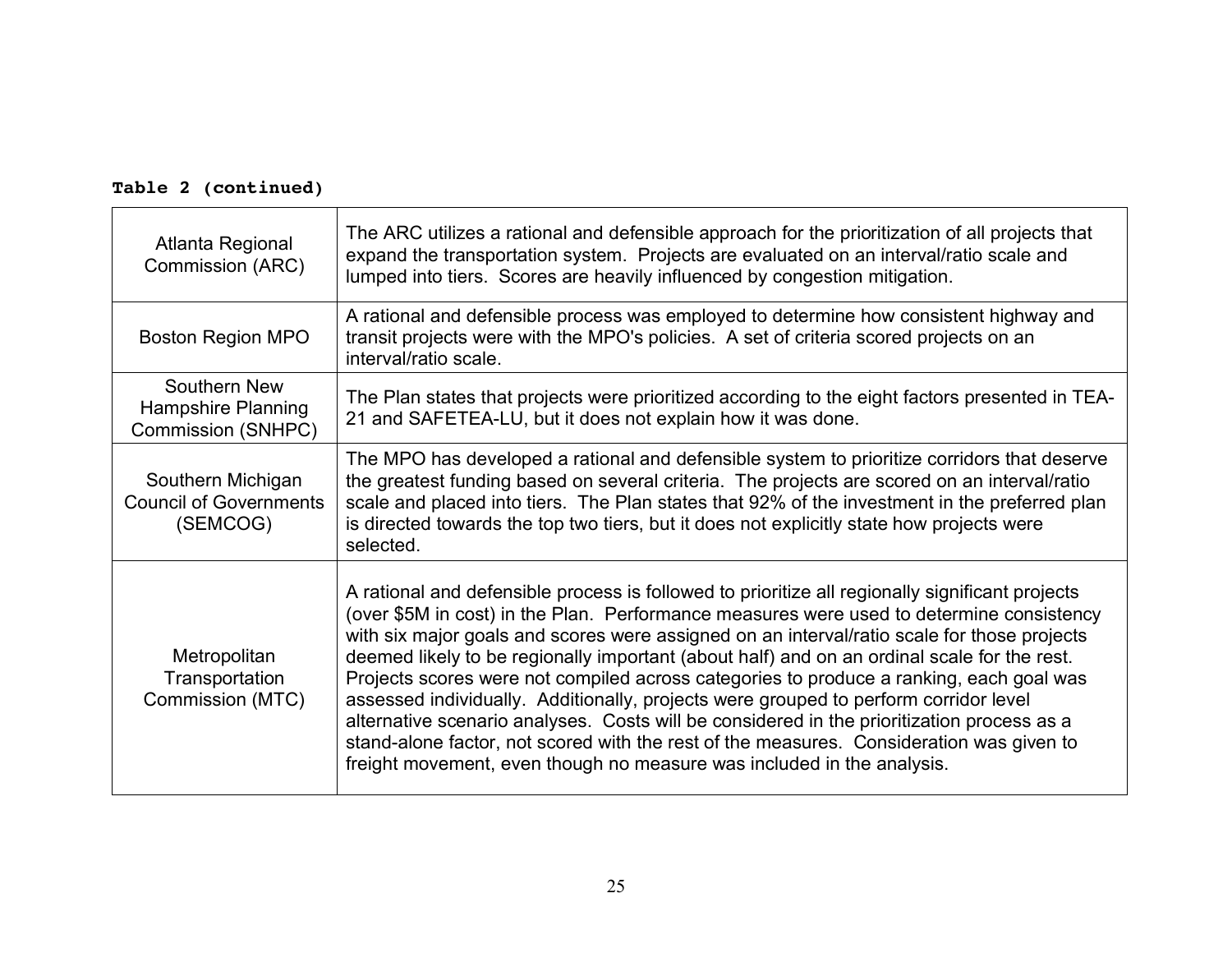| Maricopa Association of<br>Governments (MAG)                  | The MPO first categorizes projects along the lines of established funding/modal categories:<br>freeways, streets, transit, bike/ped, planning, and air quality. Projects to receive CMAQ and<br>CMS funds will be reviewed separately and results will be incorporated into the modal<br>evaluation. A rational and defensible approach is implemented for each mode with varying<br>degree of complexity. Freeways are ranked on an interval/ratio scale. Transit projects are<br>organized less rigorously, grouped into tiers favoring 1. projects mandated by law, 2. projects<br>maintaining current services, 3. expansion. ITS projects are scored on an interval/ratio scale<br>based on mode-specific criteria and also refer to CMAQ and CMS evaluations. Bike/ped<br>projects are evaluated on an interval/ratio scale based on several criteria, but focusing on<br>access to points of interest. |
|---------------------------------------------------------------|---------------------------------------------------------------------------------------------------------------------------------------------------------------------------------------------------------------------------------------------------------------------------------------------------------------------------------------------------------------------------------------------------------------------------------------------------------------------------------------------------------------------------------------------------------------------------------------------------------------------------------------------------------------------------------------------------------------------------------------------------------------------------------------------------------------------------------------------------------------------------------------------------------------|
| <b>Puget Sound Regional</b><br>Council (PSRC)                 | A rational and defensible approach is followed for the prioritization of all projects. Five<br>objectives have been set and performance measures established to evaluate consistency<br>with those objectives. Each measure is weighted differently, depending on its relevance to<br>the objective, scores are set on an interval/ratio scale . Scores for each objective are<br>compiled to produce a total score, each objective is given equal weight. Project sponsors<br>complete their own evaluation with significant guidance from the MPO.                                                                                                                                                                                                                                                                                                                                                          |
| Metropolitan Council of<br>the Twin Cities (Metro<br>Council) | Though there are several "priorities" mentioned for each mode, the Plan does not outline a<br>rational framework to evaluate projects.                                                                                                                                                                                                                                                                                                                                                                                                                                                                                                                                                                                                                                                                                                                                                                        |
| San Diego Association of<br>Governments (SANDAG)              | The Plan describes a rational and defensible process in which projects are first divided into<br>categories: highway, HOV, freeway, transit, rail grade separations, freight, and bike/ped. The<br>criteria and performance measures differ for each project type, but are all set on an<br>interval/ratio scale.                                                                                                                                                                                                                                                                                                                                                                                                                                                                                                                                                                                             |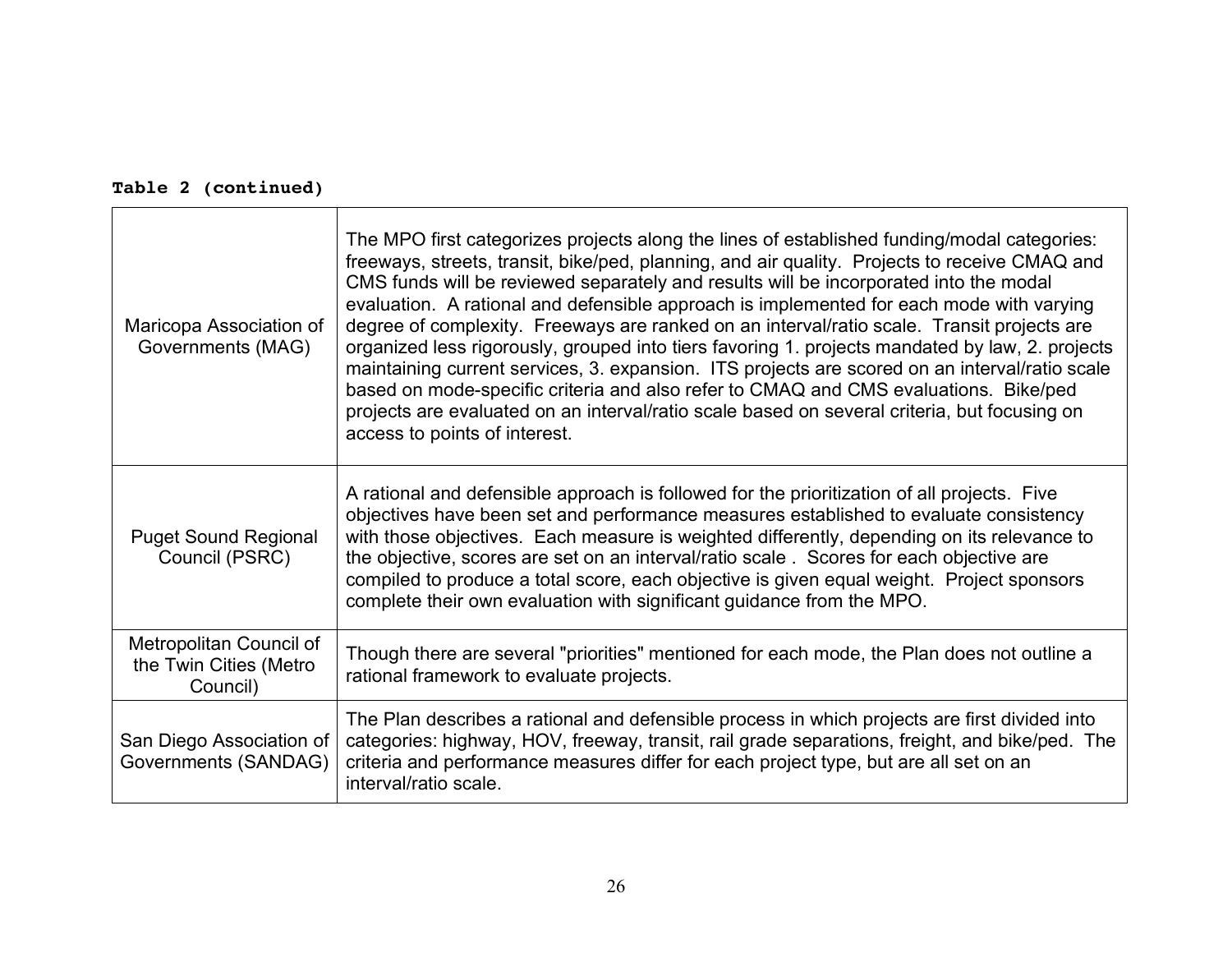| East-West Gateway<br><b>Council of Governments</b><br>(EWCOG) | The MPO performs a rational and defensible evaluation to rank its projects based on the six<br>established focus areas (preservation, safety, congestion, access to opportunity, goods<br>movement, and sustainable development). The list is then shared with implementing<br>agencies and modified according to their own priorities.                                                                                                                                                                                                                                                                                                                                                                                                                                                                                                                                                                |
|---------------------------------------------------------------|--------------------------------------------------------------------------------------------------------------------------------------------------------------------------------------------------------------------------------------------------------------------------------------------------------------------------------------------------------------------------------------------------------------------------------------------------------------------------------------------------------------------------------------------------------------------------------------------------------------------------------------------------------------------------------------------------------------------------------------------------------------------------------------------------------------------------------------------------------------------------------------------------------|
| <b>Hillsborough County</b><br><b>MPO</b>                      | A rational and defensible prioritization process was implemented for roadway projects.<br>Projects were scored along ten categories on an interval/ratio scale whose scores were<br>weighted and added to produce a ranked list. Bike/ped projects were prioritized in a similar<br>fashion, but with different criteria. Transit projects were prioritized solely on the basis of<br>ridership.                                                                                                                                                                                                                                                                                                                                                                                                                                                                                                       |
| <b>Baltimore Metropolitan</b><br>Council                      | The Plan describes a prioritization process where 60% of the score is determined by policy<br>and the other 40% is determined by technical evaluation. It is unclear why the division was<br>made. Paradoxically, one of the inputs to the policy evaluation is "priority"; where each<br>locality can express preference over a certain number of projects. Additionally, the state<br>department of planning weighs in with their preference towards projects in predetermined<br>geographical development regions (priority funding areas). Although the framework provides<br>a rational system for the ranking of projects, it is unclear form the Plan whether the<br>performance measures used in the process are defensible. The method is not described well<br>enough to understand the link between criteria and score. The process applies for roadway,<br>transit, and bike/ped projects. |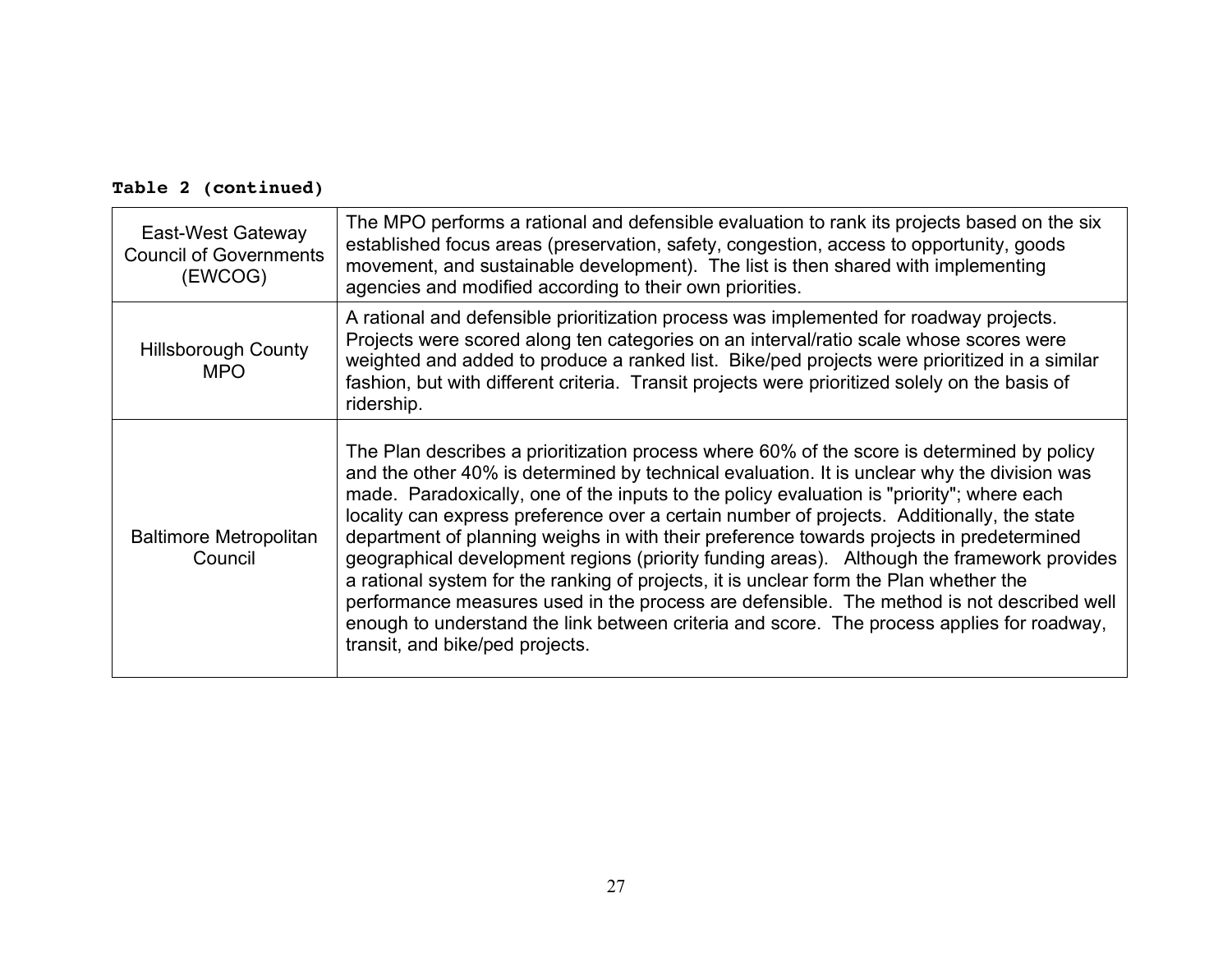| <b>Denver Region Council</b><br>of Governments<br>(DRCOG)         | A rational and defensible process is implemented to prioritize roadway projects (new<br>construction and improvements). Eleven performance measures were used to score projects<br>on an interval/ratio scale. The congestion measurement was split between the process<br>followed in the congestion management program and the volume/capacity ratios. Projects<br>already in the TIP and projects with 100% local funds are exempt from the evaluation.<br>Transit projects were not prioritized as the MPO expects to carry out the full list. |
|-------------------------------------------------------------------|----------------------------------------------------------------------------------------------------------------------------------------------------------------------------------------------------------------------------------------------------------------------------------------------------------------------------------------------------------------------------------------------------------------------------------------------------------------------------------------------------------------------------------------------------|
| Southwestern<br>Pennsylvania<br>Commission (SPC)                  | The Plan states that projects are prioritized to fit into a financially-constrained plan and again<br>to determine when they will be programmed. Decisions are made based on local needs,<br>regional needs, technical evaluation and money mix. There is no description as to how these<br>factors are used to prioritize projects. It is also stated that large projects undergo a technical<br>evaluation at the long-range level whereas the smaller projects are more likely to get<br>evaluated for the TIP only.                            |
| Metro                                                             | A growth map outlines areas of priority. The Plan does not rank projects, but it does identify<br>a "priority system" that cuts from the "preferred system" due to budget concerns, but still<br>provides adequate improvement. The process used for this selection is not well documented<br>- no rational method is presented.                                                                                                                                                                                                                   |
| Ohio Kentucky Indiana<br>Regional Council of<br>Governments (OKI) | The Plan describes a prioritization framework for roadway and transit projects that is both<br>rational and defensible. Criteria differ between modes with performance measures that<br>assign scores on an interval/ratio scale. The projects are then split into lists based on mode,<br>reviewed, and modified to address comments. This process precedes the allocation of<br>funding sources. Freight projects undergo a similar process with fewer criteria. There is no<br>framework for bike/ped projects.                                 |
| Northeast Ohio Areawide<br><b>Coordination Agency</b><br>(NOACA)  | A rational and defensible approach is used to identify projects for federal congestion funds<br>based on a volume/capacity ratio. The Plan does not provide a description of a prioritization<br>process for other projects.                                                                                                                                                                                                                                                                                                                       |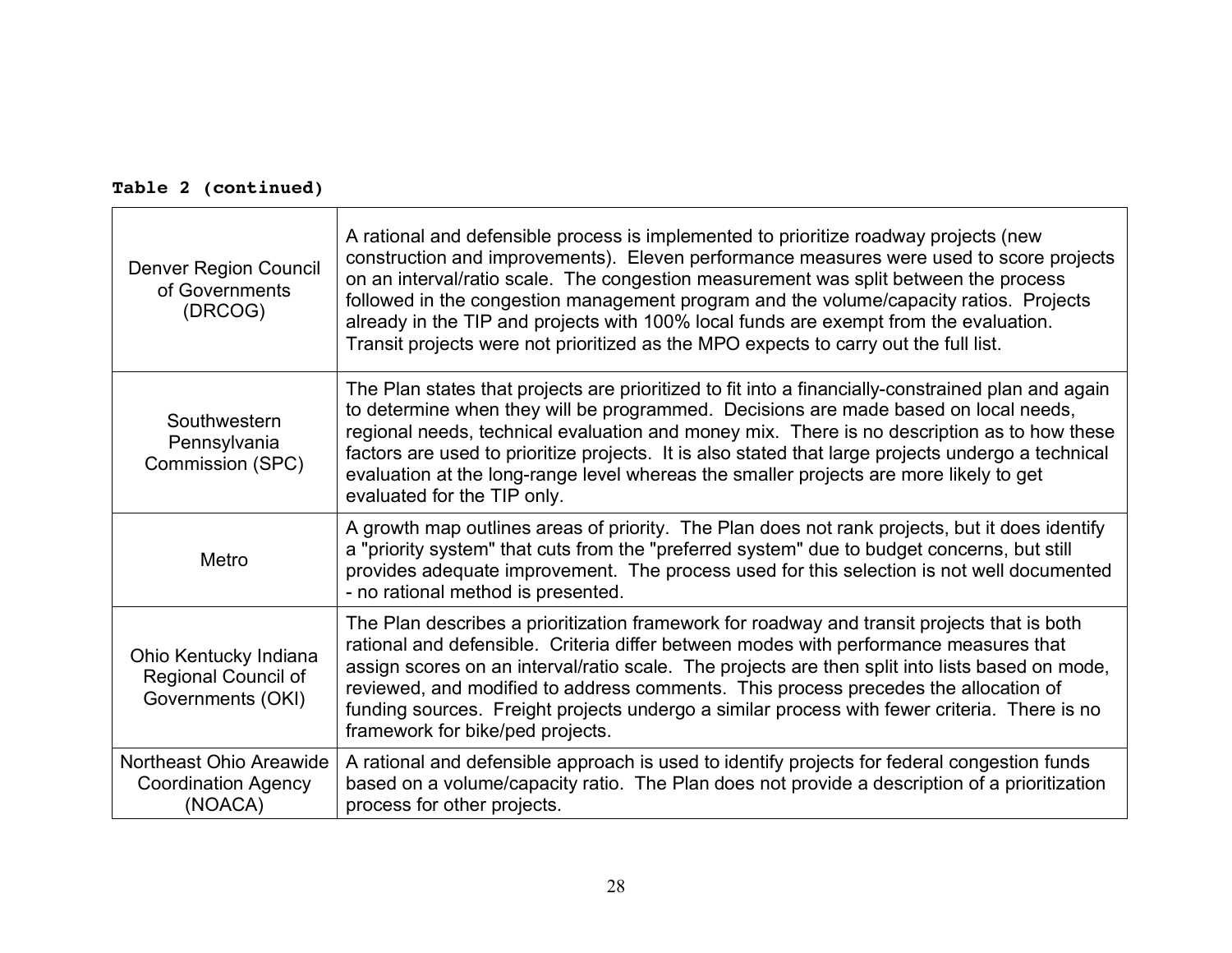|  | Table 2 (continued) |
|--|---------------------|
|--|---------------------|

| Sacramento Area<br><b>Council of Governments</b><br>(SACOG) | The Plan states that projects are input into a software that selects the projects that "meet the<br>criteria of being regional priorities and higher performers." There is no description of the<br>software, but by the very nature of its independence of human interaction, it can be said to be<br>a rational and defensible process.                                                                                                                                                                                                                                                                                                                                                |
|-------------------------------------------------------------|------------------------------------------------------------------------------------------------------------------------------------------------------------------------------------------------------------------------------------------------------------------------------------------------------------------------------------------------------------------------------------------------------------------------------------------------------------------------------------------------------------------------------------------------------------------------------------------------------------------------------------------------------------------------------------------|
| Metropolitan Orlando                                        | The Plan states that bike/ped projects were prioritized, but does not describe the method. It<br>explicitly states that transit projects were not prioritized and will be measured solely against<br>themselves. The MPO has defined a "bold new approach" where prioritization is de-<br>emphasized and focus is given to closing the gap between funding and needs. Goals and<br>performance measures to evaluate projects were developed, but are only used to determine<br>overall system performance, not project rankings. However, the MPO does produce a list of<br>ranked projects to help in TIP development, categorized by mode. The methodology is not<br>explained, though |
| San Antonio-Bexar City<br>MPO (SA-BC MPO)                   | Pedestrian projects are prioritized through a rational and defensible process with scores on<br>an interval/ratio scale. The Plan does not specify the process by which other projects are<br>selected, though it does state that selection is performed at the time the TIP is developed and<br>the evaluation method changes every cycle.                                                                                                                                                                                                                                                                                                                                              |
| Mid-America Regional<br>Council (MARC)                      | A rational and defensible prioritization process was used to rank roadway projects.<br>Performance measures were used to assess the projects' consistency with six major criteria<br>on an interval/ratio scale. Scores for each category are weighted and added together to<br>provide a total score. There is no rational approach to project prioritization for other modes.                                                                                                                                                                                                                                                                                                          |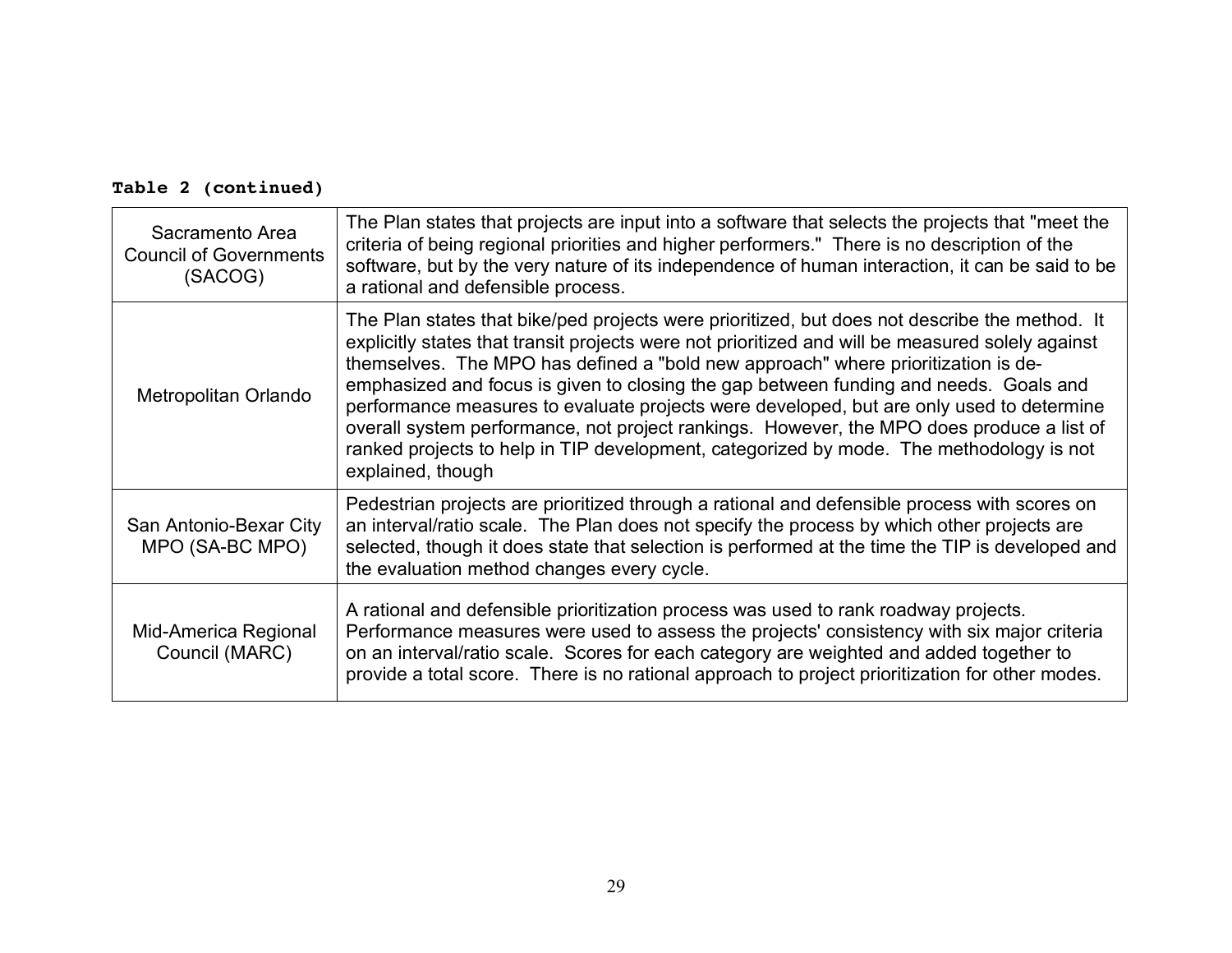| <b>Regional Transportation</b><br><b>Commission of Southern</b><br>Nevada (RTC) | The Plan claims that BRT projects were selected based on ridership, availability of ROW, and<br>cost-effectiveness. It is not clear, though, whether the selection process was rational, if the<br>variables are defensible, and which projects were considered. The Plan sets performance<br>thresholds for a bike/ped project to be selected, but does not differentiate between those<br>projects that meet the minimum criteria. The Plan does not describe a prioritization<br>framework for other projects. |
|---------------------------------------------------------------------------------|-------------------------------------------------------------------------------------------------------------------------------------------------------------------------------------------------------------------------------------------------------------------------------------------------------------------------------------------------------------------------------------------------------------------------------------------------------------------------------------------------------------------|
| Mid-Ohio Regional<br><b>Planning Commission</b><br>(MORPC)                      | Plan not available online.                                                                                                                                                                                                                                                                                                                                                                                                                                                                                        |
| Indianapolis MPO                                                                | A rational and defensible approach to prioritization was implemented for all projects in the<br>Plan. Criteria were selected to evaluate performance for five goals on an interval/ratio scale.<br>The scores for each of the five goal categories were combined in a weighted average where<br>the weights were previously decided upon by various committees. Project scores were<br>divided by cost to develop a "benefit cost index" which was used for rankings.                                             |
| Hampton Roads MPO<br>(HRMPO)                                                    | The Plan describes a rational and defensible approach towards prioritization of highway<br>projects. Projects are evaluated based on ten criteria and ranked among other projects<br>competing for the same source of funding. The criteria were given different emphasis<br>depending on the funding source. A separate toll highway study identified toll projects. No<br>process is referenced for other modes.                                                                                                |
| Mecklenburg-Union<br>MPO (MUMPO)                                                | A rational and defensible prioritization process exists for major road projects. It consists of<br>10 criteria measured on an interval/ratio scale. Bike/ped projects also undergo evaluation<br>and ranking (based on demand, safety, connectivity, and accessibility), but the method is not<br>described (though it can be inferred that it is rational and defensible as well).                                                                                                                               |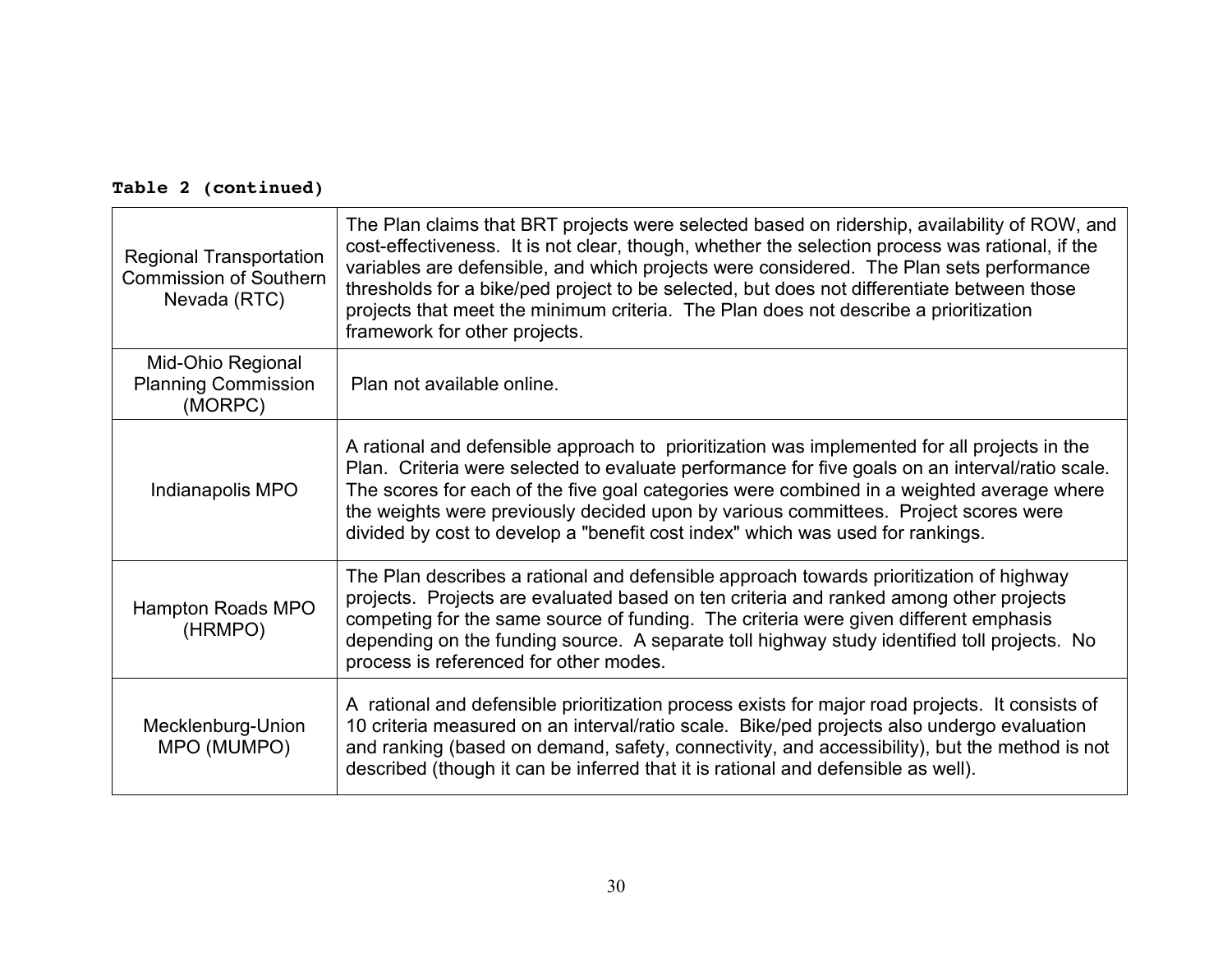| <b>Rhode Island Statewide</b><br><b>Planning Program</b>                         | The Plan boasts a well-developed framework for the recommendation of projects, but it does<br>not include a rational approach to prioritization. The framework consists of goals and<br>objectives with no consistent method or defensible criteria to evaluate projects.                                                                                                                        |
|----------------------------------------------------------------------------------|--------------------------------------------------------------------------------------------------------------------------------------------------------------------------------------------------------------------------------------------------------------------------------------------------------------------------------------------------------------------------------------------------|
| Capital Area<br><b>Metropolitan Planning</b><br>Organization (CAMPO)             | The plan states that bike/ped projects are prioritized using set criteria, but does not elaborate<br>on the method. There is no mention of a framework to prioritize projects for other modes of<br>transportation.                                                                                                                                                                              |
| Nashville Area MPO                                                               | The Plan describes a rational and defensible approach to project prioritization with rankings<br>on an interval/ratio scale. This MPO establishes a clear, independent framework for bike/ped<br>projects.                                                                                                                                                                                       |
| North Florida TPO                                                                | The Plan describes a rational and defensible method that includes all projects and ranks<br>them on an interval/ratio scale.                                                                                                                                                                                                                                                                     |
| Memphis and Shelby<br>County Division of<br>Planning and<br>Development (DPDGOV) | A rational and defensible process is implemented for roadway projects with criteria measured<br>on an interval/ratio scale. It is based on the MPO's TIP development process. Other types of<br>project do not have an established prioritization process.                                                                                                                                       |
| Kentuckiana Regional<br>Planning and<br><b>Development Agency</b><br>(KIPDA)     | The Plan states that priority corridors have been designated for bike/ped improvements and<br>will favor projects along those locations. Criteria were set to determine whether a project<br>served a "Regional Priority", but projects were not individually ranked.                                                                                                                            |
| Richmond Area MPO                                                                | The MPO set up a task force representing local jurisdictions to develop a financially<br>constrained plan by selecting projects for each funding source. The task force prioritized<br>roadway improvements in such a way that regional benefits were enhanced, but no<br>description of the process was provided. The MPO expressed an interest to move away from<br>this method in the future. |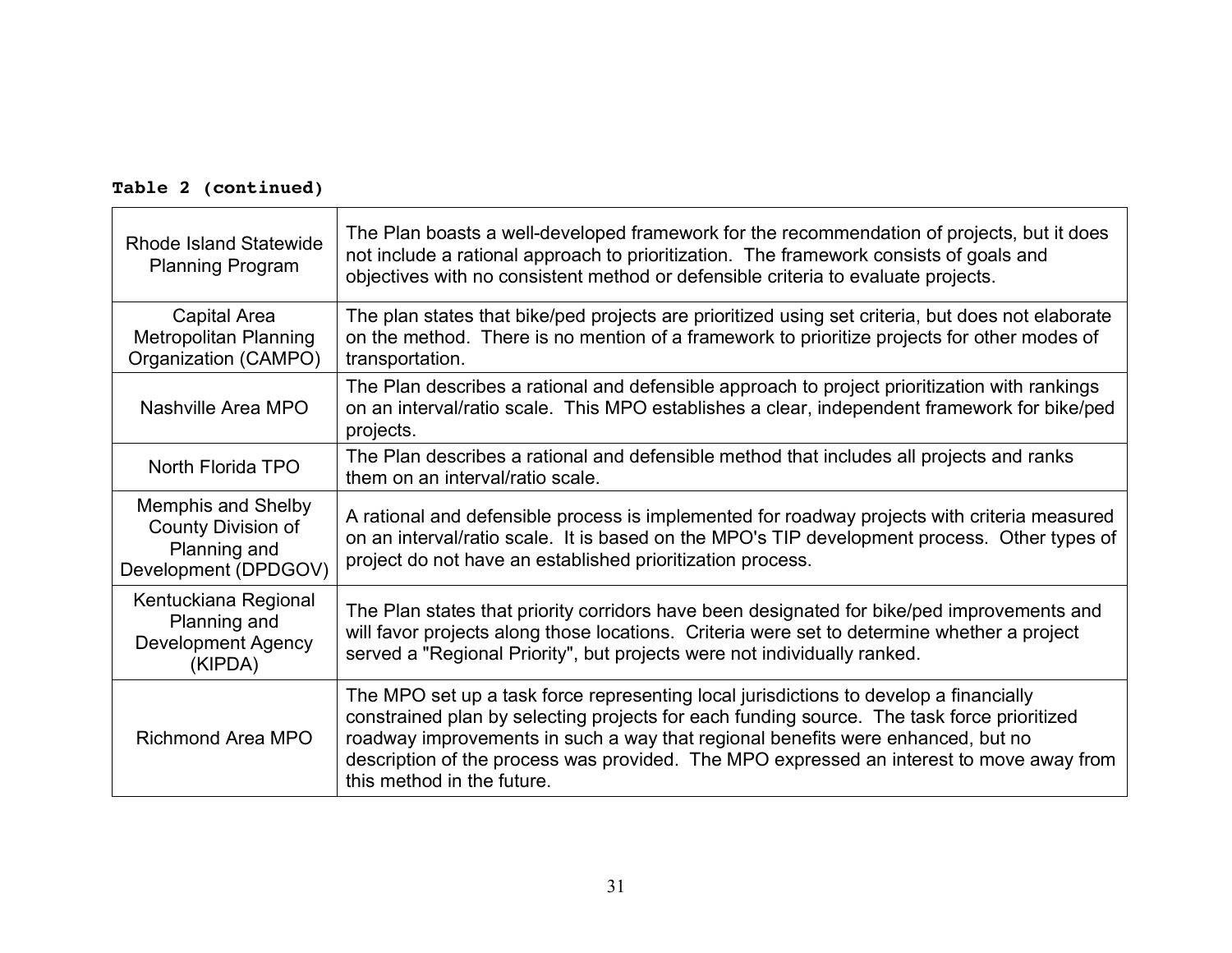| <b>Association of Central</b><br><b>Oklahoma Governments</b><br>(ACOG)        | The Plan mentions a project prioritization process where "projects were evaluated and<br>identified as long or short range based on local priorities and budgeting considerations."<br>However, no description of this process was provided.                                                                                                                                                       |
|-------------------------------------------------------------------------------|----------------------------------------------------------------------------------------------------------------------------------------------------------------------------------------------------------------------------------------------------------------------------------------------------------------------------------------------------------------------------------------------------|
| <b>Capital Region Council</b><br>of Governments<br>(CRCOG)                    | The MPO designates priority areas for both development and conservation and promotes<br>developing projects according to these limits. The Plan states that this is only a preliminary<br>analysis and each project considered for funding will be evaluated for consistency with the<br>Plan's goals, but does not reference a rational process through which this is done.                       |
| Greater Buffalo-Niagara<br><b>Regional Transportation</b><br>Council (GBNRTC) | Many priorities are listed throughout the Plan (safety, preservation), but no framework is<br>presented to link them all together. Ultimately, the Plan relies on system-wide performance<br>measures of alternative scenarios to determine which projects were selected. This is not a<br>rational and defensible approach to prioritization.                                                     |
| Birmingham MPO                                                                | Rational and defensible prioritization process that makes use of performance measures set<br>on a ratio scale. All projects are evaluated and tested against the goals the region is trying to<br>achieve.                                                                                                                                                                                         |
| <b>Wasatch Front Regional</b><br>Council (WFRC)                               | Only motorized facilities were ranked. Highway projects were ranked on a ratio scale through<br>a rational and defensible process based on criteria from the MPO, local governments, and<br>the state government. Projects were put into tiers. The need for transit projects was<br>evaluated on a ratio scale. The projects were ranked based on their cost/need ratio and<br>placed into tiers. |
| Capital Area MPO<br>(CAMPO-NC)                                                | The prioritization process combined "local knowledge" with a rational, defensible approach<br>that focuses on projects that reduced congestion (based on their traffic model). Projects were<br>placed into tiers, with those already programmed given the highest priority, those that<br>reduced congestion the most given second priority, and the rest placed last.                            |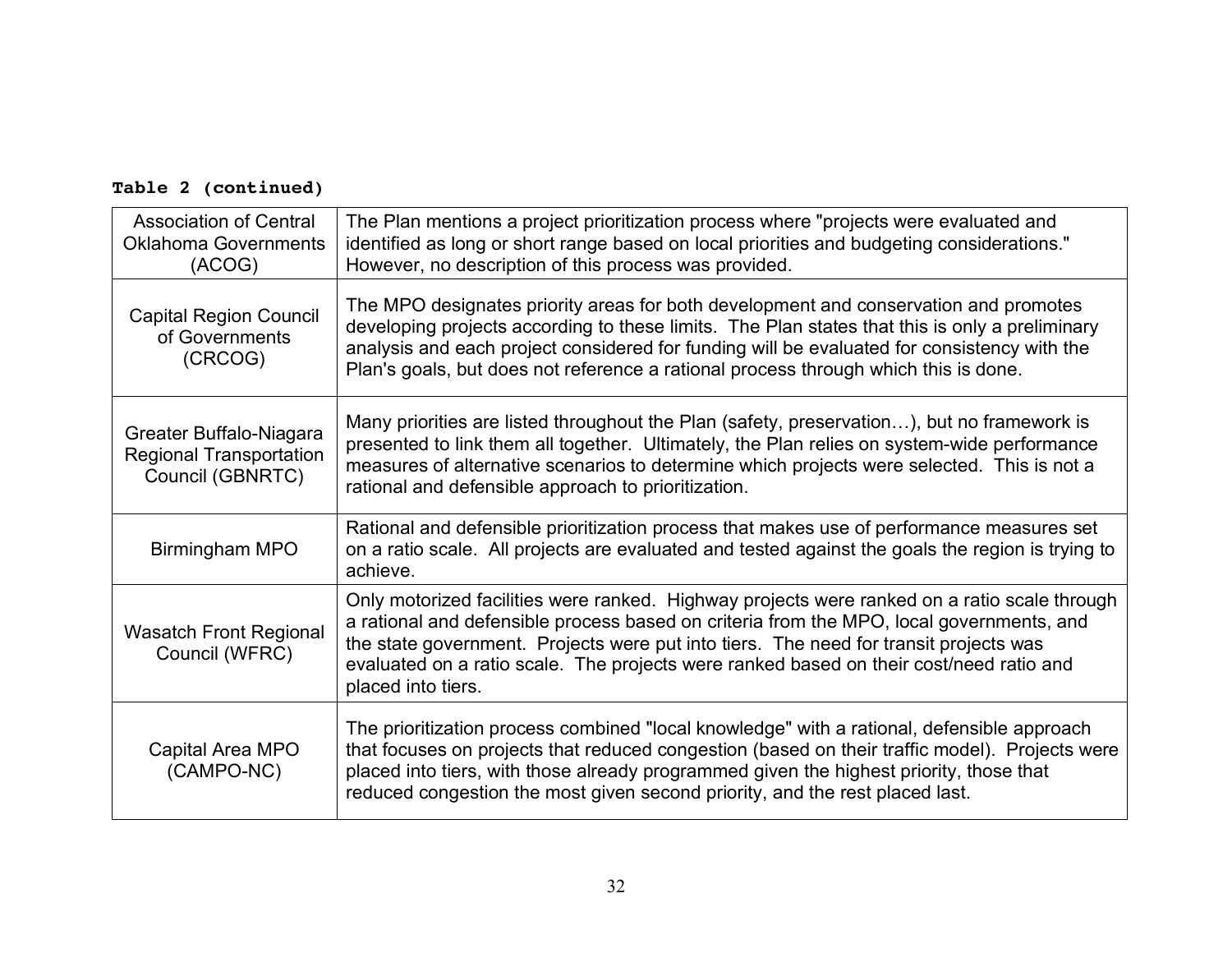| <b>Genesee Transportation</b><br>Council (GTC)                          | There is no mention of a prioritization process in the Plan.                                                                                                                                                                                                          |
|-------------------------------------------------------------------------|-----------------------------------------------------------------------------------------------------------------------------------------------------------------------------------------------------------------------------------------------------------------------|
| New Orleans Regional<br><b>Planning Commission</b><br>(NORPC)           | Project evaluation is described as "a process, not a quantifiable list of parameters." The<br>criteria presented in the Plan seem too vague to be deemed defensible. The Plan does not<br>demonstrate a rational process.                                             |
| Pima Association of<br>Governments (PAG)                                | The Plan mentions priorities for transit, aviation, freight, bicycle, and roadway projects, but<br>only describes the process for pedestrian projects. From the information given, it can be said<br>that the pedestrian process is rational.                         |
| Indian Nations Council of<br>Governments (INCOG)                        | The MPO relies on public participation to identify needs and local governments to define<br>priorities. This approach is neither rational nor defensible. There is some mention of<br>cooperation with the state department of transportation and other stakeholders. |
| Oahu MPO                                                                | Bicycle projects are prioritized as directed by the Honolulu Bicycle Master Plan, based mostly<br>on access to areas of interest. Other projects are mentioned to have priority, but it is not<br>specified how that priority was placed.                             |
| <b>Council of Fresno</b><br><b>County Governments</b><br>(Fresno COG)   | A rational and defensible prioritization system is used for highway projects. The California<br>Transportation Commission determines the process for Transportation Enhancement<br>projects.                                                                          |
| Southwestern Regional<br><b>Planning Agency</b><br>(SWRPA)              | The Plan mentions several prioritizing schemes at varying levels of government for different<br>types of projects.                                                                                                                                                    |
| <b>Greater Bridgeport</b><br><b>Regional Planning</b><br>Agency (GBRPA) | The Plan makes no mention of a project prioritization process.                                                                                                                                                                                                        |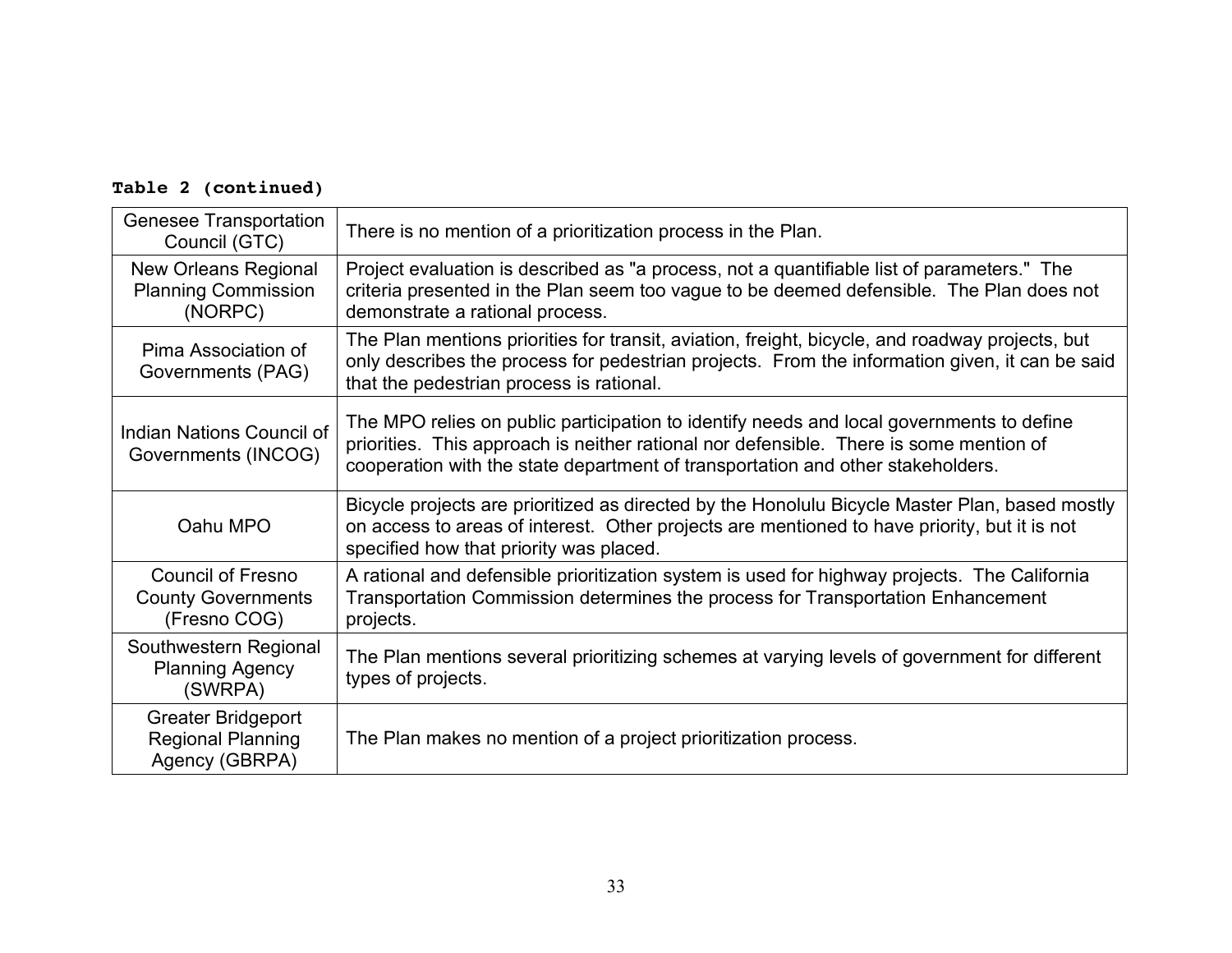| <b>Capital District</b><br>Transportation<br>Committee              | The Plan focuses on evaluating system performance and identifying needs but provides no<br>framework to evaluate individual projects.                                                                                                                                                                                                     |
|---------------------------------------------------------------------|-------------------------------------------------------------------------------------------------------------------------------------------------------------------------------------------------------------------------------------------------------------------------------------------------------------------------------------------|
| South Central Regional<br><b>Council of Governments</b><br>(SCRCOG) | The MPO prioritizes projects of regional importance while local governments prioritize<br>municipal roads. No explanation of the process itself is given in the Plan.                                                                                                                                                                     |
| Miami Valley Regional<br><b>Planning Commission</b><br>(MVRPC)      | A rational and defensible project evaluation system was developed and analyzes all projects.<br>Project sponsors are charged with the responsibility of evaluating the projects, and they are<br>given strict guidelines on how to proceed. Scores are based on a large number of<br>performance measures set on an interval/ratio scale. |
| Mid-Region Council of<br>Governments (MRCOG)                        | The Plan does not define a project level system of evaluation.                                                                                                                                                                                                                                                                            |
| Metropolitan Area<br><b>Planning Agency</b><br>(MAPA)               | A prioritization process exists though it cannot be said to be rational and defensible. The<br>Plan indicates that, "Projects are prioritized by each jurisdiction based on public input,<br>jurisdictional priority, need and financial availability." This implies lack of consistency in<br>evaluation techniques.                     |
| Lehigh Valley Planning<br>Commission (LVPC)                         | Though the Plan outlines general guidelines for prioritization, there is no rational framework<br>for the ranking of projects.                                                                                                                                                                                                            |
| Kern Council of<br>Governments (Kern<br>COG)                        | A traffic model predicts level-of-service exceedances and prioritizes the Capital Improvement<br>Program. No clear framework.                                                                                                                                                                                                             |
| <b>Central Massachusetts</b><br>MPO (CMMPO)                         | An established set of Transportation Evaluation Criteria (TEC) is considered for each eligible<br>project. The MPO works with the MassHighway District #2 & #3 offices and the Office of<br>Transportation Planning. No mention of criteria or actual process, but concerns are raised<br>over its lack of consistency.                   |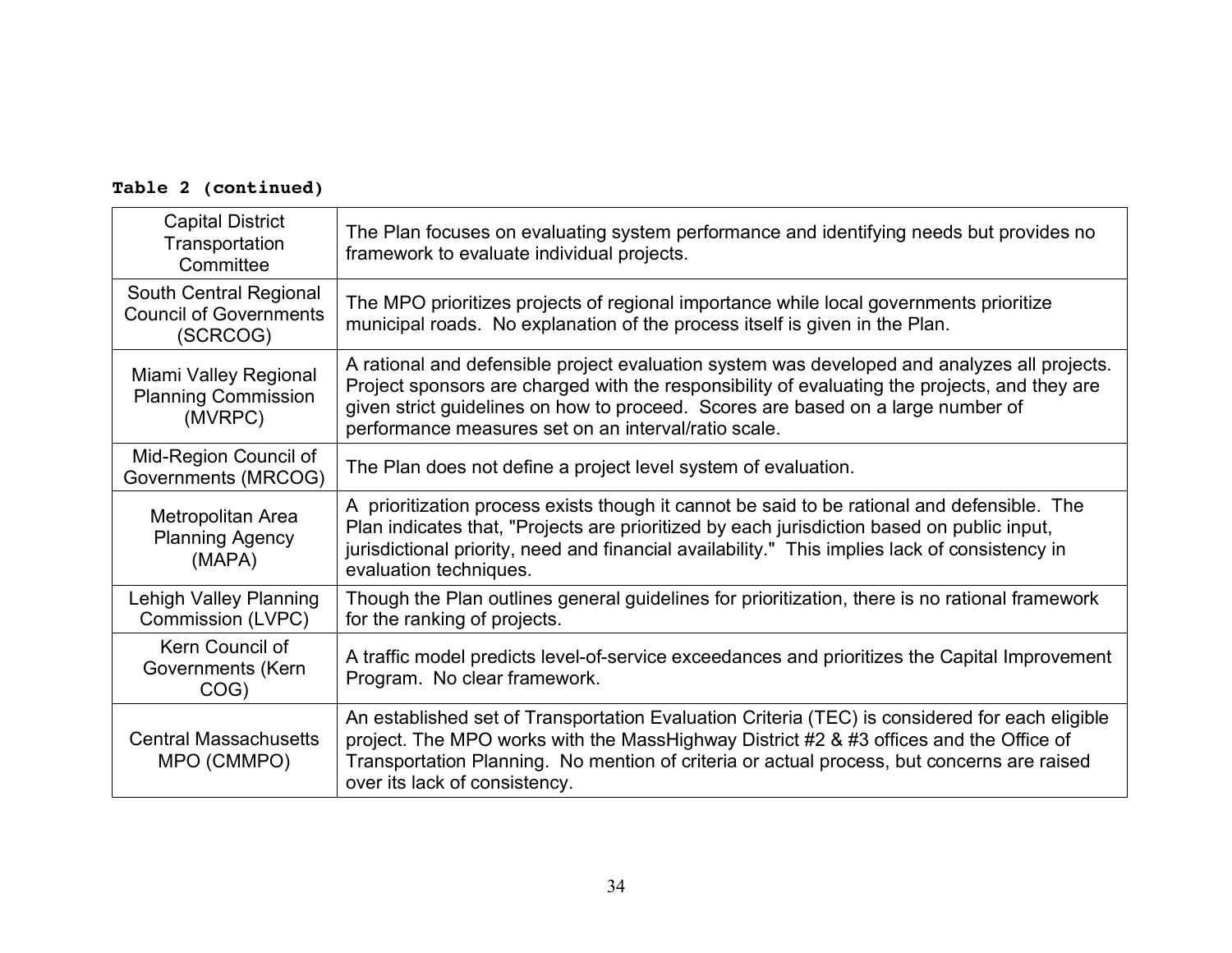| <b>Grand Valley</b><br>Metropolitan Council<br>(GVMC)             | There is no defined process as, "it is the sole discretion of the GVMC Committees to prioritize<br>and program projects based upon circumstances that exist when programming efforts occur."                                                                                                                                                                                                                                                                                                                                                                                                                                                                                                                    |
|-------------------------------------------------------------------|-----------------------------------------------------------------------------------------------------------------------------------------------------------------------------------------------------------------------------------------------------------------------------------------------------------------------------------------------------------------------------------------------------------------------------------------------------------------------------------------------------------------------------------------------------------------------------------------------------------------------------------------------------------------------------------------------------------------|
| <b>Capital Region Planning</b><br>Commission (CRPC)               | The Plan does not rank specific projects, but does create tiers of funding priorities: first to<br>projects in the state long range plan (these are assumed to have been previously prioritized),<br>second to projects in the TIP, and third to projects identified after the TIP was developed.                                                                                                                                                                                                                                                                                                                                                                                                               |
| El Paso MPO                                                       | No systematic approach to prioritization described in the Plan. There is mention of "strategic<br>priority" projects selected by the state, but methodology is not presented.                                                                                                                                                                                                                                                                                                                                                                                                                                                                                                                                   |
| <b>Central Midlands Council</b><br>of Governments<br>(CMCOG)      | Plan not available online.                                                                                                                                                                                                                                                                                                                                                                                                                                                                                                                                                                                                                                                                                      |
| <b>Hidalgo County MPO</b>                                         | No systematic approach to prioritization described in the Plan. There is mention of "strategic"<br>priority" projects that are selected by a commission, but methodology is not presented.                                                                                                                                                                                                                                                                                                                                                                                                                                                                                                                      |
| Akron Metropolitan Area<br><b>Transportation Study</b><br>(AMATS) | Projects are first separated by mode, with top ranking projects from each mode receiving the<br>available funds. Rational and defensible prioritization method for highway projects gives first<br>priority to active projects and then ranks the rest depending on LOS and safety deficiencies.<br>In transit, priority is given, again, to active projects, though the prioritization process cannot<br>be said to be rational or defensible as the ranking is based solely on type of project with no<br>distinction within each category. Active bike/ped projects were also given priority with other<br>projects being evaluated through a rational and defensible process, albeit with limited criteria. |
| Greensboro Urban Area<br>MPO (GUAMPO)                             | No rational approach is described in the Plan, and projects are not ranked. Goals and<br>performance measures are utilized, but not organized into a systematic approach.                                                                                                                                                                                                                                                                                                                                                                                                                                                                                                                                       |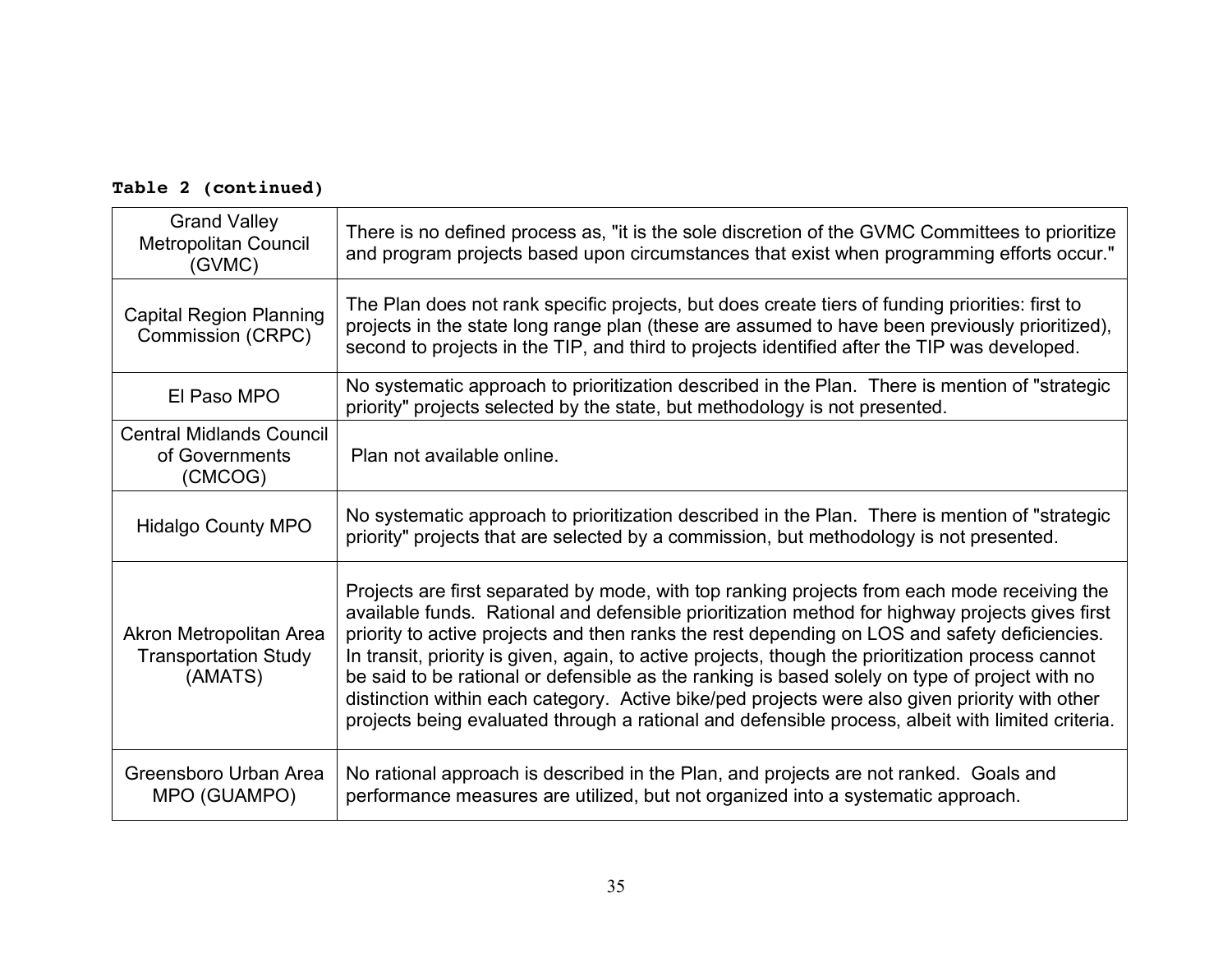| Sarasota-Manatee MPO                                                             | Rational process in which projects are divided into groups based on mode and location,<br>prioritized on an interval scale, and grouped into tiers. Priority is given to projects with<br>previous funding or commitments, others are evaluated based on five criteria. One of these<br>criteria involves public input and may not be completely objective and defensible. Project list<br>details score and sates which projects are considered financially feasible. |
|----------------------------------------------------------------------------------|------------------------------------------------------------------------------------------------------------------------------------------------------------------------------------------------------------------------------------------------------------------------------------------------------------------------------------------------------------------------------------------------------------------------------------------------------------------------|
| <b>Pioneer Valley Planning</b><br>Commission (PVPC)                              | Rational and defensible process undertaken by the MPO, Executive Office of Transportation,<br>and state Highway Department. Projects are categorized into 4 emphasis areas (safety and<br>security, movement of people, movement of goods, movement of information), and then<br>prioritized on an interval/ratio scale and separated into three tiers.                                                                                                                |
| Knoxville Regional<br><b>Transportation Planning</b><br>Organization (Knoxtrans) | Rational and defensible prioritization system based on 8 clearly defined goals as well as 3<br>measures of urgency (congested corridors, high crash locations, environmental justice<br>locations). Projects are separated by mode and then ranked on an interval/ratio scale.                                                                                                                                                                                         |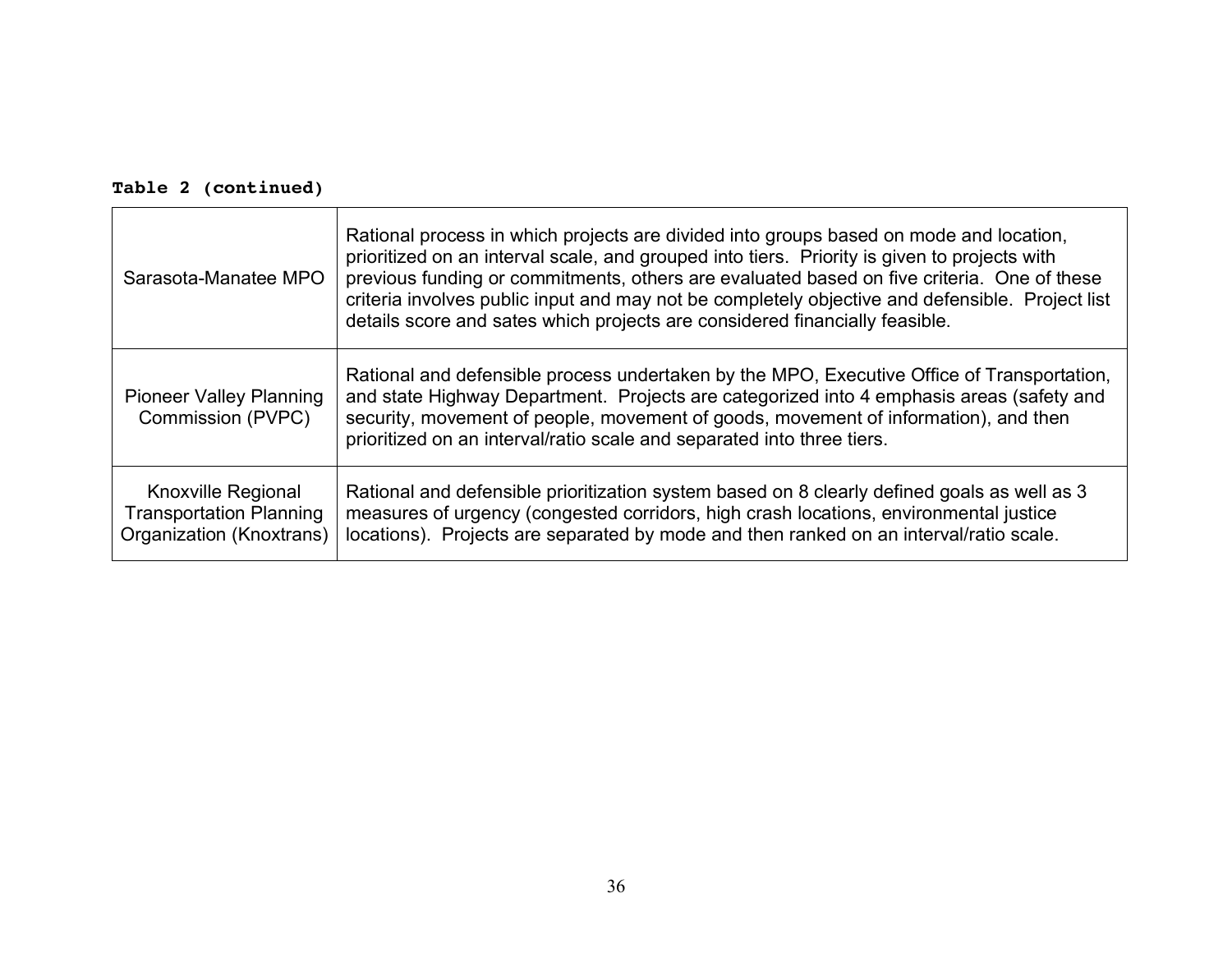### **DISCUSSION**

### **Common Deficiencies**

Although project prioritization schemes emerged throughout all the MPOs, they varied greatly in complexity, scope, and disclosure. The concept of "priorities" is used loosely and brought up often in many of the studied transportation plans. In this regard, it has lost a lot of its meaning, and it has resulted in a lack of clarity in the discussion of priorities. For example, the MPO of the Sacramento area claims that residents have set priorities for:

"smarter land use, increased transit, better connections with transit, freeway enhancements and bicycle paths throughout the region. They also ranked road maintenance as a high priority."

It is not productive to identify so many "priorities" without further explanation. This sort of language was found to be standard practice, and served only rhetoric that could ultimately muddle a rational process with concrete priorities. Another example of how "priorities" have been muddled is SAFETEA-LU's term "High Priority Project" to designate earmarks that by definition fall outside of any prioritization scheme.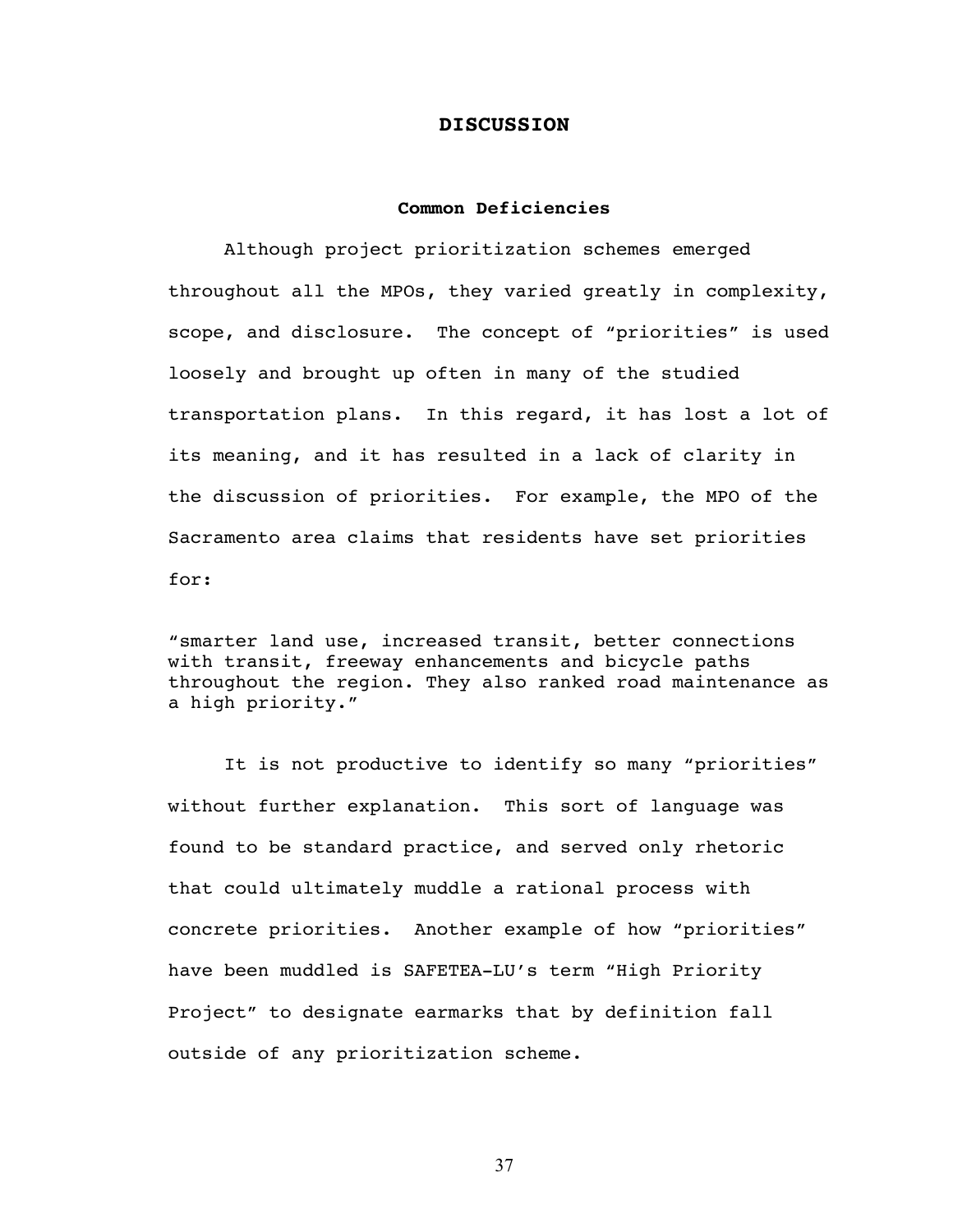Overall there seemed to be a lack of dedication to the purpose of prioritization. Though most MPOs developed some type of procedure, it was often fragmented and deemphasized. Oftentimes, it was driven by a desire to obtain federal funds through programs that require prioritization – projects that relieve the most congestion or those that reduce emissions the most. The result is a piece-meal approach that falls short of comprehensive and is hard to understand and evaluate. This type of structure will regularly lack an overarching framework to relate all projects severely hampering a decision-maker's ability to compare them.

A prime example of this disjointed approach to programming is found in Chicago's MPO, CMAP. According to its TIP, the only explicit prioritizing undertaken is that which is federally mandated to obtain Congestion Mitigation and Air Quality CMAQ) funds. The rest of the projects are prioritized by the implementing agencies such that the Illinois Department of Transportation will evaluate highways, transit agencies and the City of Chicago might evaluate transit projects, etc. This situation undermines the ability for an MPO to develop a comprehensive transportation plan for the region. The same can be said for the Washington, D.C. MPO (MWCOG), but this could be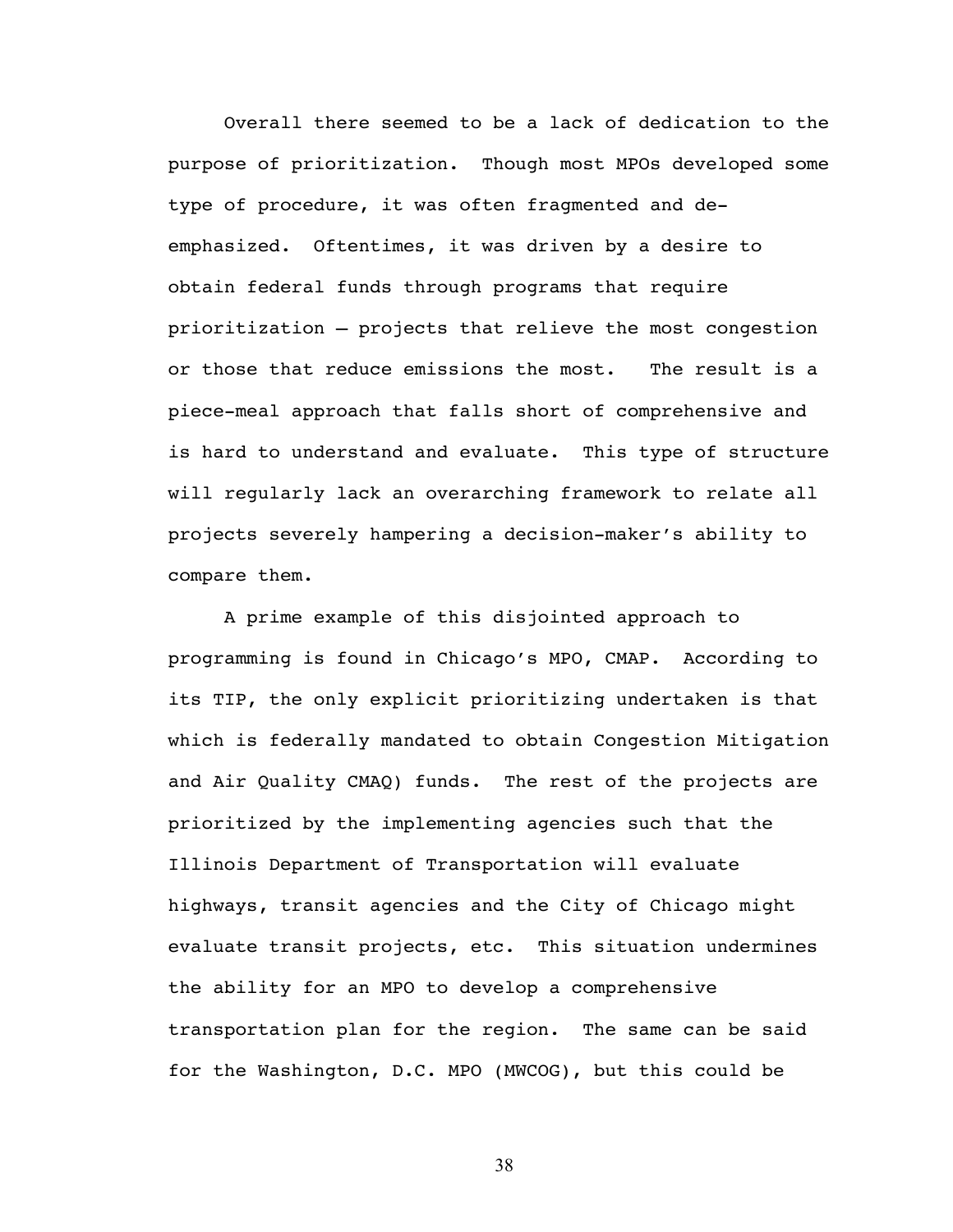directly attributed to the fragmented governmental structure of the city.

An unsurprising feature of most prioritization schemes was the breakdown of projects based on mode or type of improvement. As addressed in the literature review, comparison of projects with different purposes can be challenging and this is reflected in the results. A few key exceptions stand out, the largest being Los Angeles (SCAG). In this case, performance measures need to be general enough to apply to all projects. For example, there is no measure for transit ridership, a common measure used in other reports. Instead, there is a measure labeled "productivity", meaning the percent capacity utilized at peak times. This is applicable to any facility – ridership for transit or volume to capacity ratio for roads. The measure of delay, on the other hand, may be key for roadway evaluation but irrelevant for fixed-guideway transit. At the same time, lack of delay on transit would serve to highlight one of transit's greatest strengths and would be appropriate for comparison with road improvements.

This method preempts funding considerations, focusing on the needs of the region. Most other MPOs operate the opposite way. By defining priorities preemptively, SCAG has an idea of what sort of funding to pursue, but they may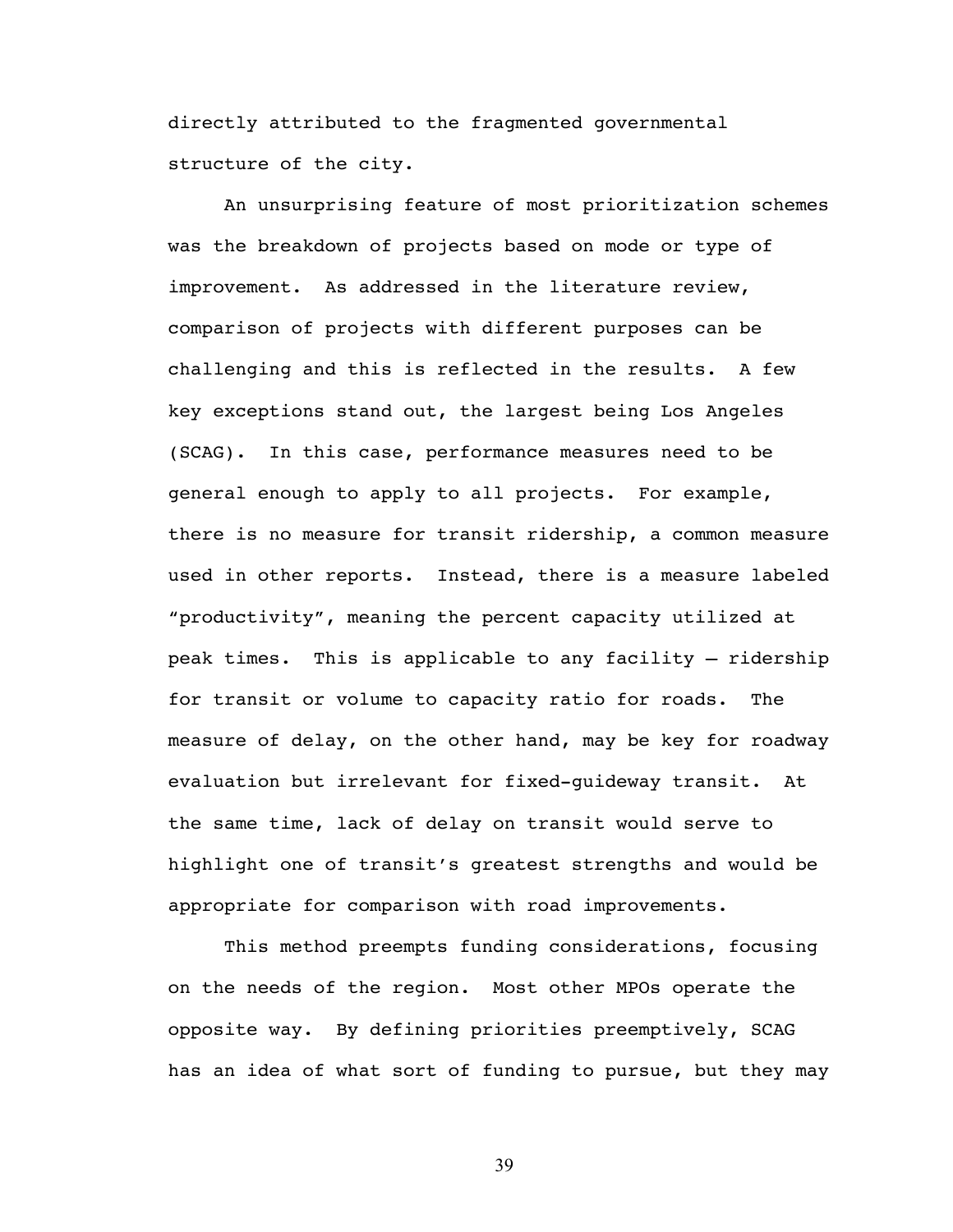run into problems later in the process. Lack of funds is what draws many MPOs to prioritization in the first place, and SCAG would be vulnerable to this concern under this scheme. Other MPOs know their budget beforehand and tailor their program accordingly.

A number of MPOs either did not prioritize their projects at all, or did not bother to describe their process in their Plan. Some mentioned they followed a process but failed to explain their methodology. Some cities seemingly presented a non-rational approach to prioritization. The Rhode Island Statewide Planning Program, for example, goes to great lengths to describe the project selection process and its prioritization criteria. Yet, its approach is anything but straight-forward.

They identify fourteen "topics" they need to address in their transportation plan, somewhat congruous to modes. Within each topic they list goals, objectives, policies, strategies, and performance measures that will guide each topic into its preferred state. Although lengthy, the framework does not deliver any concrete recommendations. A prioritization process is a tool that allows a planner to evaluate projects in relation to the region's goals through the use of performance measures; Rhode Island's prioritization process would more appropriately be labeled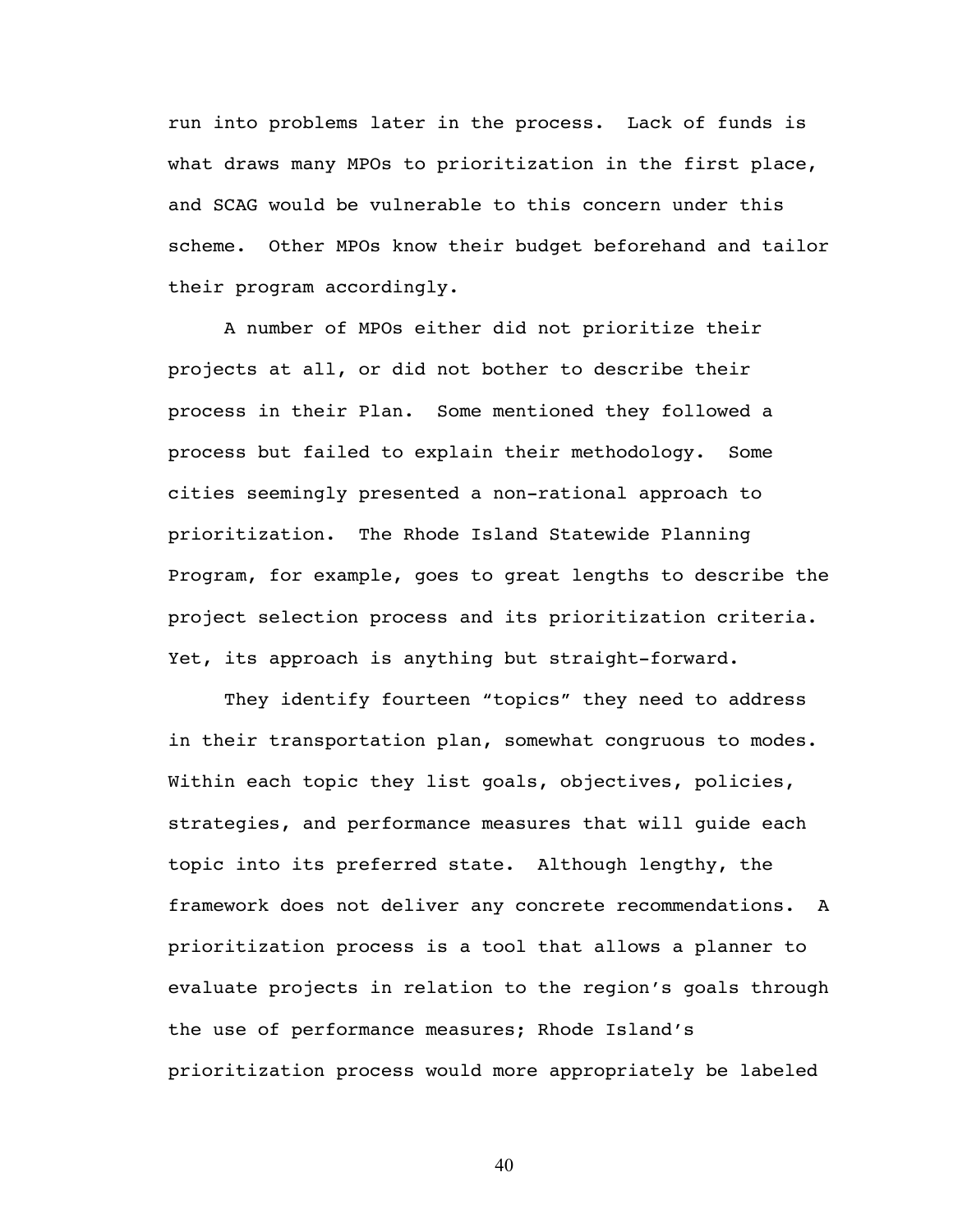an extended policy statement. For example, a performance measure identified in the bicycle topic was to "increase mode share of bicycle commuters 1.0% to 1.2% in 2010, 1.5% in 2020, and 1.7% in 2030." This sounds more like an objective than a tool with which to measure consistency with an objective, and in fact a listed objective is to "increase bicycle ridership." It is not clear whether project selection was done without a real framework or if the MPO just neglected to describe it, but one is led to believe by the vague recommendations that their projects have indeed undergone selection under a highly political process.

### **The Rational Process**

Despite the abundance of ambiguities described above, a large part of the MPOs did partake in a rational and defensible project prioritization process. The vast majority of these opted for interval or ratio scales for their performance measures and compiled them to form a total score for each projects. Notable exceptions are Philadelphia (DVRPC), which chose an ordinal scale for project comparison, and the San Francisco Bay Area (MTC), which did not aggregate scores.

There were a few MPOs that stood out as leaders in the field of project prioritization not only because of their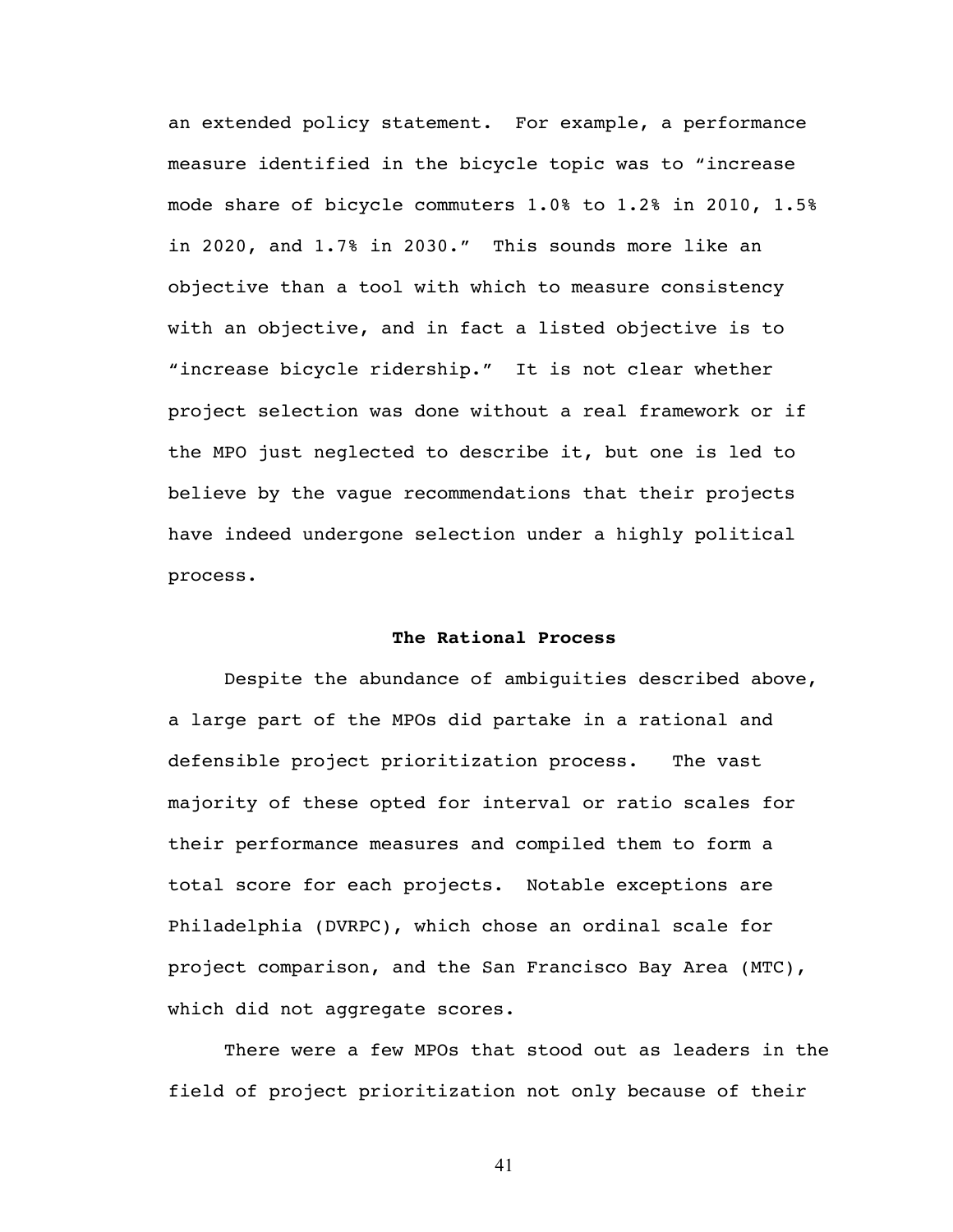well-formulated methodology, but also for the availability and presentation of the methodology. The MPOs in some urban areas, such as Denver (DRCOG), San Francisco (MTC), Phoenix (MAG), and San Diego (SANDAG) publish their methodology in separate technical documents or appendices available online. This increases the transparency of the process and encourages citizen participation. The MPOs have been deliberate and enthusiastic about their project prioritization process and have taken measures to ensure its understanding by the general public and any evaluator. This is one of the key benefits of a rational prioritization process. In the best of cases, the MPO provided step-by-step guides detailing how scores are designated for each performance measure, how to compile individual performance scores into total scores, and then provides the results of the analysis.

### **Case Study: Philadelphia**

The DVRPC, Philadelphia's MPO, follows one of the simplest approaches to project prioritization. They list six goals they intend to achieve and designate performance measures to evaluate projects against those goals, as illustrated by Figure 1. A positive response to any of the criteria signifies consistency with the Plan's goals, and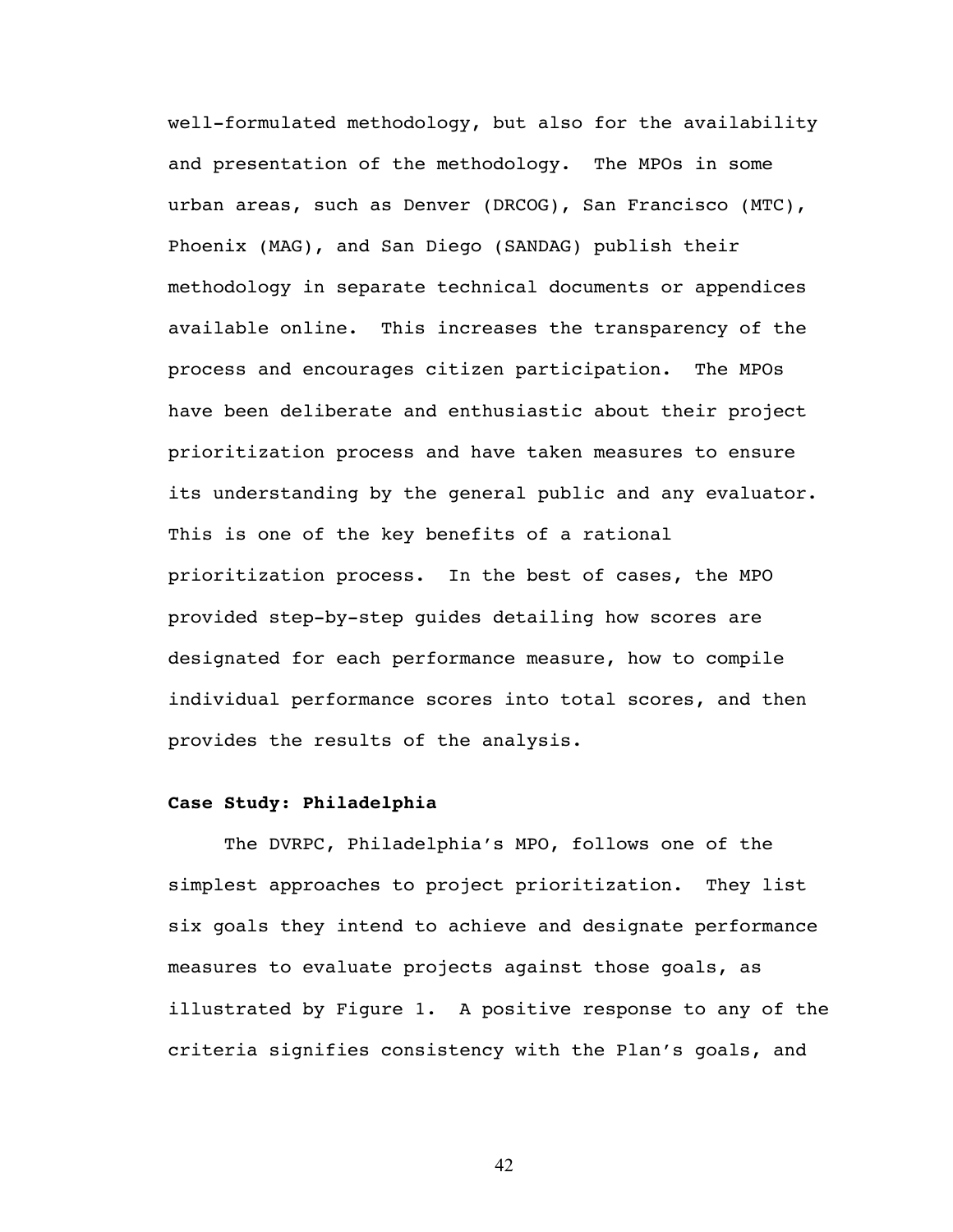the greater the number of positive responses a project receives, higher it will be ranked. (2005)

This approach ranks projects on an ordinal scale since the score does not provide information as to how much better one project is in relation to another. Also, it does not explicitly assign a relative importance to each goal. Rather, it places equal weight on each of the performance measures. Most of the goals have two performance measures each, making them equal in weight towards the final score. The last goal, however, has four performance measures, meaning it will hold twice as much weight as the other goals in the determination of an overall score for a project.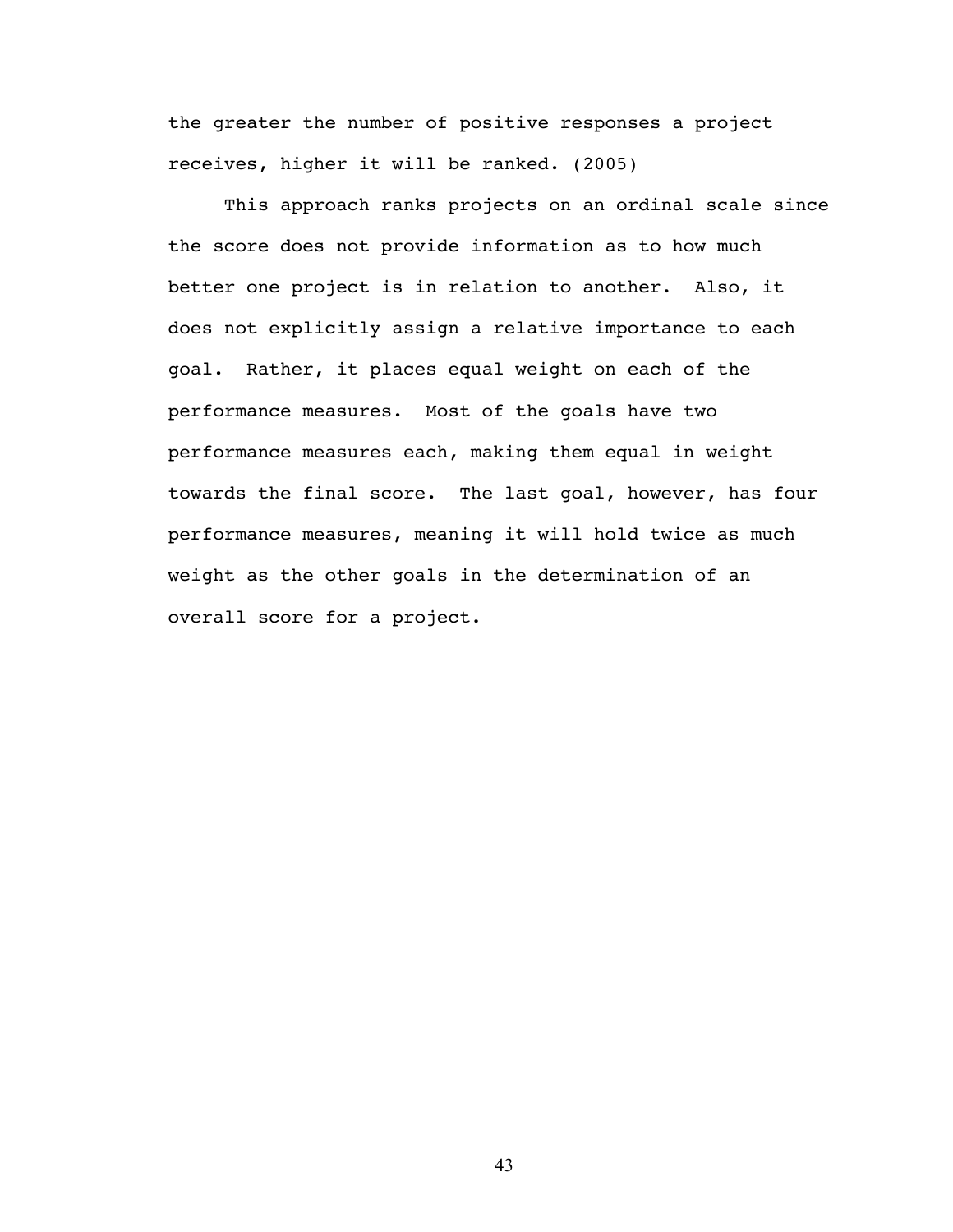### Goal:

### **Improve Safety**

### Evaluation Criteria:

- Is the project located in a high-accident location with more than twice the statewide average number of accidents for similar type facilities?
- Does the project improve safety by reducing the number or severity of accidents that occur on highways or transit systems by reconstructing a facility to modern standards or improving the geometry or alignment of a facility?

### Goal:

### **Reduce Congestion**

### Evaluation Criteria:

- Is the project located in a congested corridor as identified in the regional Congestion Management Process?
- $\blacksquare$  Is the project a transportation demand management strategy or does it provide an alternative to, or improve the area coverage and/or operation of an alternative to, the singleoccupant vehicle?

#### Goal:

### Rebuild the Transportation Infrastructure

### Evaluation Criteria:

- $\blacksquare$  Does the project maintain or improve an existing facility?
- Does this project serve or support an existing Plan Center as identified in the Land Use Plan Map?

### Goal:

### **Enhance the Environment**

### Evaluation Criteria:

- Is the project located beyond an area targeted for preservation in the Greenspace Network or Conservation Focus Areas?
- Will the project contribute to a reduction in vehicle miles traveled by reducing single-occupant vehicle trips, or promoting the use of public transit and ridesharing, and/or improving or expanding bicycle and pedestrian facilities?

### **Figure 1. DVRPC project selection evaluation criteria**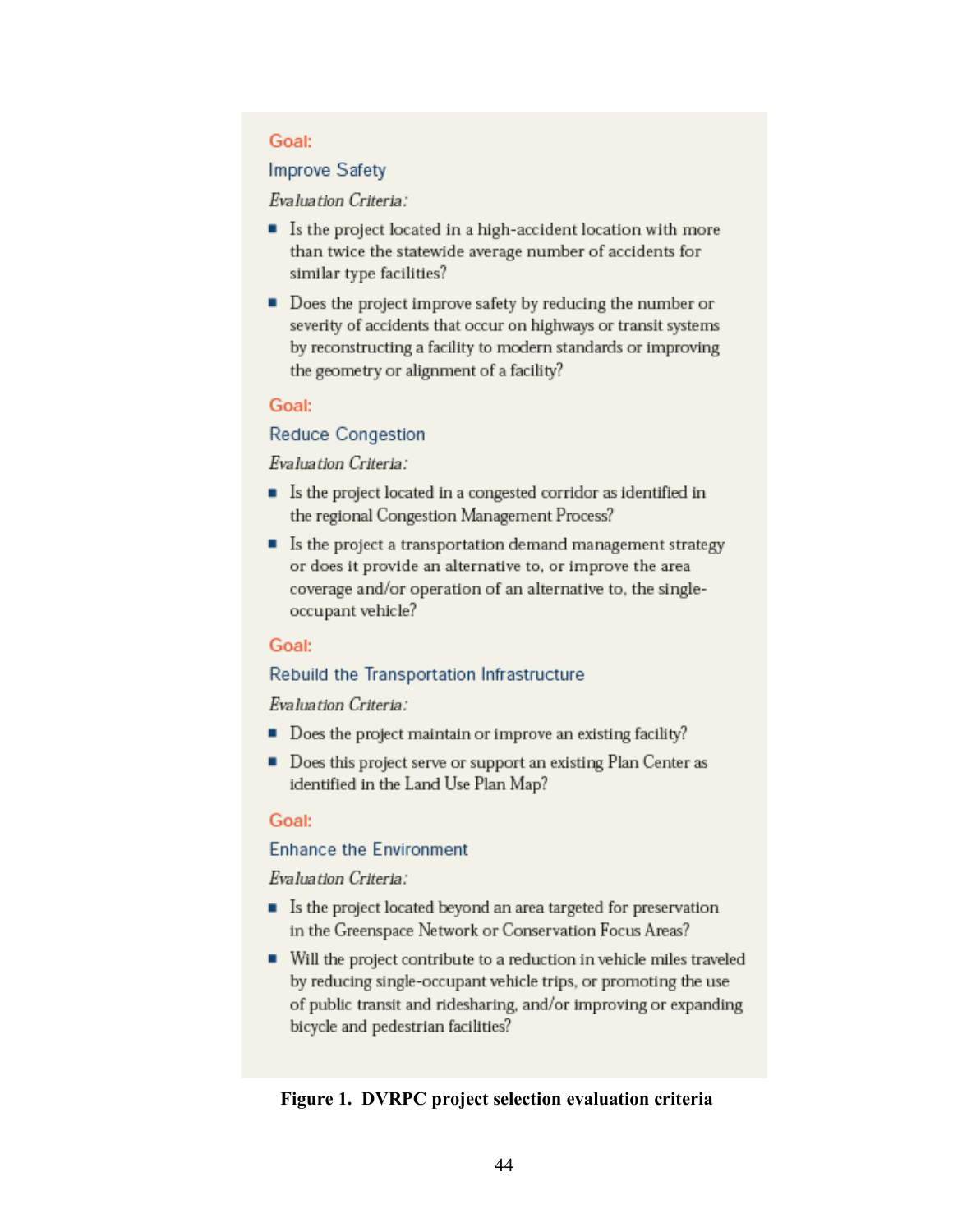### Goal:

### **Increase Mobility**

Evaluation Criteria:

■ Does the project serve an area with a large proportion of households without access to an automobile?

### and

Will the project provide more non-auto options for commuters by:

- Improving the operation of transit service and/or increasing the coverage area;
- Increasing the number of multimodal transportation centers and park-and-ride facilities; or
- Encouraging pedestrian and/or bicycle use or supporting transit-oriented land use and mixed-use development?
- Will the project establish opportunities for linkages between transportation modes or otherwise improve the intermodal connectivity of the transportation system?

### Goal:

### Link Transportation Improvements to Land Use and **Economic Development**

Evaluation Criteria:

- Is the project located in a developed or future growth area as shown on the Land Use Plan Map?
- Is the project located in a Core City or Developed Community as shown on the Planning Areas Map?
- Will the project improve access to major rail freight or port facilities?
- Will the project improve access to areas of major employment concentration based on the map of Major Employment Centers?

### **Figure 1 (continued)**

### **Case Study: San Diego**

SANDAG, the MPO for San Diego, has presented one of the most developed and best-documented prioritization processes. They publish a lengthy document, Technical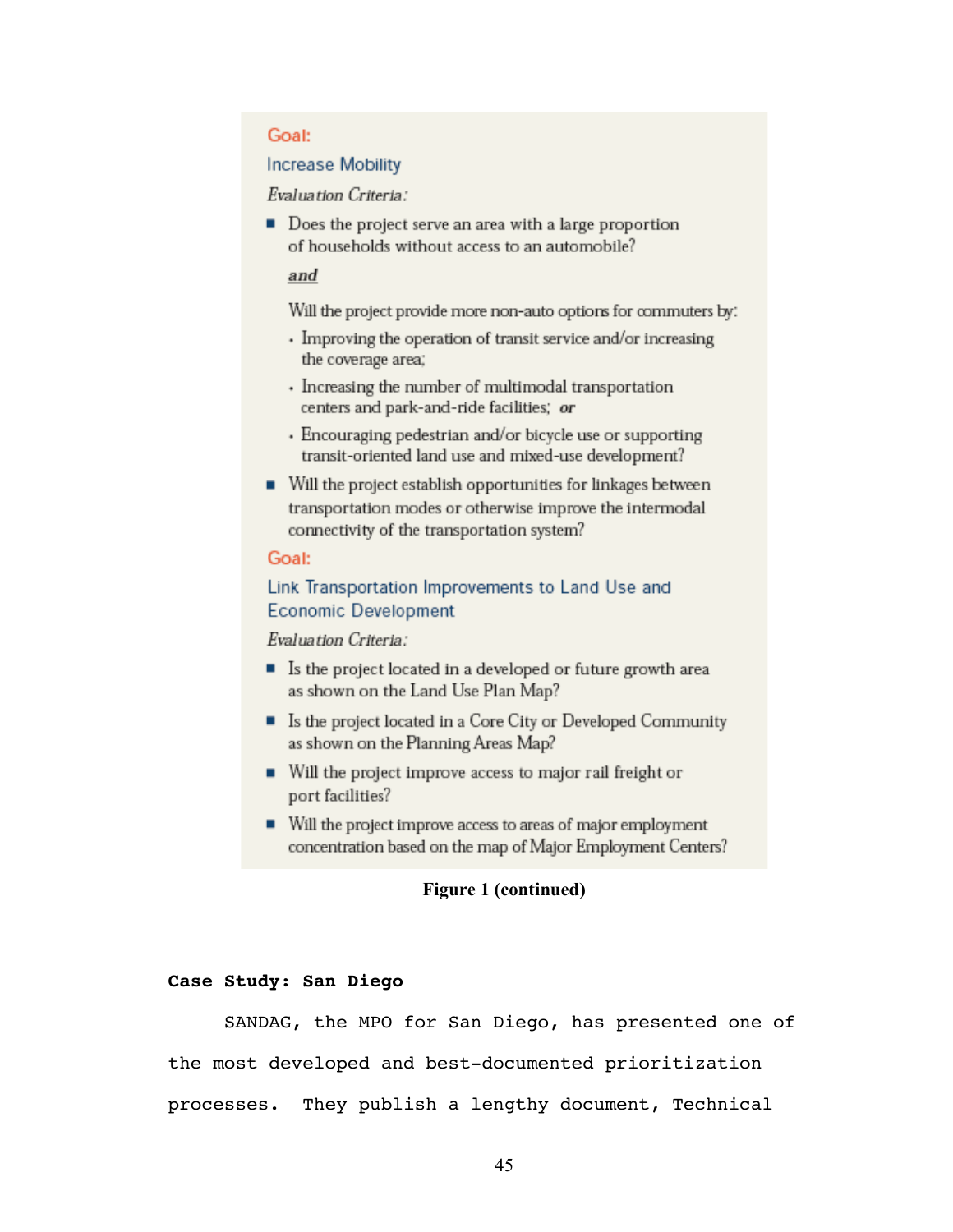Appendix 7: Transportation Evaluation Criteria and Rankings, where the framework and evaluation is described. The document includes different methodologies for each of eight types of projects: highways, HOV, freeways, transit, rail grade separation, transit capital rehabilitation, regional arterial, and goods movement. The document states that these rankings are used as a tool for the ultimate goal of project selection, but are not strictly followed.("Pathways to the Future")

Table 3, below, outlines the goals, criteria, performance measures, and weighting used in the evaluation of highway projects. In addition to this table, the MPO publishes a document that sets concrete guidelines for the scoring of each criterion. This system focuses strongly on quantitative measures when possible and reduces qualitative evaluation to yes/no questions, thus eliminating bias almost entirely.

For example, the first measure, reliability, is easy to quantify and will receive a score of 5 if the location has a crash rate greater than 160% the state average for similar facilities. It will receive a score of for if the crash rate is greater than 150% of the state average, and so on. On the other hand, the environmental sustainability measure is hard to quantify so the score decision is based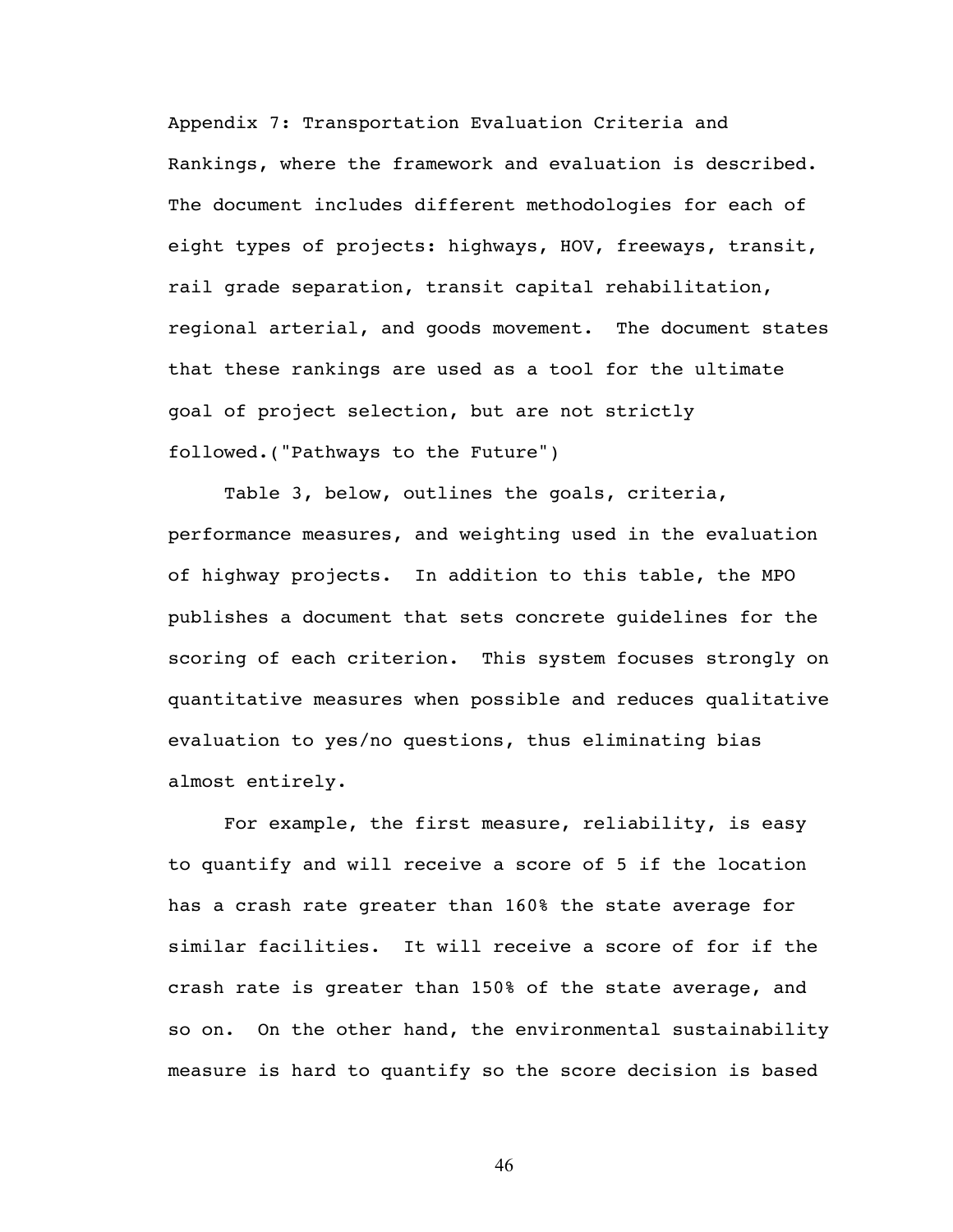on whether the project avoids areas of interest. For further illustration, the complete highway project evaluation guidelines as outlined in Technical Appendix 7 are included in the appendix of this thesis.

The same sort of process is followed for each of the project types. Following the explanation of the evaluation methodology, result tables show projects' scores and rankings. This document successfully guides the reader through the whole project prioritization process, elucidating the method by which regional goals are translated into a transportation improvement program.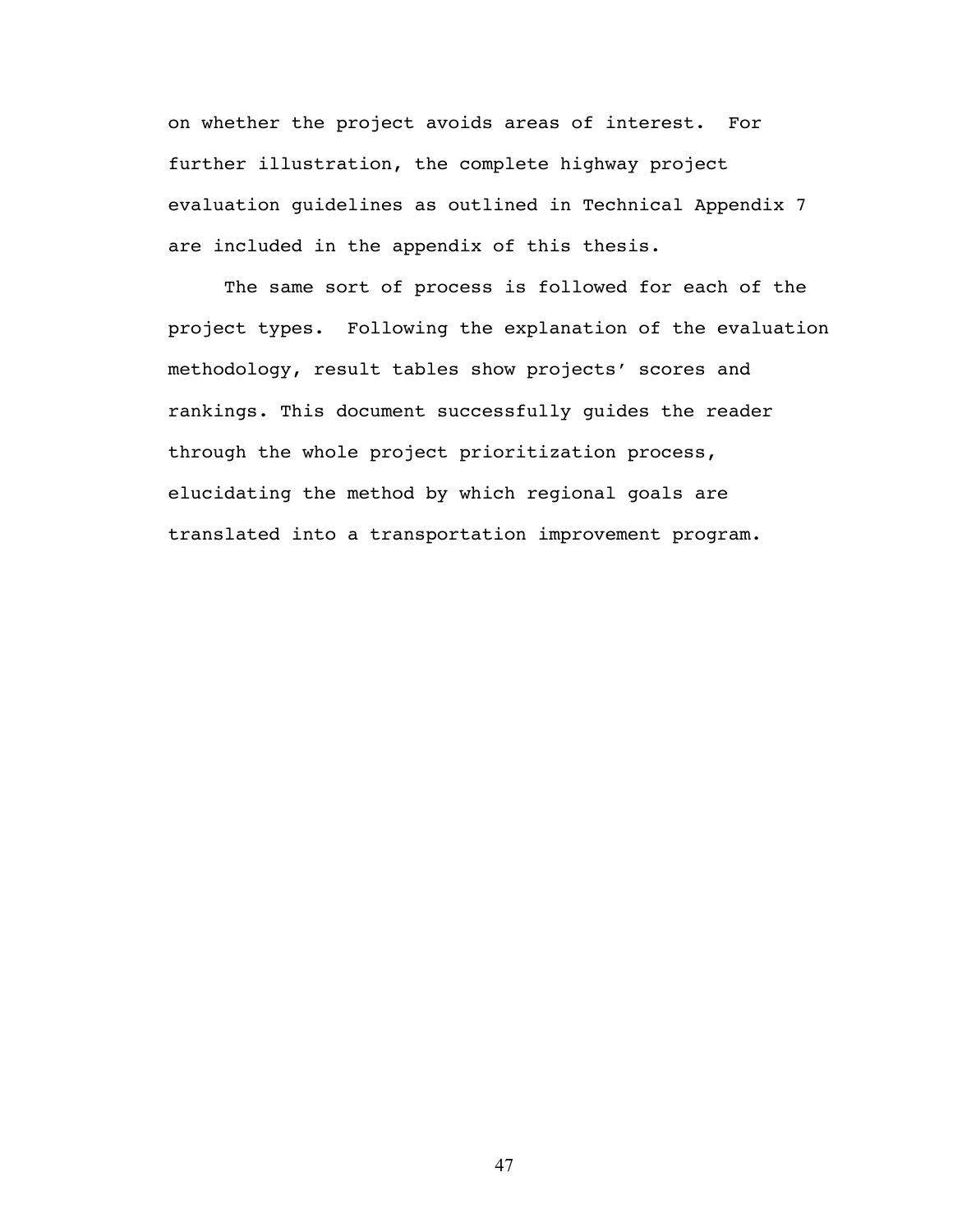| <b>CRITERIA</b><br><b>CATEGORY</b>               | <b>RTP GOALS</b>                                               | <b>CRITERIA</b>                                 | <b>DESCRIPTION</b>                                                                                                                                                                        | MAX<br><b>SCORE</b> | <b>TOTAL</b><br><b>PERCENT</b> |
|--------------------------------------------------|----------------------------------------------------------------|-------------------------------------------------|-------------------------------------------------------------------------------------------------------------------------------------------------------------------------------------------|---------------------|--------------------------------|
| SERVES<br>TRAVEL<br>NEEDS                        | Reliability                                                    | Located in a High<br>Accident Rate Area         | Is the project located in an<br>area with a high vehicular<br>crash rate?                                                                                                                 | 5                   |                                |
|                                                  | Mobility                                                       | Serves Goods<br>Movement                        | Does the project provide for<br>goods movement?                                                                                                                                           | 10                  |                                |
|                                                  | Accessibility,<br>Mobility,<br>Environmental<br>Sustainability | Serves Peak-Period<br>Trips                     | What is the number of peak-<br>period trips located within one<br>mile of the highway corridor?                                                                                           | 5.                  | 45                             |
|                                                  | Mobility                                                       | Provides Mobility                               | What is the increase in person<br>capacity resulting from the<br>project?                                                                                                                 | 10                  |                                |
|                                                  | Livability,<br>Mobility                                        | Provides Congestion<br>Relief                   | What is the number of daily<br>berson-hours saved?                                                                                                                                        | 15                  |                                |
| <b>DEVELOPS</b><br>NETWORK<br><b>INTEGRATION</b> | Livability,<br>Accessibility                                   | Serves RCP Smart<br>Growth Areas                | Does the project serve RCP<br>Smart Growth Areas?                                                                                                                                         | 5                   |                                |
|                                                  | Accessibility,<br>Efficiency                                   | Facilitates Carpool<br>and Transit Mobility     | Does the project contain<br>carbool/manaded lane facilities<br>and/or regional or corridor<br>transit service?                                                                            | 10 <sup>1</sup>     |                                |
|                                                  | Environmental<br>Sustainability                                | Minimizes Habitat<br>and Residential<br>Impacts | Does the project minimize<br>negative habitat and<br>residential impacts?                                                                                                                 | 5                   | 25                             |
|                                                  | Reliability,<br>Mobility                                       | Critical Linkage                                | Is the project located in a high<br>volume freeway corridor<br>and/or lacking a continuous<br>parallel arterial listed in the<br>Regional Arterial System or<br>completes a missing link? | 5                   |                                |
| COST-<br><b>EFFECTIVENESS</b>                    | Efficiency                                                     | Cost-Effectiveness                              | What is the annual capital and<br>operating project cost divided<br>by person hours saved?                                                                                                | 30                  | 30                             |

**Table 3. SANDAG evaluation of highway projects**

### **Alternatives**

In a few instances an MPO deliberately distanced itself from the idea of project prioritization. The Buffalo area (GBNRTC) opted for scenario development and evaluation. Unlike the project level approach, the scenario approach takes synergistic relationships into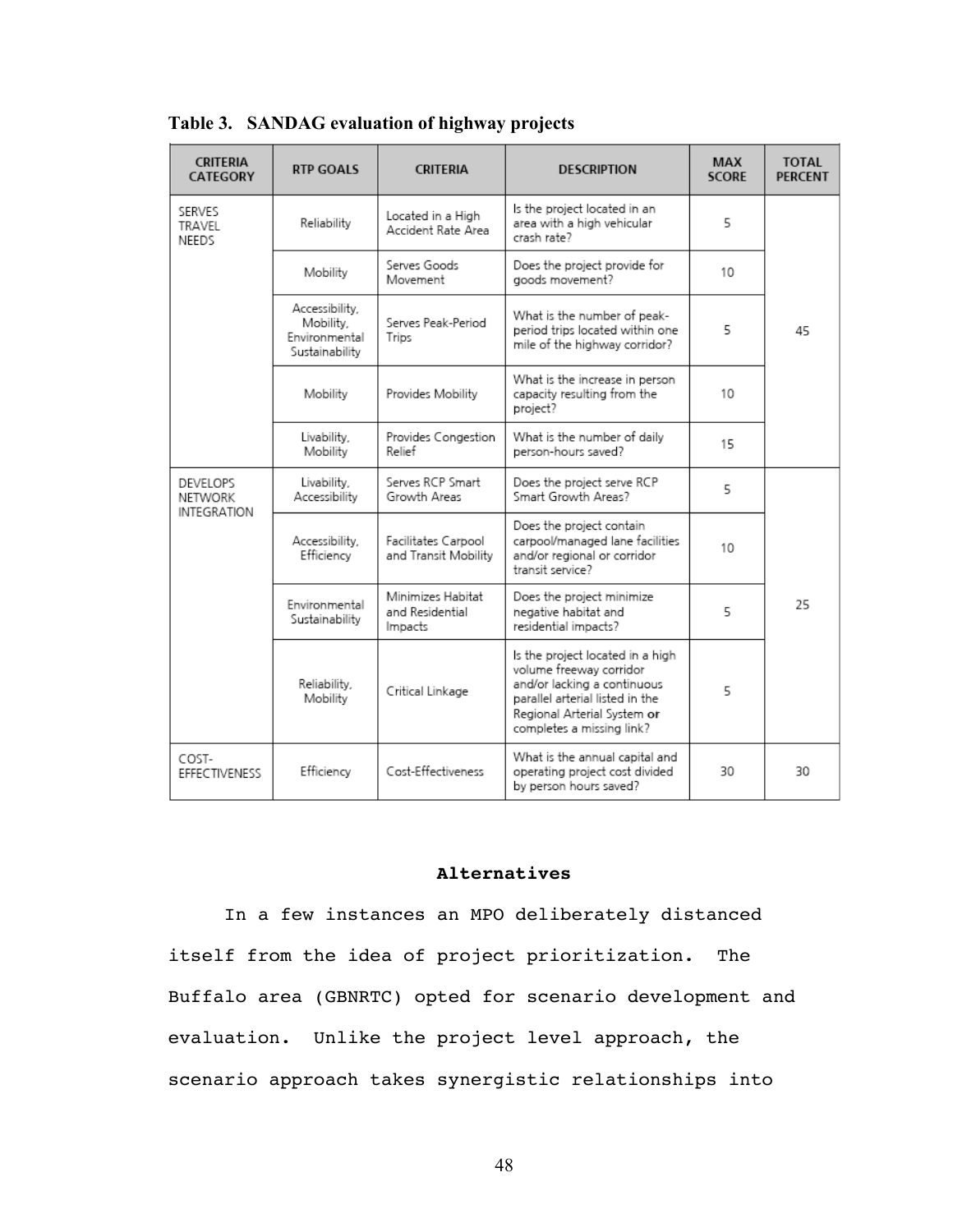consideration. It allows for a more realistic and coherent evaluation of the system. They are able to select the scenario that provides the best overall performance. However, the selection of projects for each scenario would have to be determined somehow, and the GBRNTC did not explain how that was done. The MTC in San Francisco Bay did some corridor scenario evaluations along with their prioritization process, showing how these processes can complement each other.

Orlando refused to take part in prioritization, claiming that it does not solve the root problem – lack of funds. They decided that if a project was listed as needed, their objective should be to find the funds to finance it, not to find out if they should cut it.

### **Case Study: Orlando**

Despite its rejection of project prioritization in their Plan, the Orlando MPO has to deal with the reality of project programming when developing the TIP. All projects cannot be completed at one time, so decision makers have to determine which ones to pursue at what time. The TIP lists prioritization criteria for highway, bike/ped, and transit projects. No information is given as to how each criteria is scored and weighted.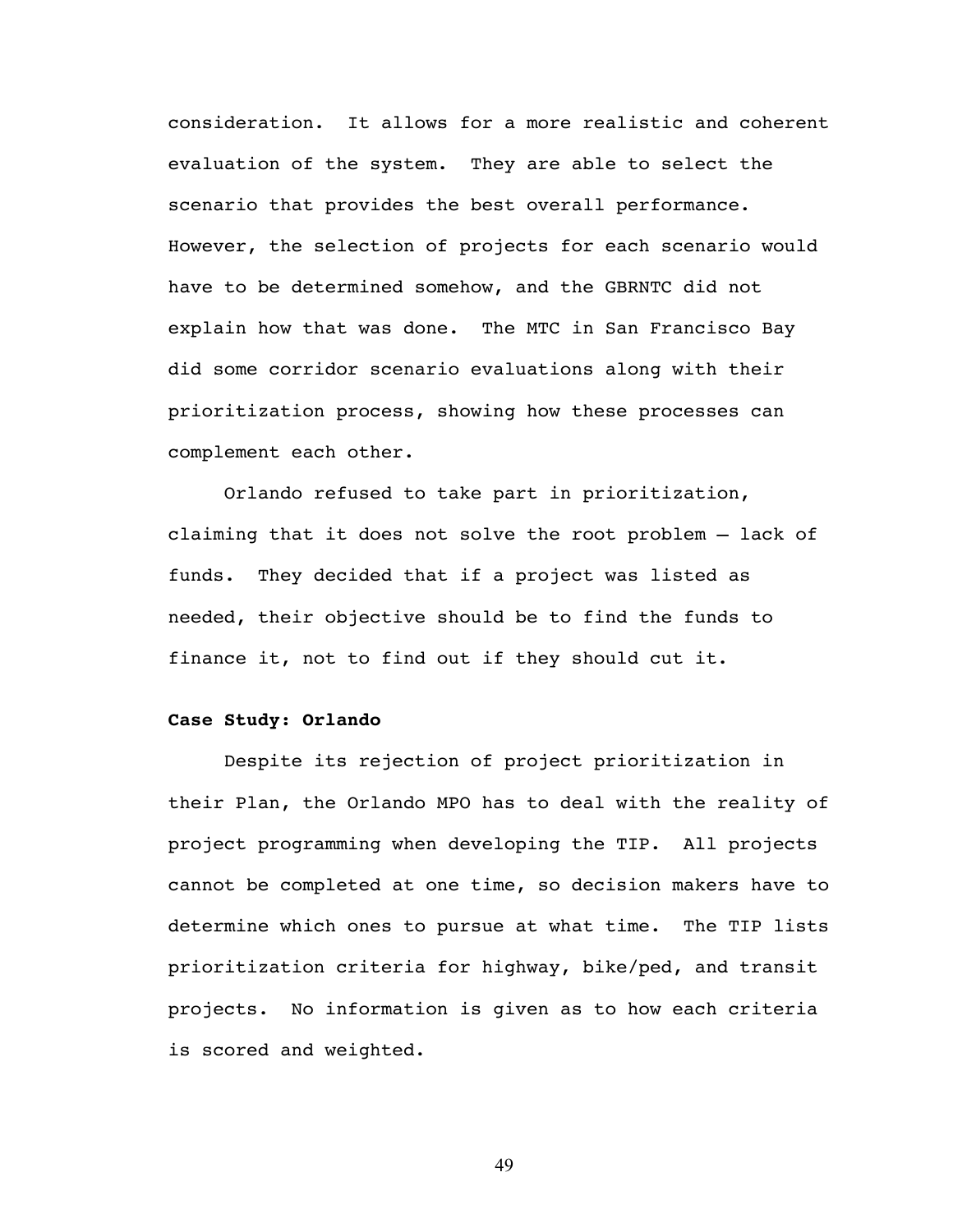Highway projects located on a roadway with a high volume-to-capacity ratio, already acquired right-of-way, and a high functional classification (i.e. freeways) are given preference. The implication of the first measure is that the most congested corridors will be addressed first. The second measure addresses project readiness. The third, as stated, simply favors a certain type of roadway.

Bicycle and pedestrian facilities are prioritized based on their projected usage, connection to transit, connection to other bicycle and pedestrian facilities, and their inclusion in local plans. These criteria clearly emphasize system connectivity and favor those projects that will get the most use.

Transit priorities are determined by the implementing agency, LYNX. As described in the TIP, the criteria they used are: basic service and program funding, service development projects, bus replacement/repair/maintenance, customer amenities, additional capital, systems development, and studies. It is hard to determine what is meant by these criteria.

Overall, Orlando's prioritization process is vague and misleading. They refuse to address project prioritization in the Plan, and therefore miss the opportunity to explain the links between regional goals and project programming.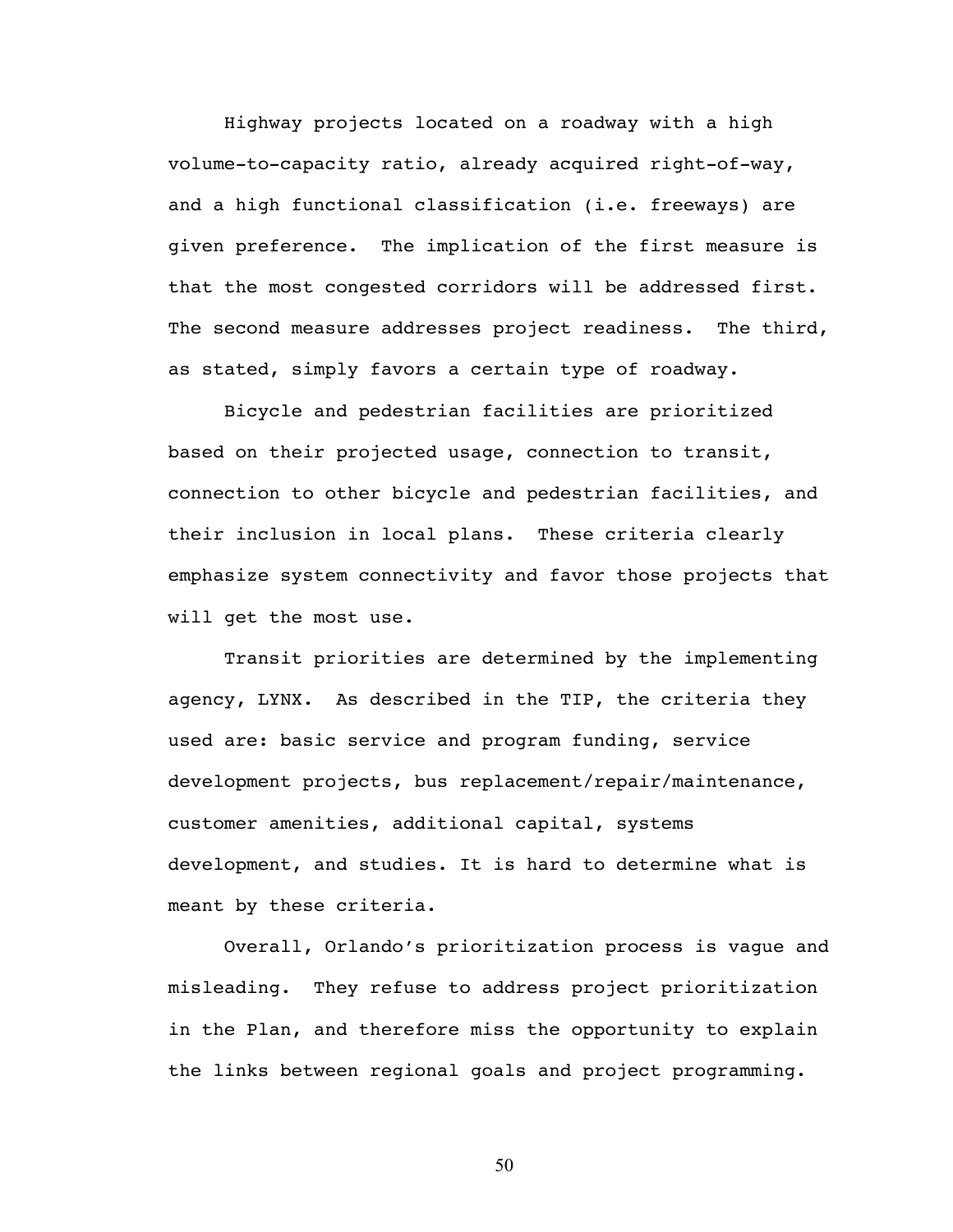Instead, they rely on limited information in the TIP to explain their programming decisions.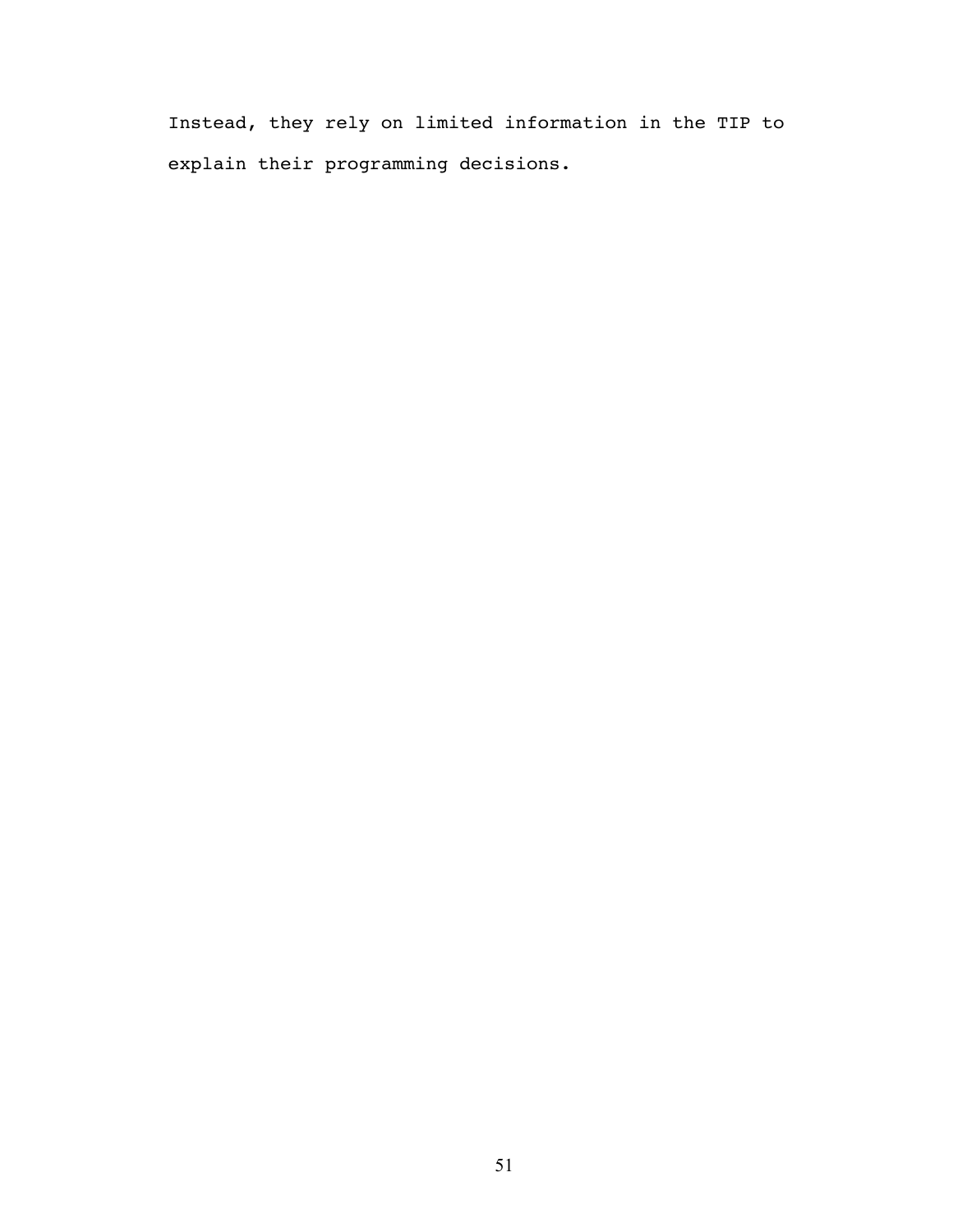### **CONCLUSION**

### **Recommendations**

The results of this research show that a project prioritization process is common to most MPOs. However, not all prioritization processes are equal – some MPOs have taken a lead in the development of this concept. This thesis points out a number of common flaws as well as some qualities found in the most successful strategies. An MPO would benefit from learning how they compare to other institutions. Although an MPO's process should be tailored to that region's unique needs and priorities, there are some universal characteristics they should incorporate. Through this comparison, an MPO can see where they are deficient, and how other organizations have overcome those deficiencies. Overall, I would recommend that an MPO take special care in being deliberate in the prioritization framework they develop. If they choose to undertake a prioritization process, they need to:

- 1. ensure clarity in its scope and influence in project selection
- 2. make the methodology and results reasonably available so that it truly achieves the goal of providing greater transparency.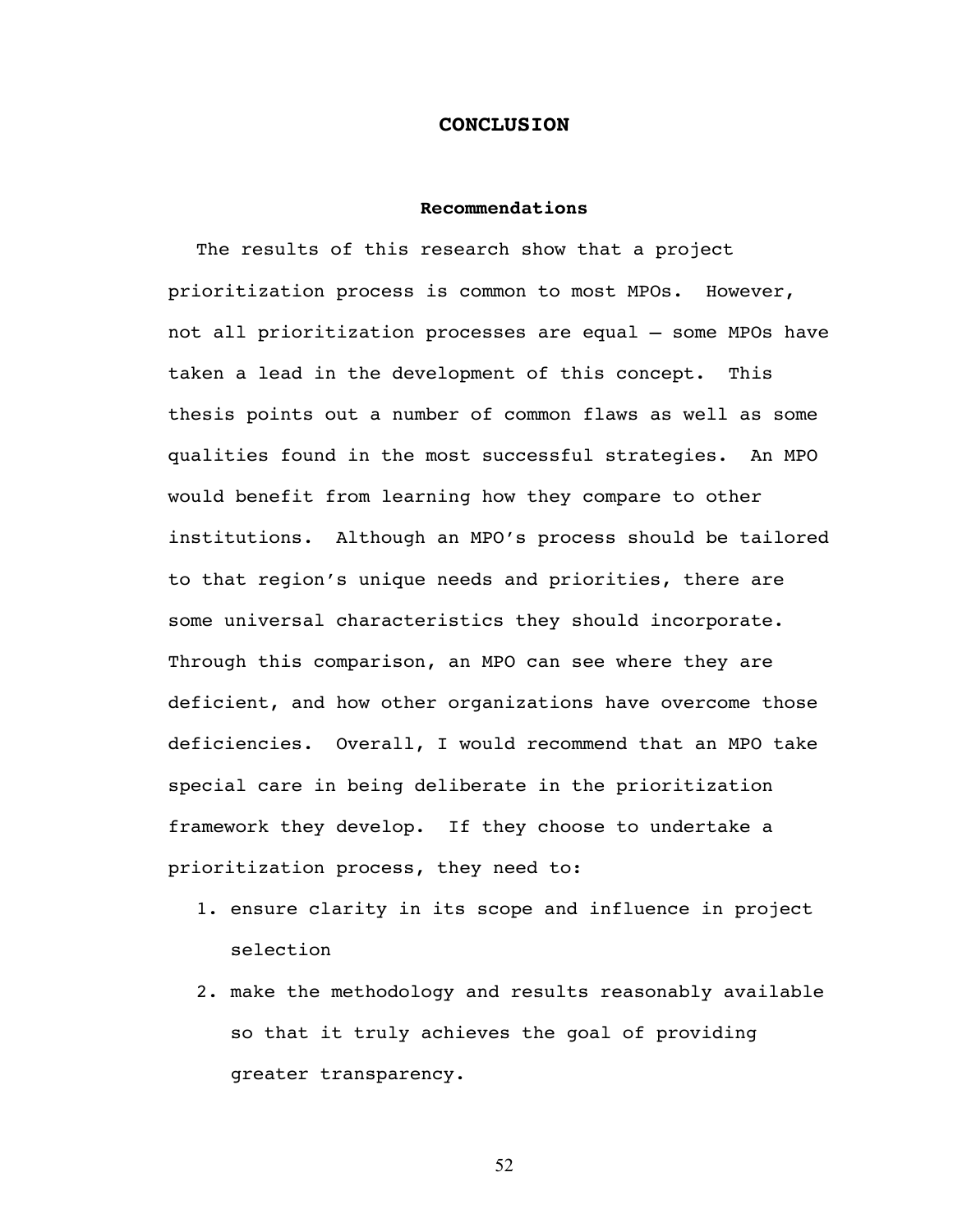### **Limitations**

The primary limitation of this research was the fact that it was conducted from material available online. It is certainly possible that an MPO choose not to publish its prioritization methodology. It could conduct it outside of the framework of the federally mandated planning process, after the Plan identifies the projects and before the TIP programs them. It is possible they simply do not make it available online or that it is not easily found on their website. For this reason, it is probable that MPOs conduct a more elaborate analysis than stated in this document.

### **Future Research Opportunities**

Ideally, research should be conducted on a personal level, so that the MPO has a chance to express its prioritization process in its entirety, as well as explain the rationale behind the methodology. This would ensure complete data and would offer more insight as to why a particular process was chosen.

The culmination of all this research would logically be the creation of a forum for MPOs to discuss the issues and share information. This could take part within already established MPO associations. Alternatively, it could be expanded to include other entities interested in the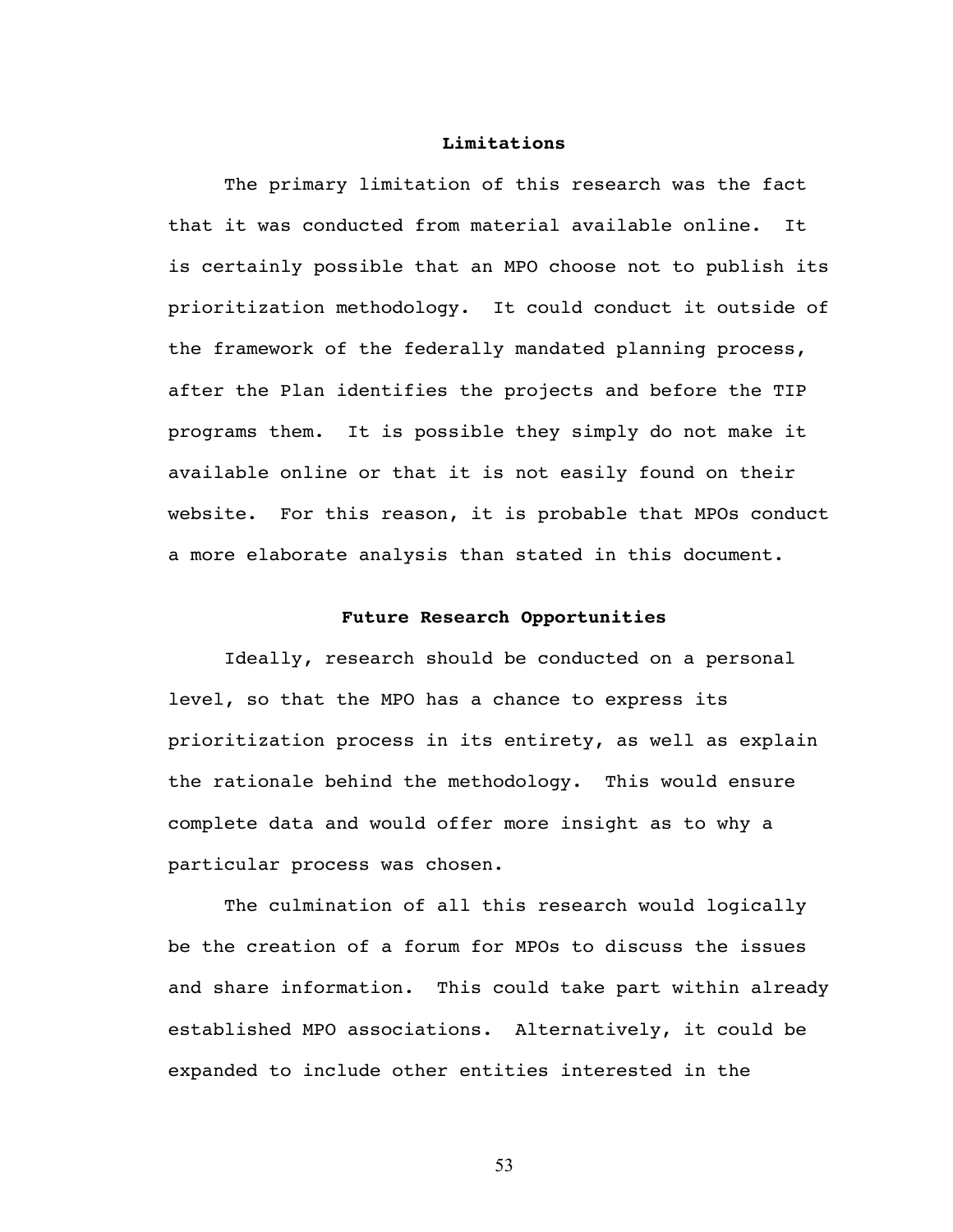prioritization of transportation projects, which would be numerous and include state agencies, transit agencies, and cities. The principal intention would be for participants to share their experiences, reveal successes and failures, and ultimately develop best practices.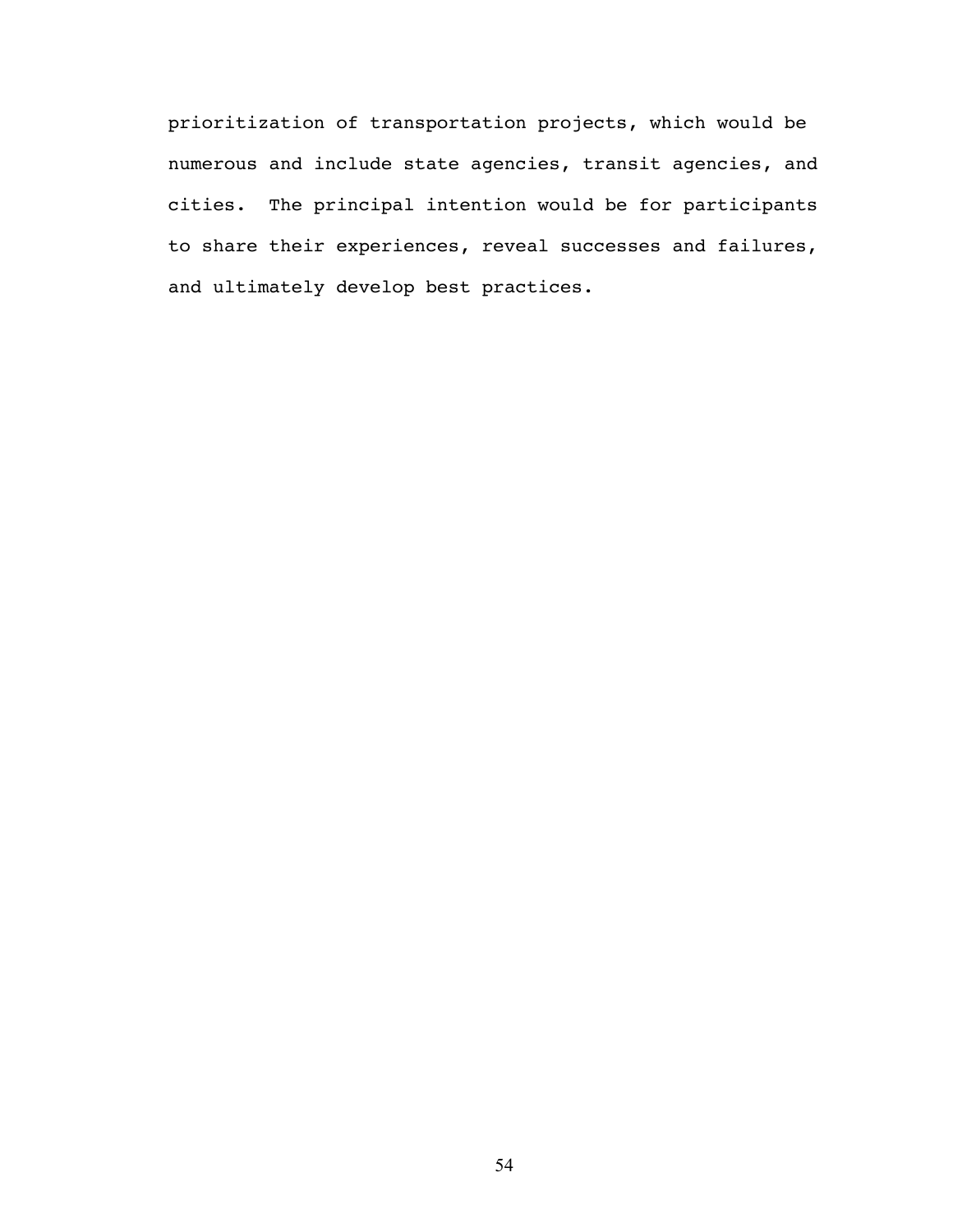### **APPENDIX**

### **SANDAG REGIONAL TRANSPORTATION PLAN TECHNICAL APPENDIX 7 HIGHWAY PROJECT EVALUATION CRITERIA**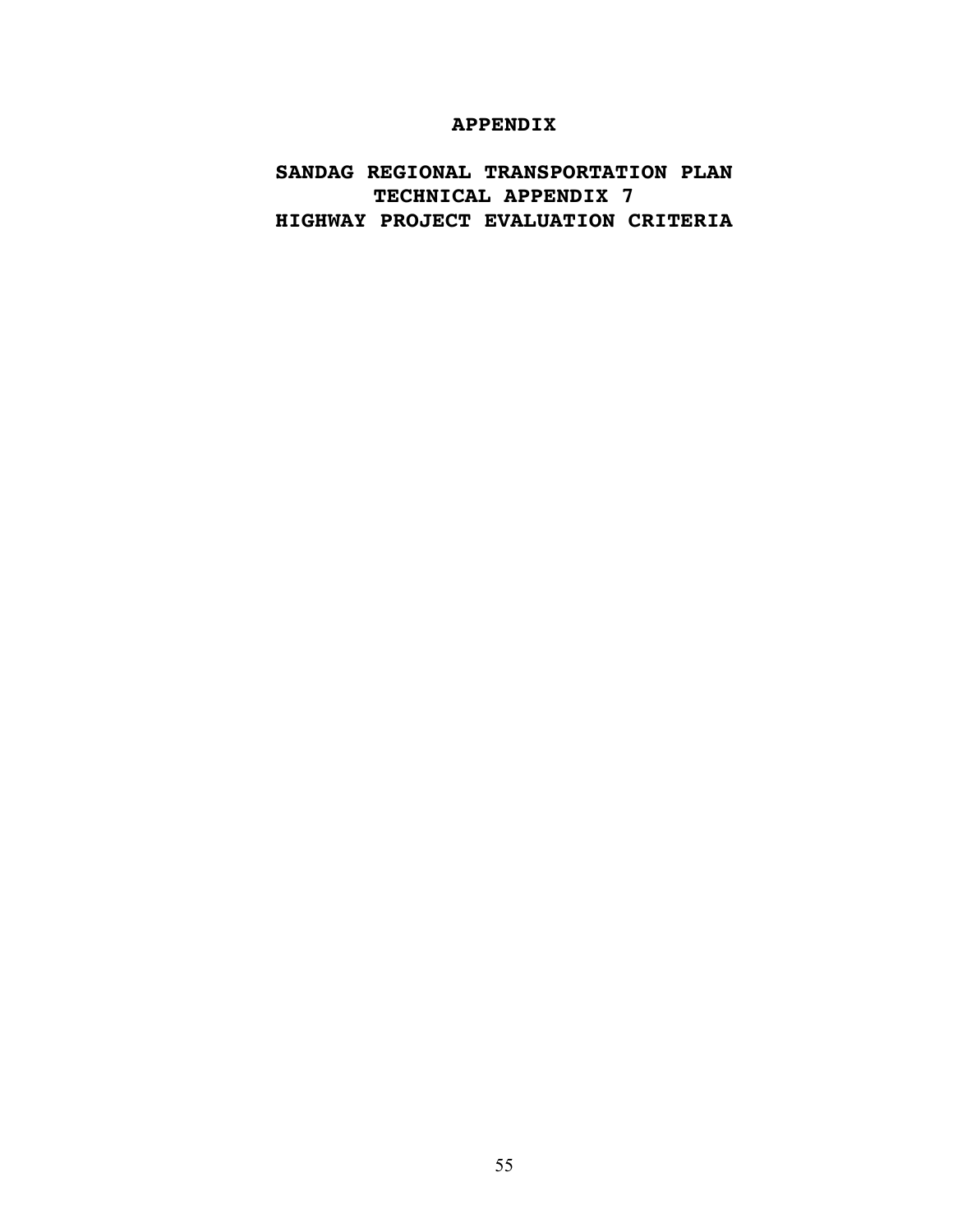| <b>CRITERIA</b>                         | DESCRIPTION                                  |                                                                                                                                                                                                                              |
|-----------------------------------------|----------------------------------------------|------------------------------------------------------------------------------------------------------------------------------------------------------------------------------------------------------------------------------|
| 1. Located in a High Crash<br>Rate Area |                                              | Is the project located in an area with a high vehicular crash rate?                                                                                                                                                          |
|                                         | Score                                        | <b>Description</b>                                                                                                                                                                                                           |
|                                         | 5                                            | Greater than 160 percent of the 3-year average statewide crash rate for a<br>similar facility (i.e. 60% over the statewide average)                                                                                          |
|                                         | 4                                            | Greater than 150% " "                                                                                                                                                                                                        |
|                                         | 3                                            | Greater than 140% " "                                                                                                                                                                                                        |
|                                         | 2                                            | Greater than 130% " "                                                                                                                                                                                                        |
|                                         | 1                                            | Greater than 120% " "                                                                                                                                                                                                        |
|                                         |                                              | Analysis based on accident data provided by Caltrans.                                                                                                                                                                        |
| 2. Serves Goods Movement                | Does the project provide for goods movement? |                                                                                                                                                                                                                              |
|                                         |                                              | A)Is the highway a major freight corridor as measured by truck AADT%                                                                                                                                                         |
|                                         |                                              | $2 > 7\%$                                                                                                                                                                                                                    |
|                                         |                                              | 1 4%-7%                                                                                                                                                                                                                      |
|                                         |                                              | 0 less than 3%                                                                                                                                                                                                               |
|                                         |                                              | B) Is the highway part of a designated trade corridor as defined in the Regional<br>Truck Network- as part of the RTP Freight Strategy?                                                                                      |
|                                         |                                              | 2 Yes                                                                                                                                                                                                                        |
|                                         |                                              | 0 No                                                                                                                                                                                                                         |
|                                         |                                              | C) Does the highway serve a major freight center (within one mile of the corridor)<br>such as a Port, International Airport, Port of Entry, Rail Intermodal/Transload<br>Facility or Industrial Cluster/Distribution Center? |
|                                         |                                              | 1<br>Yes                                                                                                                                                                                                                     |
|                                         |                                              | 0<br>No                                                                                                                                                                                                                      |
| 3. Serves Peak-Period Trips*            | corridor?                                    | What is the number of peak-period trips located within one mile of the highway                                                                                                                                               |
|                                         | corridor.                                    | Calculated as all peak-period origin and destinations within one mile of the highway                                                                                                                                         |
|                                         | Score                                        | <b>Description</b>                                                                                                                                                                                                           |
|                                         | 5 - 1                                        | Number of peak-period trips per mile                                                                                                                                                                                         |
| 4. Provides Mobility*                   |                                              | What is the increase in person capacity resulting from the project?                                                                                                                                                          |
|                                         |                                              | Calculated as change in person miles traveled divided by project length (miles).                                                                                                                                             |
|                                         | Score                                        | Description                                                                                                                                                                                                                  |
|                                         |                                              | 10 - 1 Change in persons per lane mile                                                                                                                                                                                       |

**Figure 2. SANDAG highway project evaluation guidelines**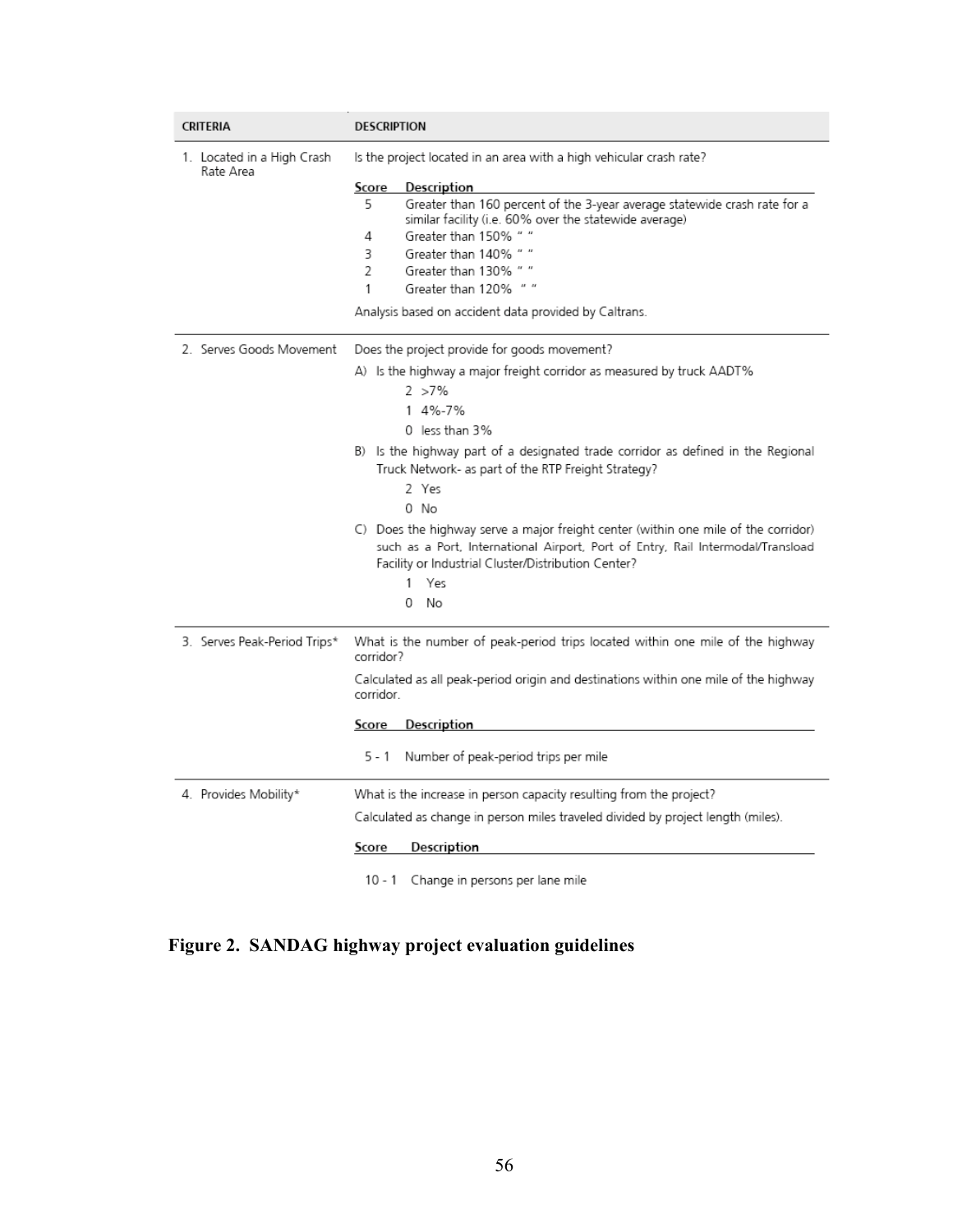| <b>CRITERIA</b>                                | <b>DESCRIPTION</b> |                                                                                                                                                                                                                                                                                                                                                                                                                                                                                                  |  |  |  |
|------------------------------------------------|--------------------|--------------------------------------------------------------------------------------------------------------------------------------------------------------------------------------------------------------------------------------------------------------------------------------------------------------------------------------------------------------------------------------------------------------------------------------------------------------------------------------------------|--|--|--|
| 5. Provides Congestion<br>Relief *             |                    | What is the number of daily person-hours saved?                                                                                                                                                                                                                                                                                                                                                                                                                                                  |  |  |  |
|                                                |                    | This criterion accounts for both current (2006) and 2030 congestion relief.                                                                                                                                                                                                                                                                                                                                                                                                                      |  |  |  |
|                                                |                    | Total daily travel time is computed for a baseline condition that includes all current<br>(2006) fully funded and/or environmentally cleared projects. Travel time is again<br>computed by adding each project, one by one, to the baseline condition. The<br>resulting travel time is then compared to the baseline travel time. The difference is<br>the travel time savings that can be attributed to each project. Higher ranking<br>projects have the largest number of person-hours saved. |  |  |  |
|                                                |                    | To incorporate existing congestion the 2006 Congestions Mitigation Map was<br>utilized to determine the level of service (LOS) on the existing network. The LOS<br>were grouped into categories of F, E-D, and C-A. The 2030 hours were then divided<br>by a factor assigned to these three groups. $F = 1$ , E-D = 1.5 and C-A = 2.                                                                                                                                                             |  |  |  |
|                                                | Score              | Description                                                                                                                                                                                                                                                                                                                                                                                                                                                                                      |  |  |  |
|                                                |                    |                                                                                                                                                                                                                                                                                                                                                                                                                                                                                                  |  |  |  |
|                                                | 15 - 1             | Number of person hours saved (per lane mile)                                                                                                                                                                                                                                                                                                                                                                                                                                                     |  |  |  |
| 6. Serves RCP Smart<br>Growth Centers          |                    | Does the highway corridor serve existing/planned and/or potential RCP Smart<br>Growth areas?                                                                                                                                                                                                                                                                                                                                                                                                     |  |  |  |
|                                                |                    | Highway Corridors shall receive points for each place type they serve.                                                                                                                                                                                                                                                                                                                                                                                                                           |  |  |  |
|                                                | Score              | Description                                                                                                                                                                                                                                                                                                                                                                                                                                                                                      |  |  |  |
|                                                | 5.                 | Serves existing/planned Metropolitan Center or Urban Center                                                                                                                                                                                                                                                                                                                                                                                                                                      |  |  |  |
|                                                | 3                  | Serves existing/planned Special Use Center                                                                                                                                                                                                                                                                                                                                                                                                                                                       |  |  |  |
|                                                | 1                  | Serves potential Urban Center or Special Use Center                                                                                                                                                                                                                                                                                                                                                                                                                                              |  |  |  |
|                                                |                    | Scores are based on the total number of these points*                                                                                                                                                                                                                                                                                                                                                                                                                                            |  |  |  |
|                                                | 5                  | More than 7 points                                                                                                                                                                                                                                                                                                                                                                                                                                                                               |  |  |  |
|                                                | 4                  | 6 to 7 points                                                                                                                                                                                                                                                                                                                                                                                                                                                                                    |  |  |  |
|                                                | 3                  | 5 points                                                                                                                                                                                                                                                                                                                                                                                                                                                                                         |  |  |  |
|                                                | 2                  | 3 to 4 points                                                                                                                                                                                                                                                                                                                                                                                                                                                                                    |  |  |  |
|                                                | 1                  | 1 to 2 points                                                                                                                                                                                                                                                                                                                                                                                                                                                                                    |  |  |  |
| 7. Facilitates Carpool and<br>Transit Mobility | transit service?   | Does the project contain carpool/managed lane facilities and/or regional or corridor                                                                                                                                                                                                                                                                                                                                                                                                             |  |  |  |
|                                                | Score              | <b>Description</b>                                                                                                                                                                                                                                                                                                                                                                                                                                                                               |  |  |  |
|                                                | 5                  | Includes carpool/managed lane facility and Regional or Corridor transit                                                                                                                                                                                                                                                                                                                                                                                                                          |  |  |  |
|                                                | 3                  | services identified in the Regionally Significant Transportation Network                                                                                                                                                                                                                                                                                                                                                                                                                         |  |  |  |
|                                                |                    | Includes carpool facility/managed lane or Regional or Corridor transit<br>services identified in the Regionally Significant Transportation Network.                                                                                                                                                                                                                                                                                                                                              |  |  |  |

# **Figure 2 (continued)**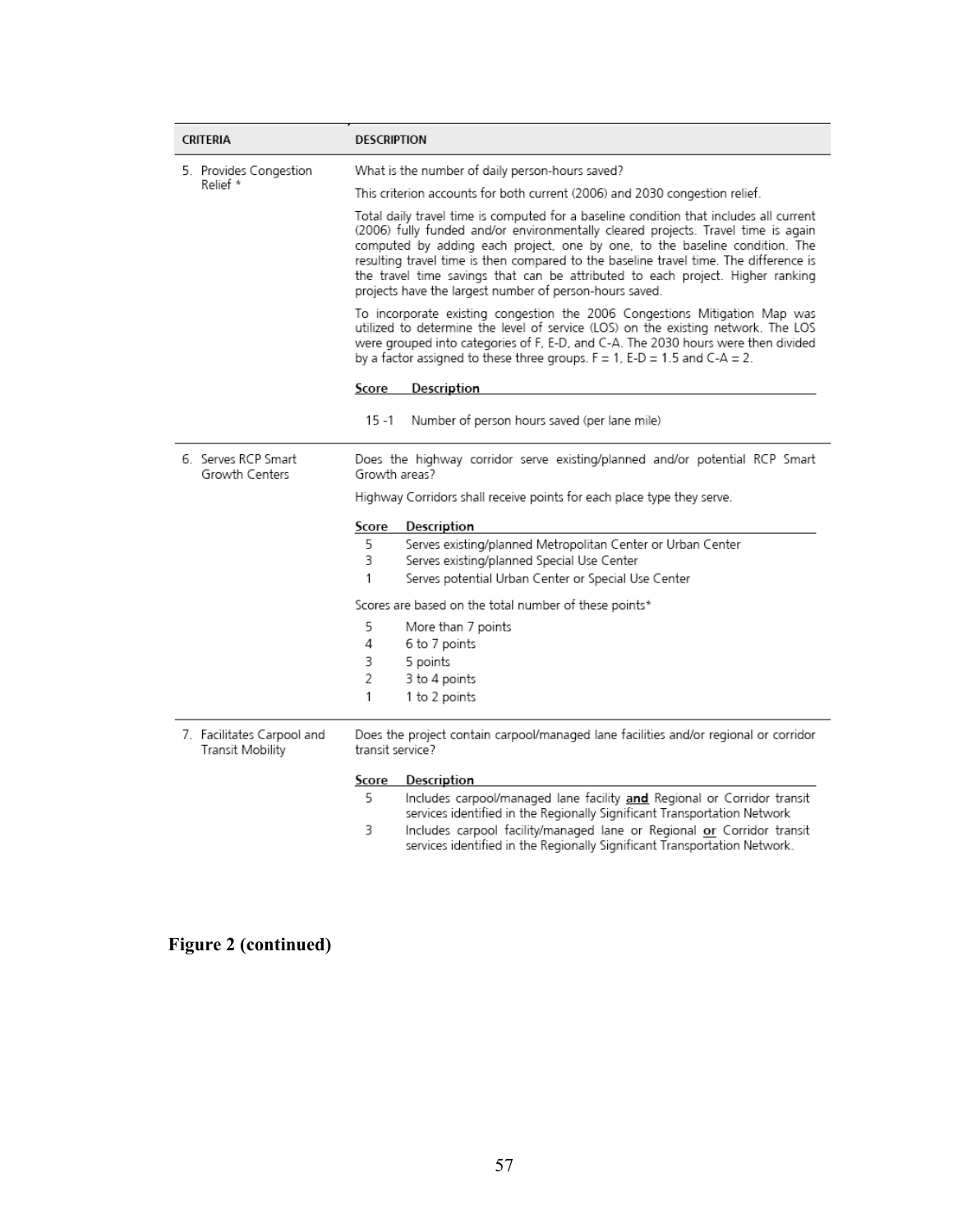| CRITERIA                 | <b>DESCRIPTION</b>                                                                                                                                                                                      |  |  |
|--------------------------|---------------------------------------------------------------------------------------------------------------------------------------------------------------------------------------------------------|--|--|
| 8. Minimizes Habitat and | Does the project minimize negative habitat and residential impacts?                                                                                                                                     |  |  |
| Residential Impacts      | Projects receive points for each of the descriptions they satisfy                                                                                                                                       |  |  |
|                          | Points<br>Description                                                                                                                                                                                   |  |  |
|                          | Avoids preserve areas as defined by habitat preserve plans<br>2                                                                                                                                         |  |  |
|                          | 1<br>Avoids natural areas as defined by habitat preserve plans                                                                                                                                          |  |  |
|                          | $\overline{2}$<br>Avoids existing residential development                                                                                                                                               |  |  |
|                          | (defined as existing housing stock within 500-feet of the highway right of way is<br>less than two dwelling-units per acre- this does not imply a taking and is used only<br>as a measure of proximity) |  |  |
| 9. Critical Linkage      | Is the project located in a high volume freeway corridor and/or lacking a continuous<br>parallel arterial or completes a missing link?                                                                  |  |  |
|                          | Score<br>Description                                                                                                                                                                                    |  |  |
|                          | 5<br>High volume freeway corridor and lacking a continuous parallel arterial<br>listed in the Regional Arterial System                                                                                  |  |  |
|                          | (High volume is defined as greater than 250,000 ADT using the 2030 Smart<br>Growth forecast)                                                                                                            |  |  |
|                          | 3<br>Completes a missing regional link                                                                                                                                                                  |  |  |
|                          | 1<br>High volume freeway corridor or lacking a continuous parallel arterial<br>listed in the Regional Arterial System                                                                                   |  |  |
| 10 Cost-Effectiveness*   | What is the annual capital and operating project cost per project mile divided by<br>person hours saved?                                                                                                |  |  |
|                          | Calculated as:                                                                                                                                                                                          |  |  |
|                          | [((Capital project cost/project life) +(operating & maintenance costs))/project mile)] /<br>Project life] / annual weekday person hours saved                                                           |  |  |
|                          | Higher ranking projects have a lower cost per person hour saved.                                                                                                                                        |  |  |
|                          | Score<br>Description<br>Cost per person hour saved per lane mile<br>30 - 1                                                                                                                              |  |  |

\* Criterion denoted with an asterisk were calculated using a relative score quantitative method where the top scoring project<br>received the full number of points for that criterion and the subsequent projects received point

**Figure 2 (continued)**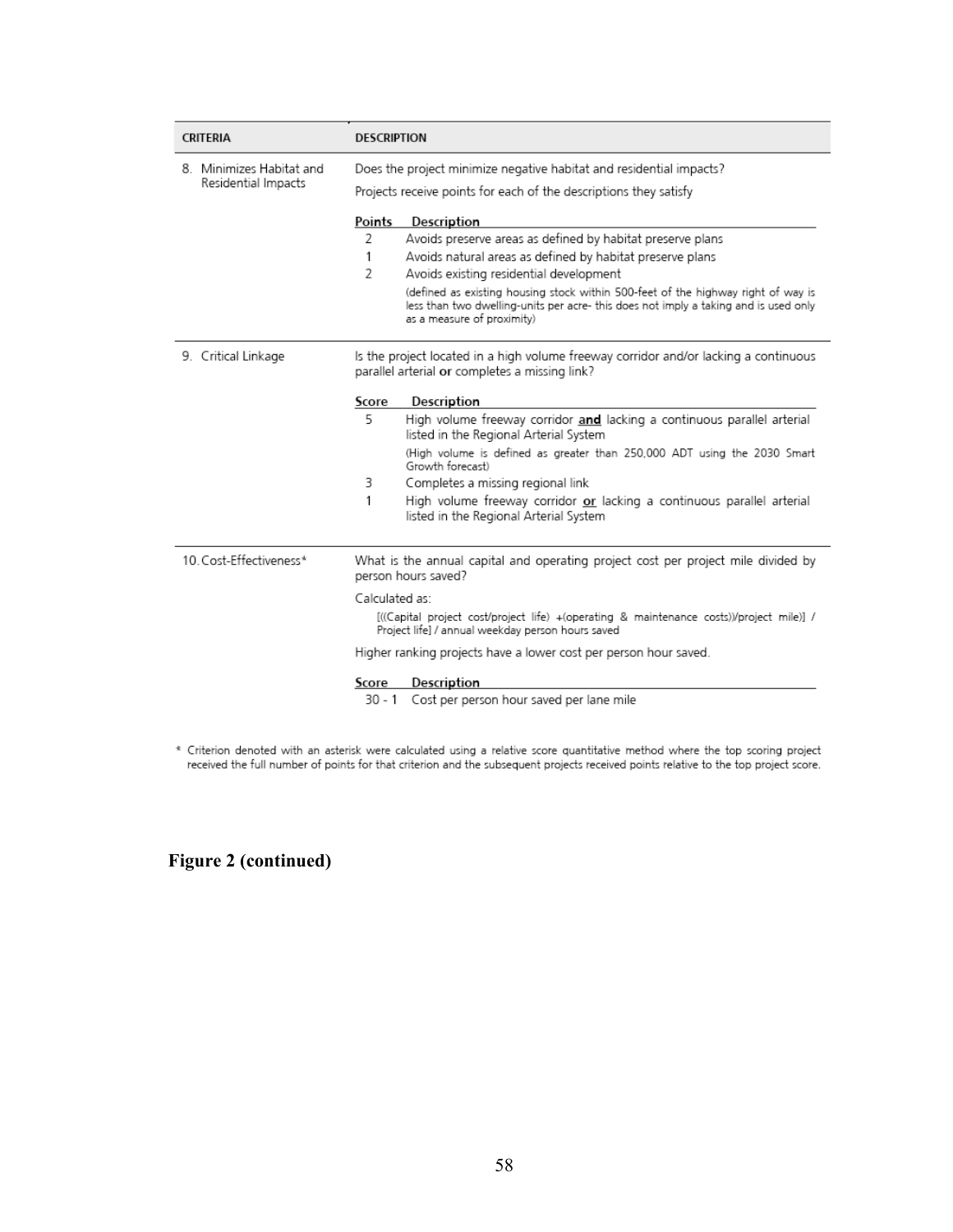#### **REFERENCES**

- "SAFETEA-LU Fact Sheets on Highway Provisions Metropolitan Planning." *Federal Highway Administration, <*http://www.fhwa.dot.gov/safetealu/factsheets/mp.htm> (October 10, 2008).
- (1978). *Priority Programming and Project Selection*, Transportation Research Board, Washington, D.C.
- (2005). "Destination 2030." Delaware Valley Regional Planning Commission, Philadelphia.
- (2007). "Pathways to the Future." San Diego Association of Governments, San Diego.
- Berechman, J., and Paaswell, R. E. (2005). "Evaluation, prioritization and selection of transportation investment projects in New York CIty." *Transportation*, 32(3), 223-249.
- Hill, M. (1968). "A Goals-Achievement Matrix for Evaluating Alternative Plans." *Journal of the American Planning Association*, 34(1), 19-29.
- Humphrey, T. F. (1981). *Evaluation Criteria and Priority Setting for State Highway Programs*, Transportation Research Board, Hingham, MA.
- Mak, K. K. (1973). "Priority Analysis for Ranking of Transportation Improvement Projects - A Proposed Procedure," Georgia Institute of Technology, Atlanta, GA.
- Mann, W. W., and Dawoud, M. (2006). "Highway Ranking Model." Tools of the Trade 10 National Conference on Transportation Planning for Small and Medium-sized Communities, Nashville, TN.
- Meyer, M. D., and Miller, E. J. (2001). *Urban Transportation Planning*, McGraw Hill.
- Portman, R. (2006). "Update of Statistical Area Definitions and Guidance on Their Usage." O. o. M. a. Budget, ed.